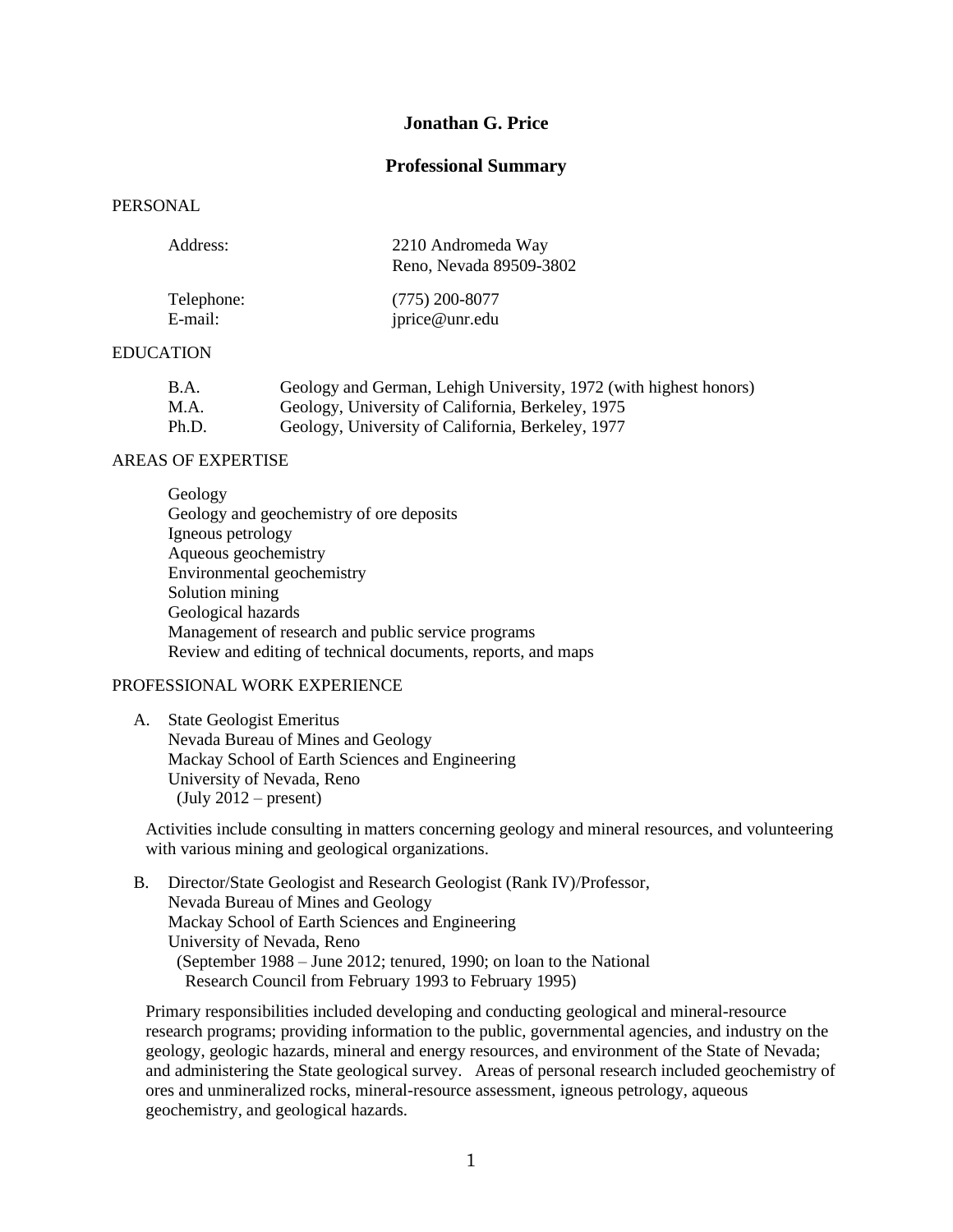C. Staff Director, Board on Earth Sciences and Resources Commission on Geosciences, Environment, and Resources National Research Council National Academy of Sciences, Washington, D.C. (February 1993 - February 1995)

The National Research Council, a unit of the National Academy of Sciences, primarily advises the federal government on science issues, including basic research, use of science and technology in society, and policy. The Board on Earth Sciences and Resources is the group within the National Research Council that addresses issues relating to the solid earth sciences and to natural resources, such as petroleum and minerals. Members of the Board and its committees are volunteers, who are accomplished scientists and engineers from the Nation's universities, government, and private sector. Responsibilities of the Staff Director included providing assistance to the Board and its committees in writing and disseminating reports, developing programs with those federal agencies concerned with earth science and resource issues, and supervising staff officers and support staff. The Board released eighteen reports during this two-year period.

 D. The University of Texas at Austin, Bureau of Economic Geology (January 1981 - August 1988) Director, Texas Mining and Mineral Resources Research Institute (November 1984 - August 1988) Program Director, Mineral Resources (March 1987 - August 1988) Research Scientist (September 1985 - August 1988) Research Associate (January 1981 - August 1985) The University of Texas at Austin, Department of Geological Sciences (January 1988 - May 1988): Lecturer

Research was conducted and directed on mineral resources and geochemical aspects of nuclear waste disposal. Specific areas of research included origins of ores of beryllium and rare earth elements, thermodynamic approaches to the calculation of magmatic conditions from mineral compositions determined by electron microprobe analyses, igneous petrology and Mesozoic-Cenozoic tectonics of Trans-Pecos Texas and adjacent Mexico, relationships between hydrothermal ores and Tertiary calderas in the Trans-Pecos region, tectonic controls on the size of epithermal vein deposits, origin of silver deposits in red-bed sequences, in-situ uranium leaching, mineral resource assessment, and geochemical modeling. Teaching involved a graduate course in geochemical modeling and short courses on thermodynamics and reflected light microscopy.

 E. Geologist, United States Steel Corporation, Corpus Christi, Texas (June 1978 - January 1981), and Salt Lake City, Utah (June 1977 - August 1977)

Most work was in uranium exploration in South Texas; some work involved production geology and geochemistry. The main task during the summer of 1977 was deciphering the structure of a skarn deposit on the Lyon claims near Yerington, Nevada.

 F. Adjunct Assistant Professor, Bucknell University, Lewisburg, Pennsylvania (August 1977 - June 1978)

Courses were taught in economic geology and physical geology.

 G. Geologist, The Anaconda Company, Weed Heights, Nevada (June 1974 - September 1974; June 1975 - September 1975)

Mapping in the Yerington copper mine and logging of core were done as part of the Ph.D. dissertation.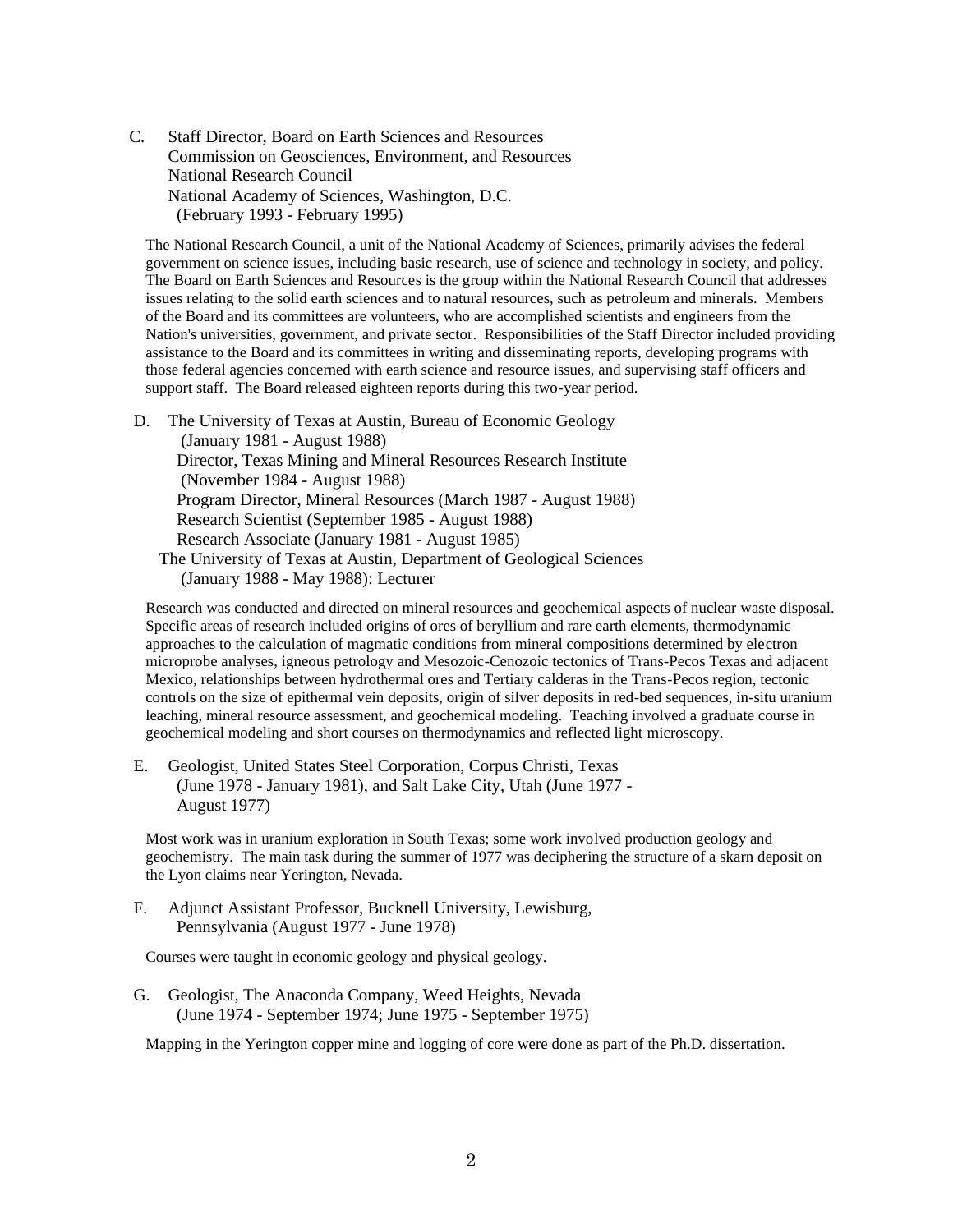### PROFESSIONAL SOCIETIES (Membership and Key Areas of Volunteer Service)

American Association for the Advancement of Science

- American Association of Petroleum Geologists (Member, Organizing Committee, Conference on Meeting Societal Resource and Environmental Requirements for the 21<sup>st</sup> Century, Taos, New Mexico, 1998)
- American Geological Institute (Member, Government Affairs Program Advisory Committee, 1993-1996; Higher Education Geoscience Advisory Board, 1993-1998; Fiftieth Anniversary Committee, 1993-1996; National Geoscience Data Repository Steering Committee, 1993-1995 and 2002- 2005; Committee on Accreditation of Undergraduate Geology Departments, 1993-1995; Strategic Planning Committee, 1995; Chair, Ian Campbell Award Committee, 1997; Member, Working Group on the Critical Needs 2016 Transition Document, 2015)
- American Geophysical Union (assisted in career discussions with students, fall meeting, 2009)
- American Institute of Professional Geologists (President, 1997; President-Elect, 1996; Chair, Technical Sessions Committee, 1992 Annual Meeting; Nevada Section President, 1992; Co-convener, Conference on Ethics in the Geosciences, sponsored by GSA, AAPG, AIPG, U.S. Geological Survey, and National Science Foundation, 1997; Certified Professional Geologist, CPG-07814)
- Association of American State Geologists (President, 2000-01, President-Elect, 1999-2000, Vice President, 1998-99, Treasurer, 1996-98, Secretary-Treasurer, 1995-96)
- Association of Environmental and Engineering Geologists (Keynote Speaker at annual meetings in 2002, 2005, and 2009; Vice-Chair, Joint AIPG-AEG Annual Meeting Organizing Committee for 2002)
- Geological Society of America (President, 2015-2016; Past President, 2016-2017; Vice President, 2014- 2015; Treasurer, 2009-2014; Member, Audit Committee, 2018-2021, 2009-2014, and 2005-2008 (Chair, 2007-2008); Chair, Finance Committee, 2009-2014; Member, Investment Committee, 2009-2014; Member, Executive Committee and Programmatic Overview Committee, 2006-2007 and 2009-2017; Councilor, 2005-2008; Member, Annual Program Committee, 1996-1999 and 2005-2009; Chair, Panel on Energy and Mineral Resources Position Statement, 2006-2008; Member, Geology and Public Policy Committee, 2004-2006)
- Geological Society of Nevada (President, 2014-2015; Past President, 2015-2016; Vice President, 2013- 2014, General Co-Chair, 2005 Symposium; Co-Chair, Technical Program, and Co-Editor, Symposium Volume, 2000)
- Mineralogical Society of America
- Mining and Metallurgical Society of America (Nevada Section Chair, 2008-2011; Member, Action Committee, 2009; Program Chair, Symposium on Minerals for a Green Society, 2009-2010)
- Nevada Mineral Exploration Coalition (Interim Chair, Public Policy Committee, 2012-2013)
- Nevada Mining Association (Member, Education Committee, 1989-present)
- Nevada Petroleum and Geothermal Society (Vice President and President-Elect, 2005-2006; President, 2006-2007)
- Sigma Xi, The Scientific Research Society
- Society of Economic Geologists (President-Elect, 2002; President, 2003; Trustee, SEG Foundation, 1997- 2001; Chair, Lindgren Award Committee, 1992-1993, Member, 1990-1993; Member, Ad Hoc Committee on Professional Ethics, 1999; Committee on Committees, 1992-1993; Program Policy Committee, 1987-1988)
- Society for Geology Applied to Mineral Deposits
- Society for Mining, Metallurgy, and Exploration (Member, Board of Directors, 2011-2014; Representative from SME to the American Geological Institute's Member Society Council, 2008-2014; Representative from SME Foundation on the Mining and Metallurgical Society of America – SME Foundation Presidential Scholarship Committee, 2007; Trustee, 2001-2008, Secretary-Treasurer, SME Foundation, 2004-2008; Member, Investment Committee, SME Foundation, 1999-2003; Vice Chair, 1997, Chair, 1998-2000, SME Research Council,; Chair, Central Texas Mining Section of the Society of Mining Engineers, 1987; Vice-Chairman, 1986)
- Western States Seismic Policy Council (President and Chair, Board of Directors, 1998-2002; Member, Board of Directors, 1995-2002).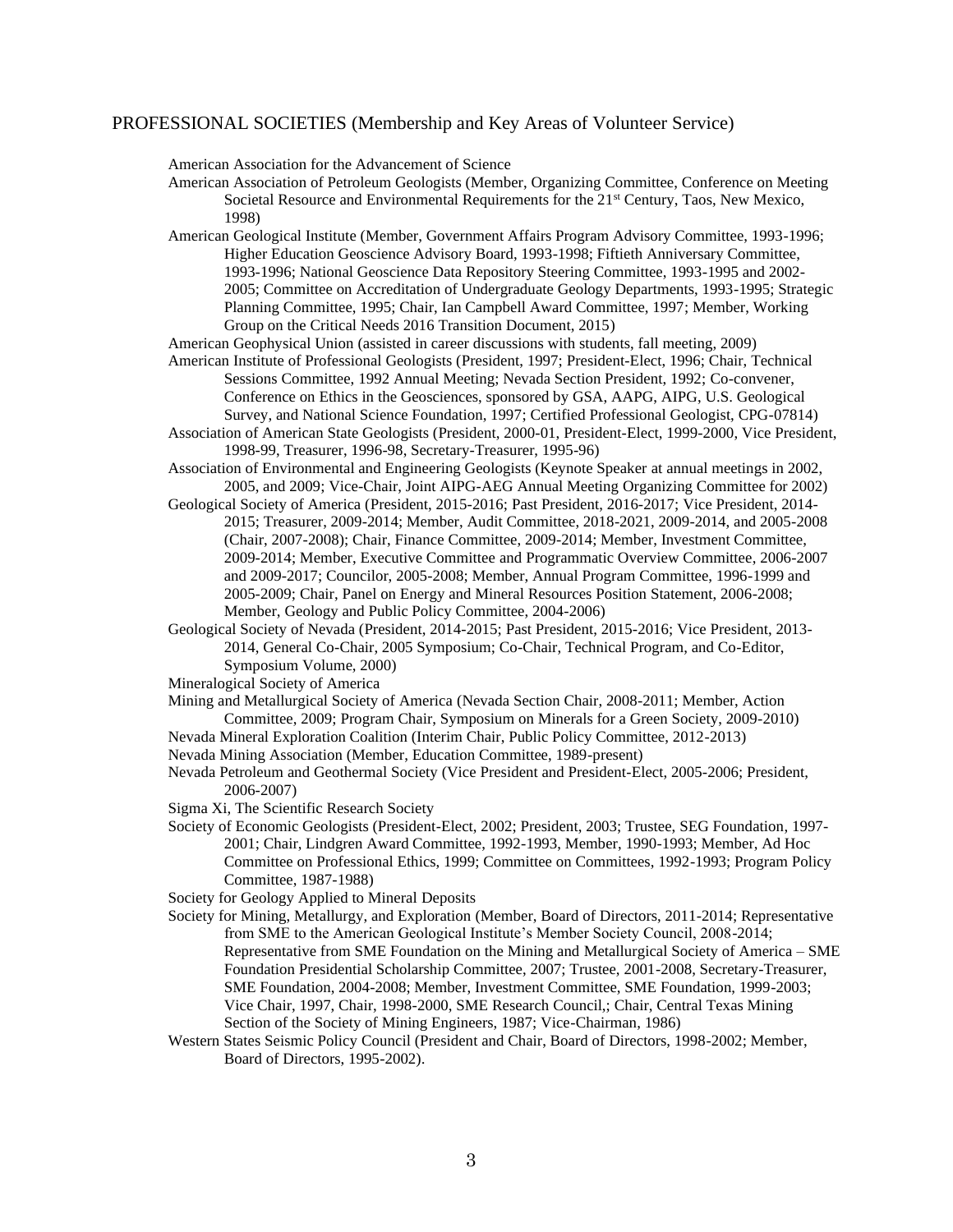#### AWARDS AND HONORS

- Service Award, Nevada Mining Association, for 29 years of service with the Minerals Education Workshops for Nevada Teachers, 2018
- Honorary Member, Geological Society of Nevada (elected in 2017)
- Ben H. Parker Memorial Medal, American Institute of Professional Geologists, 2013 ("for distinguished and outstanding service to the profession")
- 2013 Bureau of Economic Geology Alumnus of the Year, The University of Texas at Austin
- Distinguished Service Award, Association of American State Geologists, 2013 ("for distinguished and dedicated service to the profession of geology, to the public, and to the Association of American State Geologists")
- Gold Medal, Mining and Metallurgical Society of America, 2013 ("for significant contributions to the science of economic geology in the minerals industry, academia, and government")
- Honorary Member, Association of American State Geologists (elected in 2012)
- Western States Seismic Policy Council Lifetime Achievement Award, 2012 ("in recognition of his public policy advocacy and his indefatigable support of seismic safety in Nevada and across the nation")
- Distinguished Service Award, 2012, Mackay School of Earth Sciences and Engineering, University of Nevada, Reno
- President's Award, Nevada Organization of Building Officials, 2011 ("for contributions to a safe built environment for the citizens of Nevada")
- Public Service Award in Honor of Eugene and Carolyn Shoemaker, Geological Society of America, 2010 ("for contributions that have materially enhanced the public's understanding of the earth sciences, or significantly served decision-makers in the application of scientific and technical information in public affairs and public policy related to the earth sciences")
- President's Citation, Mining and Metallurgical Society of America, 2010 (for chairing the organizing committee for the 4 February 2010 symposium on "Minerals for a Green Society" in Washington, D.C.)
- Ian Campbell Medal for Superlative Service to the Geosciences, American Geological Institute, 2009 ("for his exceptional commitment, service, and dedication to the geological profession")
- Mackay Faculty Service Award for 2006 from the Mackay School of Earth Sciences and Engineering, University of Nevada, Reno
- Dedication of the Proceedings Volume, Basin and Range Province Seismic Hazards Summit II, Western States Seismic Policy Council, Utah Geological Survey Miscellaneous Publication 05-2, 2005 ("to Dr. Jonathan G. Price in recognition of his leadership in the WSSPC, his participation and support of BRPSHS I and II, and his support of basic and applied seismic-hazard-reduction research in the Basin and Range Province")
- Leadership Award, Western States Seismic Policy Council, 2003 ("for leadership as WSSPC Board Chair from 1998 - 2002")
- Elected to membership in the Mining and Metallurgical Society of America, 2002
- Award in Excellence for Mitigation Efforts, Western States Seismic Policy Council, 2002 (awarded to the Nevada Bureau of Mines and Geology and the Clark County Building Department for mitigation of faultrelated hazards)
- John T. Galey, Sr. Memorial Public Service Award, American Institute of Professional Geologists, 1999 ("for outstanding contributions to the public welfare in the highest traditions and ideals of AIPG")
- Platinum Award (first place), ThinkQuest for Tomorrow's Teachers, Materials for Use in Teacher
- Education, 1999 (ThinkQuest is a philanthropic initiative created by Advanced Network & Services. The award was for design of a Web site titled "The Science of the Comstock." Team members included Collette Craig, Elisabeth Price, John Fuetsch, Lindsay Craig, and Jonathan Price.)
- Explorer Award, American Geological Institute, 1995 ("in appreciation of his dedication and contributions to the geoscience community in bringing the leadership of the geosciences together to address and act on critical issues for the profession")
- Fellow, Geological Society of America, elected 1989
- Fellow, Society of Economic Geologists
- Fellowship, Deutscher Akademischer Austauschdienst for study at the Universität Heidelberg, West Germany, September 1972 - July 1973
- Delta Phi Alpha, National Honorary German Fraternity, elected to membership in 1972
- Society of Sigma Xi, elected to membership in 1972
- Phi Beta Kappa, elected to membership in 1972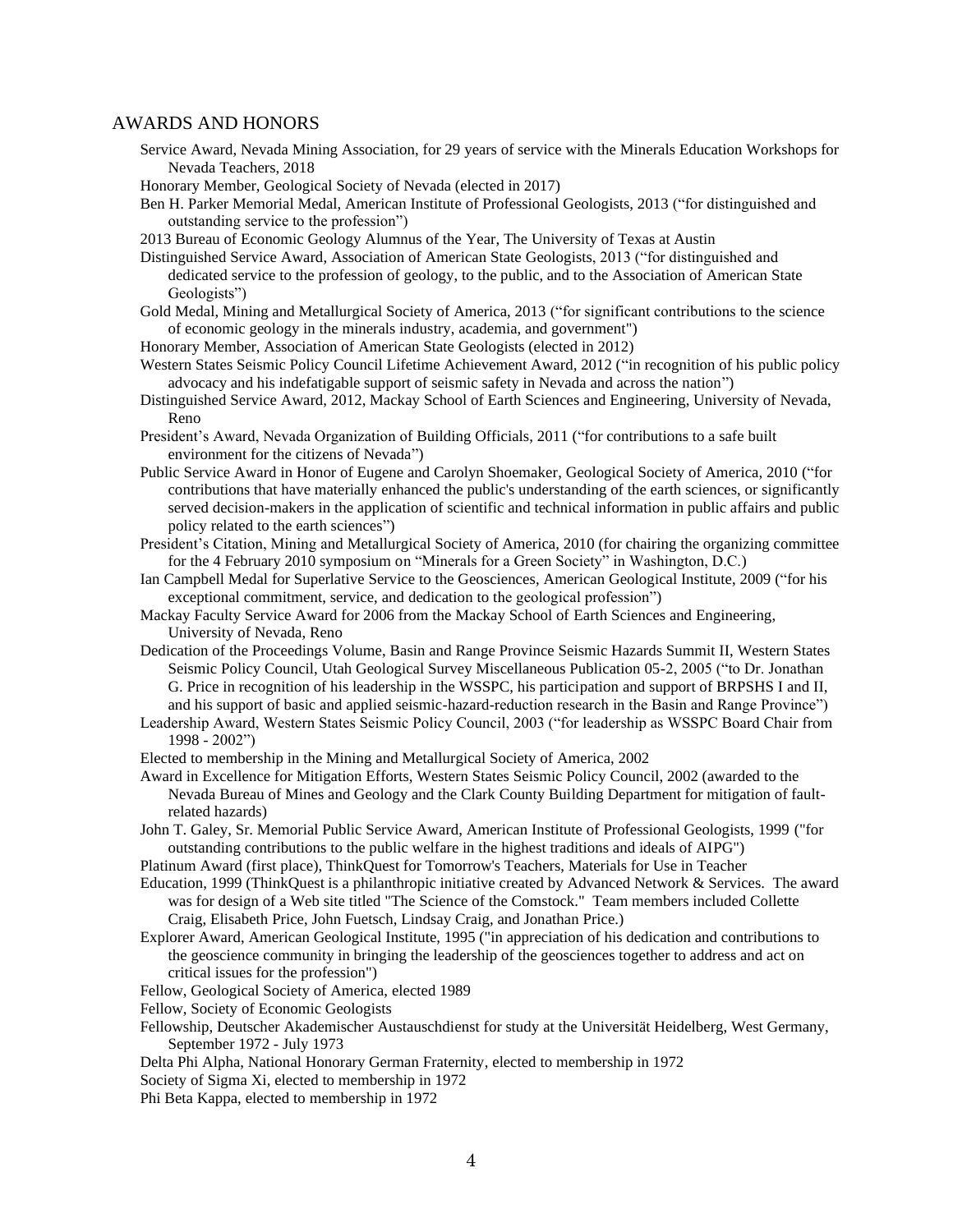#### PUBLICATIONS

### Peer-Reviewed Reports Published by Geological Surveys

- Price, J.G., Johnson, G., dePolo, C.M., and Carlson, W., 2012, Preliminary assessment of potentially unreinforced masonry buildings in Nevada: Nevada Bureau of Mines and Geology Report 54, 38 p.
- Price, J.G., Muntean, J.L., Davis, D.A., Shevenell, L., and Zehner, R., 2011, The Nevada mineral industry 2010: Nevada Bureau of Mines and Geology Special Publication MI-2010, 180 p. (Overview by J.G. Price, p. 3- 20), available on line at http://www.nbmg.unr.edu/dox/mi/11.pdf.
- Price, J.G., Hess, R.H., Johnson, G.L., dePolo, C.M., and Hastings, J.T., 2011, Loss-estimation modeling based on the 2008 Wells, Nevada earthquake, in dePolo, C.M., and LaPointe, D.D., eds., The 21 February 2008 Mw 6.0 Wells, Nevada earthquake: Nevada Bureau of Mines and Geology Special Publication 36, p. 403-414, http://www.nbmg.unr.edu/Pubs/sp/sp36/index.html.
- Price, J.G., Muntean, J.L., Davis, D.A., Shevenell, L., Zehner, R., Price, L., and Wells, L., 2010, The Nevada mineral industry - 2009: Nevada Bureau of Mines and Geology Special Publication MI-2009, 180 p. (Overview by J.G. Price, p. 3-26), available on line at http://www.nbmg.unr.edu/dox/mi/09.pdf.
- Price, J.G., Muntean, J.L., Davis, D.A., Hess, R.H., and Shevenell, L., 2009, The Nevada mineral industry 2008: Nevada Bureau of Mines and Geology Special Publication MI-2008, 175 p. (Overview by J.G. Price, p. 3- 24), available on line at http://www.nbmg.unr.edu/dox/mi/08.pdf.
- Price, J.G., Muntean, J.L., Davis, D.A., and Hess, R.H., 2008, The Nevada mineral industry 2007: Nevada Bureau of Mines and Geology Special Publication MI-2007, 178 p. (Overview by J.G. Price, p. 3-26), available on line at http://www.nbmg.unr.edu/dox/mi/07.pdf.
- Sturmer, D.M., LaPointe, D.D., Price, J.G., and Hess, R.H., 2007, Assessment of the potential for carbon dioxide sequestration by reactions with rocks in Nevada: Nevada Bureau of Mines and Geology Report 52, 43 p.
- Price, J.G., Meeuwig, R.O., Muntean, J.L., Castor, S.B., Hess, R.H., and Davis, D.A., 2007, The Nevada mineral industry - 2006: Nevada Bureau of Mines and Geology Special Publication MI-2006, 96 p. (Overview by J.G. Price and R.O. Meeuwig, p. 3-13), available on line at http://www.nbmg.unr.edu/dox/mi/06.pdf.
- Price, J.G., Meeuwig, R.O., Muntean, J.L., Castor, S.B., Hess, R.H., and Davis, D.A., 2006, The Nevada mineral industry - 2005: Nevada Bureau of Mines and Geology Special Publication MI-2005, 80 p. (Overview by J.G. Price and R.O. Meeuwig, p. 3-12.)
- Price, J.G., Hess, R.H., Fitch, S., Faulds, J.E., Garside, L.J., Shevenell, L., and Warren, S., 2005, Preliminary assessment of the potential for carbon dioxide disposal by sequestration in geological settings in Nevada: Nevada Bureau of Mines and Geology Report 51, 35 p.
- Price, J.G., Meeuwig, R.O., Tingley, J.V., Castor, S.B., Hess, R.H., and Davis, D.A., 2005, The Nevada mineral industry - 2004: Nevada Bureau of Mines and Geology Special Publication MI-2004, 80 p. (Overview by J.G. Price and R.O. Meeuwig, p. 3-12.)
- Price, J.G., Meeuwig, R.O., Tingley, J.V., Castor, S.B., Hess, R.H., and Davis, D.A., 2004, The Nevada mineral industry - 2003: Nevada Bureau of Mines and Geology Special Publication MI-2003, 70 p. (Overview by J.G. Price and R.O. Meeuwig, p. 3-11.)
- Price, J.G., 2004, Geology of Nevada, in Castor, S.B., Papke, K.G., and Meeuwig, R.O., eds., Betting on industrial minerals, Proceedings of the 39<sup>th</sup> Forum on the Geology of Industrial Minerals, Reno/Sparks, Nevada, May 18-24, 2003, Nevada Bureau of Mines and Geology Special Publication 33, p. 191-200.
- Price, J.G., Meeuwig, R.O., Tingley, J.V., Castor, S.B., Hess, R.H., and Davis, D.A., 2003, The Nevada mineral industry - 2002: Nevada Bureau of Mines and Geology Special Publication MI-2002, 70 p. (Overview by J.G. Price and R.O. Meeuwig, p. 3-11.)
- Price, J.G., Meeuwig, R.O., Tingley, J.V., La Pointe, D.D., Castor, S.B., Davis, D.A., and Hess, R.H., 2002, The Nevada mineral industry - 2001: Nevada Bureau of Mines and Geology Special Publication MI-2001, 66 p. (Overview by J.G. Price and R.O. Meeuwig, p. 3-12.)
- Price, J.G., Meeuwig, R.O., Tingley, J.V., La Pointe, D.D., Castor, S.B., Hess, R.H., and Davis, D.A., 2001, The Nevada mineral industry - 2000: Nevada Bureau of Mines and Geology Special Publication MI-2000, 61 p. (Overview by J.G. Price and R.O. Meeuwig, p. 3-11.)
- Tingley, J.V., Purkey, B.W., Duebendorfer, E.M., Smith, E.I., Price, J.G., and Castor, S.B., 2001, Geologic tours in the Las Vegas area, Expanded edition: Nevada Bureau of Mines and Geology Special Publication 16, 140 p.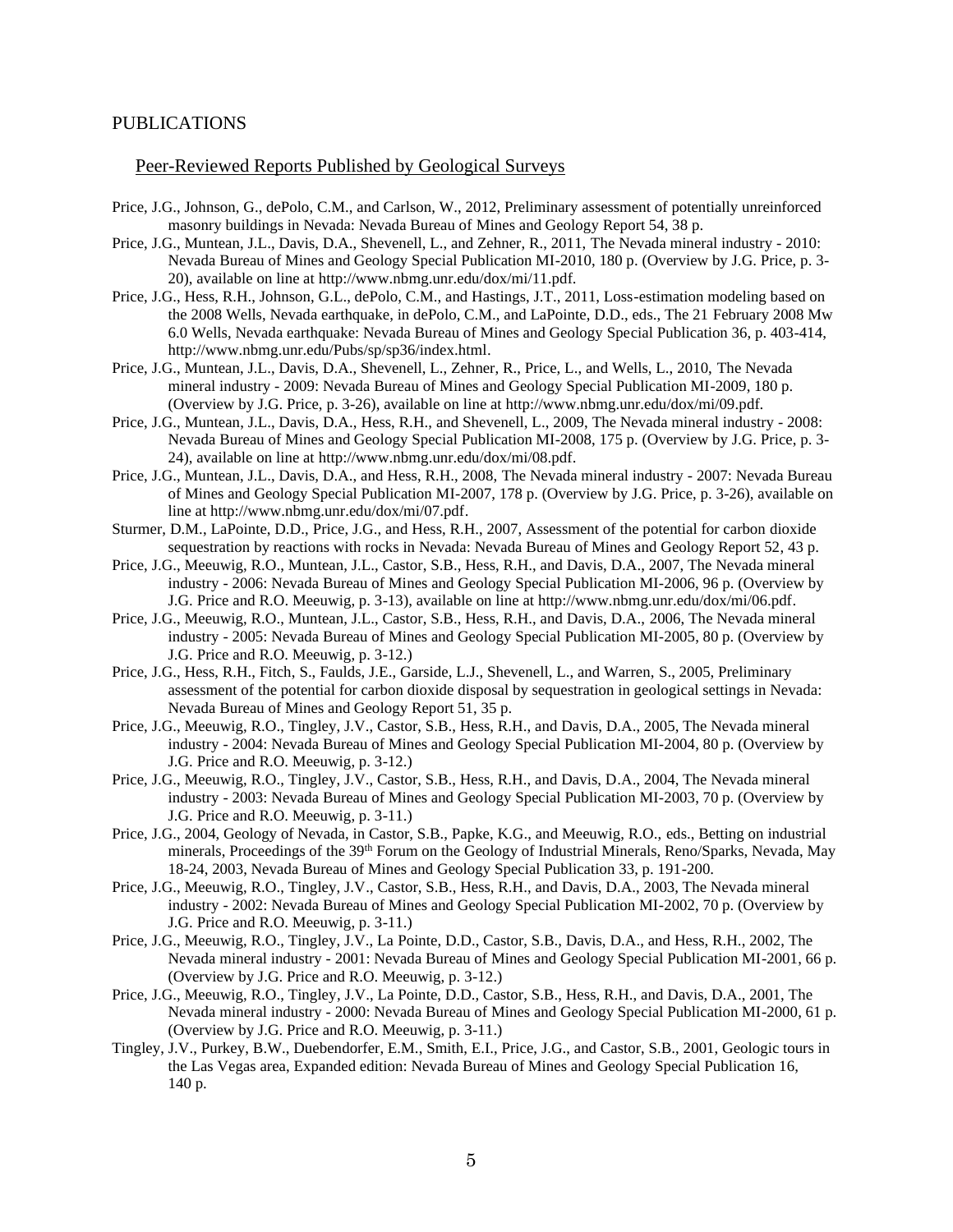- Price, J.G., Meeuwig, R.O., Tingley, J.V., La Pointe, D.D., Castor, S.B., Hess, R.H., and Davis, D.A., 2000, The Nevada mineral industry - 1999: Nevada Bureau of Mines and Geology Special Publication MI-1999, 60 p. (Overview by J.G. Price and R.O. Meeuwig, p. 3-9.)
- Price, J.G., Meeuwig, R.O., Tingley, J.V., La Pointe, D.D., Hess, R.H., Bonham, H.F., Jr., Castor, S.B., and Davis, D.A., 1999, The Nevada mineral industry - 1998: Nevada Bureau of Mines and Geology Special Publication MI-1998, 59 p. (Overview by J.G. Price and R.O. Meeuwig, p. 3-9.)
- Albertsen, C., Baumgardner, T., Bruns, T., Burkett, E., Burton, R., Duncan, R., Enote, J., Lissner, F., Mack, P., McCurry, W., Ogden, F., Phelps, D., Pope, D., Price, J., Rowe, L., Shotwell, J., Smith, E., Spooner, C., Tsai, F., Vicory, A., Wedderburn, L., and Woodward, D. (compiled by S.F. Blanchard), 1999, Exteternal task force review of the United States Geological Survey Federal-State Cooperative Water Program: U.S. Geological Survey Circular 1192, 22 p. (and appendices, 222 p.)
- Price, J.G., Tingley, J.V., La Pointe, D.D., Hess, R.H., Bonham, H.F., Jr., Castor, S.B., and Davis, D.A., 1998, The Nevada mineral industry - 1997: Nevada Bureau of Mines and Geology Special Publication MI-1997, 60 p. (Overview by J.G. Price, p. 3-9.)
- Price, J.G., Meeuwig, R.O., Tingley, J.V., La Pointe, D.D., Hess, R.H., Bonham, H.F., Jr., Castor, S.B., and Davis, D.A., 1997, The Nevada mineral industry - 1996: Nevada Bureau of Mines and Geology Special Publication MI-1996, 54 p. (Summary by J.G. Price and R.O. Meeuwig, p. 3-8.)
- Price, J.G., Tingley, J.V., La Pointe, D.D., Bonham, H.F., Jr., Hess, R.H., Castor, S.B., and Davis, D.A., 1996, The Nevada mineral industry - 1995: Nevada Bureau of Mines and Geology Special Publication MI-1995, 54 p. (Summary by J.G. Price, p. 3-8.)
- Price, J.G., Tingley, J.V., Bonham, H.F., Jr., Hess, R.H., Castor, S.B., Christensen, L., and Davis, D. A., 1995, The Nevada mineral industry - 1994: Nevada Bureau of Mines and Geology Special Publication MI-1994, 57 p. (Summary by J.G. Price, p. 3-10.)
- Purkey, B.W., Duebendorfer, E.M., Smith, E.I., Price, J.G., and Castor, S.B., 1994, Geologic tours in the Las Vegas area: Nevada Bureau of Mines and Geology Special Publication 15, 156 p.
- Rigby, J.G., Price, J.G., Christensen, L.G., LaPointe, D.D., Ramelli, A.R., Desilets, M.O., Hess, R.H., and Marshall, S.R., 1994, Radon in Nevada: Nevada Bureau of Mines and Geology Bulletin 108, 76 p.
- Price, J.G., Jones, R.B., Bonham, H.F., Jr., Hess, R.H., Castor, S.B., and Purkey, B.W., 1992, The Nevada mineral industry - 1991: Nevada Bureau of Mines and Geology Special Publication MI-1991, 51 p. (Summary by J. G. Price, p. 3-10.)
- Henry, C.D., Price, J.G., Duex, T.W., and James, E.W., 1992, Geology of the Infiernito caldera and magmatic evolution of the Chinati Mountains, Trans-Pecos Texas: The University of Texas at Austin, Bureau of Economic Geology Report of Investigations No. 206, 56 p.
- Price, J.G., Jones, R.B., Bonham, H.F., Jr., Hess, R.H., Castor, S.B., and Purkey, B.W., 1991, The Nevada mineral industry - 1990: Nevada Bureau of Mines and Geology Special Publication MI-1990, 55 p. (Summary by J. G. Price, p. 3-10.)
- Price, J.G., Jones, R.B., Bonham, H.F., Jr., Hess, R.H., Castor, S.B., Fleming, K.L., Purkey, B.W., and Garside, L.J., 1990, The Nevada mineral industry - 1989: Nevada Bureau of Mines and Geology Special Publication MI-1989, 55 p. (Summary by J.G. Price, p. 3-9.)
- Johnson, W.D., Jr., Hawley, J.W., Stone, W.J., Kottlowski, F.E., Henry, C.D., and Price, J.G., 1989, Geology, *in*  Bedinger, M.S., Sargent, K.A., and Langer, W.H., eds., Studies of geology and hydrology in the Basin and Range province, southwestern United States, for isolation of high-level radioactive waste— Characterization of the Rio Grande region, New Mexico and Texas: U.S. Geological Survey Professional Paper 1370-C, p. C7-C19, supersedes U.S. Geological Survey Open-File Report 84-740, 1984, p. 16-71.
- Price, J.G., Jones, R.B., Bonham, H.F., Jr., Castor, S.B., Purkey, B.W., Hess, R., Garside, L.J., and Fleming, K.L., 1989, The Nevada mineral industry - 1988: Nevada Bureau of Mines and Geology Special Publication MI-1988, 58 p. (Summary by J.G. Price, p. 3-7.)
- Henry, C.D., and Price, J.G., 1989, Geology, *in* Bedinger, M.S., Sargent, K.A., and Langer, W.H., eds., Studies of geology and hydrology in the Basin and Range province, southwestern United States, for isolation of highlevel radioactive waste—Characterization of the Trans-Pecos region, Texas: U.S. Geological Survey Professional Paper 1370-B, p. B4-B22, supersedes U.S. Geological Survey Open-File Report 84-739, 1984, p. 10-55.
- Henry, C.D., Price, J.G., and Sargent, K.A., 1989, Quaternary tectonism, *in* Bedinger, M.S., Sargent, K.A., and Langer, W.H., eds., Studies of geology and hydrology in the Basin and Range province, southwestern United States, for isolation of high-level radioactive waste - Characterization of the Trans-Pecos region,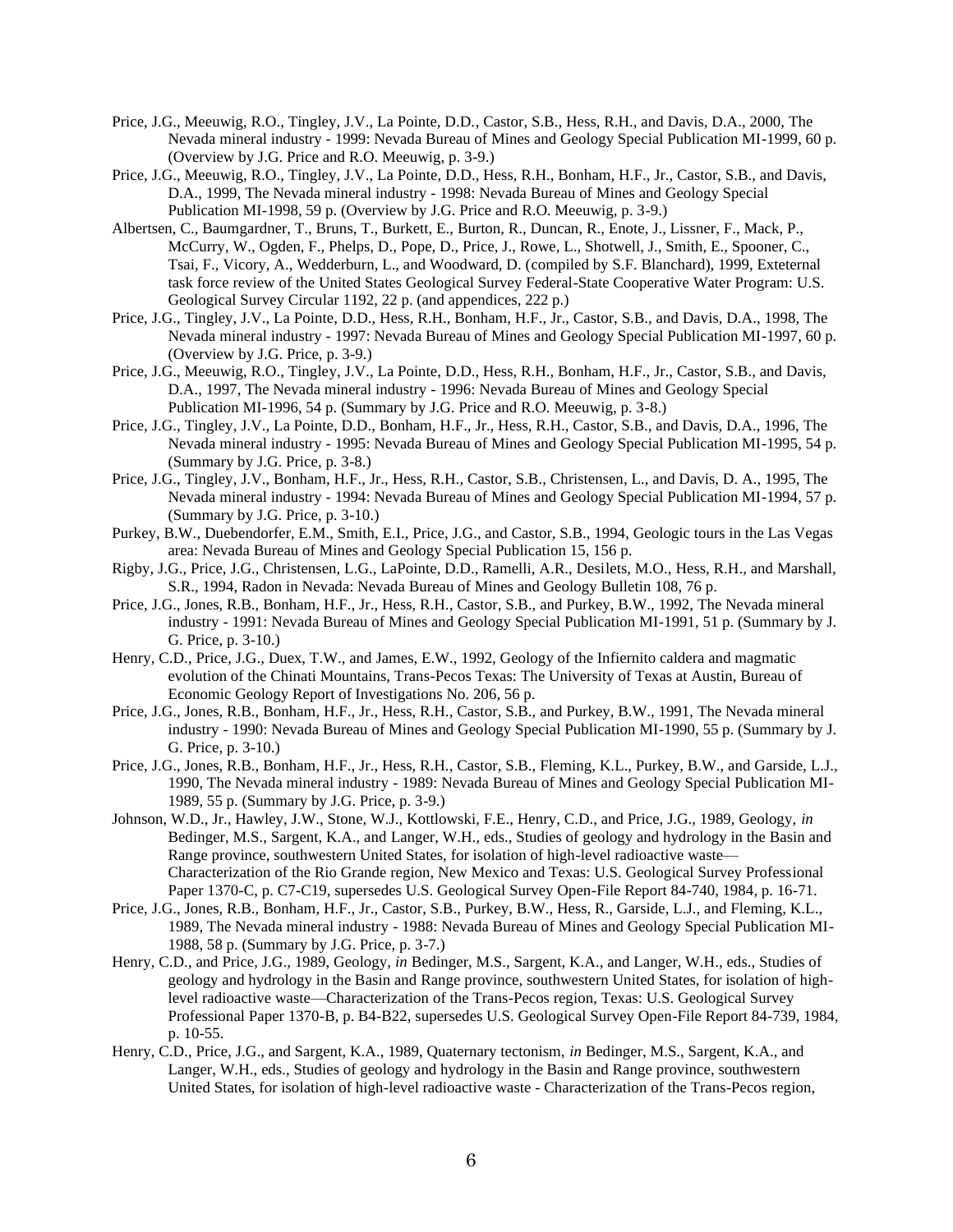Texas: U.S. Geological Survey Professional Paper 1370-B, p. B26-B30, supersedes U.S. Geological Survey Open-File Report 84-739, 1984, p. 65-79.

- Price, J.G., Henry, C.D., and Brady, B.T., 1989, Mineral and energy resources, *in* Bedinger, M.S., Sargent, K.A., and Langer, W.H., eds., Studies of geology and hydrology in the Basin and Range province, southwestern United States, for isolation of high-level radioactive waste - Characterization of the Trans-Pecos region, Texas: U.S. Geological Survey Professional Paper 1370-B, p. B38-B43, supersedes U.S. Geological Survey Open-File Report 84-739, 1984, p. 103-122.
- Hentz, T.F., Price, J.G., and Gutierrez, G.N., 1989, Geologic occurrence and regional assessment of evaporitehosted native sulfur, Trans-Pecos Texas: The University of Texas at Austin, Bureau of Economic Geology Report of Investigations No. 184, 70 p.
- Henry, C.D., Price, J.G., Parker, D.F., and Wolff, J.A., 1989, Mid-Tertiary silicic alkalic magmatism of Trans-Pecos Texas: rheomorphic tuffs and extensive silicic lavas: New Mexico Bureau of Mines and Mineral Resources Memoir 46, p. 231-274.
- Henry, C.D., Price, J.G., and Miser, D., 1989, Geology and Tertiary igneous activity of the Hen Egg Mountain and Christmas Mountains Quadrangles, Big Bend region, Trans-Pecos Texas: The University of Texas at Austin, Bureau of Economic Geology Report of Investigations No. 183, 105 p.
- Price, J.G., Henry, C.D., Parker, D.F., and Barker, D.S., eds., 1986, Igneous geology of Trans-Pecos Texas, field trip guide and research articles: The University of Texas at Austin, Bureau of Economic Geology Guidebook 23, 360 p.
- Price, J.G., Henry, C.D., Barker, D.S., and Rubin, J.N., 1986, Petrology of the Marble Canyon stock, *in* Price, J.G., Henry, C.D., Parker, D.F., and Barker, D.S., eds., Igneous geology of Trans-Pecos Texas, field trip guide and research articles: The University of Texas at Austin, Bureau of Economic Geology Guidebook 23, p. 303-319.
- Price, J.G., Henry, C.D., Barker, D.S., and Parker, D.F., 1986, Directions of research on the igneous geology of Trans-Pecos Texas *in* Price, J.G., Henry, C.D., Parker, D.F., and Barker, D.S., eds., Igneous geology of Trans-Pecos Texas, field trip guide and research articles: The University of Texas at Austin, Bureau of Economic Geology Guidebook 23, p. 353-360.
- Henry, C.D., and Price, J.G., 1986, The Van Horn Mountains caldera, Trans-Pecos Texas: geology and development of a small (10 km2) ash-flow caldera: The University of Texas at Austin, Bureau of Economic Geology Report of Investigations, 48 p.
- Henry, C.D., McDowell, F.W., Price, J.G., and Smyth, R.C., 1986, Compilation of potassium-argon ages of Tertiary igneous rocks, Trans-Pecos Texas: The University of Texas at Austin, Bureau of Economic Geology Geological Circular 86-2, 34 p.
- Price, J.G., Henry, C.D., Standen, A.R., and Posey, J.S., 1985, Origin of silver-copper-lead deposits in red-bed sequences of Trans-Pecos Texas: Tertiary mineralization in Precambrian, Permian, and Cretaceous sandstones: The University of Texas at Austin, Bureau of Economic Geology Report of Investigations No. 145, 65 p.
- Henry, C.D., and Price, J.G., 1985, Summary of the tectonic development of Trans-Pecos Texas: The University of Texas at Austin, Bureau of Economic Geology, notes to accompany Miscellaneous Map 36, 8 p.
- Price, J.G., Henry, C.D., and Standen, A.R., 1983, Annotated bibliography of mineral deposits in Trans-Pecos Texas: The University of Texas at Austin, Bureau of Economic Geology Mineral Resource Circular No. 73, 108 p.
- Price, J.G., 1982, Geology of the Plata Verde Mine, Hudspeth County, Texas: The University of Texas at Austin, Bureau of Economic Geology Mineral Resource Circular No. 70, 34 p.

## Articles in Refereed Journals

Price, J.G., 2019, Opportunities in global mineral resources: Boletín Geológico y Minero, v. 130, no. 1, p. 47-56.

Sturmer, D.M., Tempel, R.N., and Price, J.G., 2019, Modeling mafic carbonation efficiency using mafic rock chemistries from Nevada, USA: Computers & Geosciences, v. 123, February 2019, p. 149-160, [https://doi.org/10.1016/j.cageo.2018.12.003.](https://doi.org/10.1016/j.cageo.2018.12.003)

Price, J.G., and Espi, J.A., 2014, Disponibilidad y retos actuales de los recursos minerales para la sociedad: Boletín Geológico y Minero, v. 125, no. 1, p. 3-29, ISSN: 0366-0176.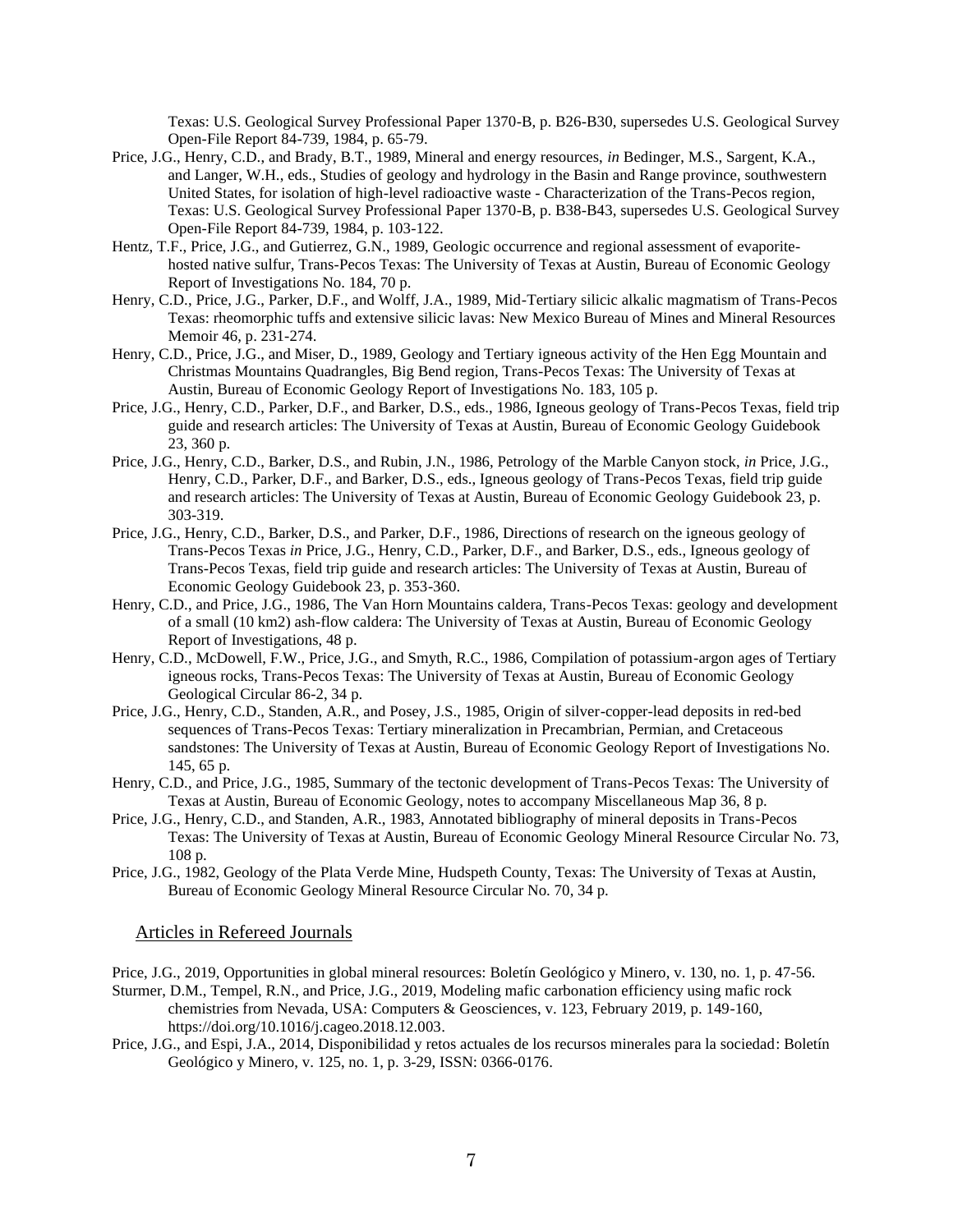- Price, J.G., Hastings, J.T., Goar, L.D., Armeno, H., Johnson, G., dePolo, C.M., Hess, R.H., and Ballard, C.M., 2010, Sensitivity analysis of loss-estimation modeling using uncertainties in earthquake parameters: Environmental and Engineering Geoscience, v. 16, no. 4, p. 357-367.
- Tempel, R., Shevenell, L., Lechler, P., and Price, J., 2000, Geochemical modeling approach to predicting arsenic concentrations in a mine pit lake: Applied Geochemistry, v. 15, no. 4, p. 39–56.
- Price, J.G., Henry, C.D., Castor, S.B., Garside, L.J., and Faulds, J.E., 1999, Geology of Nevada: Rocks and Minerals, v. 74, no. 6, p. 357-363.
- dePolo, C.M., Anderson, J.G., dePolo, D.M., and Price, J.G., 1997, Earthquake occurrence in the Reno-Carson City urban corridor: Seismological Research Letters, v. 68, no. 3, p. 386-397.
- Hsu, L.C., Bonham, H.F., Jr., Price, J.G., Garside, L.J., Desilets, M.O., and Lechler, P.J., 1995, Geochemical characteristics of the Paleozoic sedimentary rocks in the Winnemucca 30'x60' Quadrangle, Nevada, U.S.A.—Background values for gold exploration: Exploration and Mining Geology, v. 4, p. 227-242.
- Price, J.G., Rigby, J.G., Christensen, L., Hess, R., LaPointe, D.D., Ramelli, A.R., Desilets, M., Hopper, R. D., Kluesner, R., and Marshall, S., 1994, Radon in outdoor air in Nevada: Health Physics, v. 66, no. 4, p. 433- 438.
- Henry, C.D., Muehlberger, W.R., Erdlac, R.J., Jr., Price, J.G., and Dickerson, P.W., 1994, Geology of the Solitario, Trans-Pecos Texas (Geological Society of America Special Paper 250) - Discussion: Geological Society of America Bulletin, v. 106, p. 560-569.
- Rubin, J.N., Henry, C.D., and Price, J.G., 1993, The mobility of zirconium and other "immobile" elements during hydrothermal alteration: Chemical Geology, v. 110, p. 29-47.
- Price, J.G., Castor, S.B., and Miller, D.M., 1992, Highly radioactive topaz rhyolites of the Toano Range, northeastern Nevada: American Mineralogist, v. 77, p. 1067-1073.
- Henry, C.D., Price, J.G., and James, E.W., 1991, Mid-Cenozoic evolution and magmatism in the southern Cordillera, Texas and Mexico: transition from continental arc to intraplate extension: Journal of Geophysical Research, v. 96, no. B8, p. 13,545-13,560.
- Price, J.G., 1990, The Nevada mineral industry, 1988: Bollettino Associazione Mineraria Subalpina (Italy), v. 27, no. 1-2, p. 283-289.
- Henry, C.D., and Price, J.G., 1989, The Christmas Mountains caldera complex, Trans-Pecos Texas; Geology and development of a laccocaldera: Bulletin of Volcanology, v. 52, p. 97-112.
- Rubin, J.N., Henry, C.D., and Price, J.G., 1989, Hydrothermal zircons and zircon intergrowths, Sierra Blanca Peaks, Texas: American Mineralogist, v. 74, p. 865-869.
- Price, J.G., Rubin, J.N., and Tweedy, S.W., 1988, Geochemistry of the Vigas red-bed copper deposit, Chihuahua, Mexico: Economic Geology, v. 83, p. 1993-2001.
- Henry, C.D., Price, J.G., Rubin, J.N., Parker, D.F., Wolff, J.A., Self, S., Franklin, R., and Barker, D.S., 1988, Widespread, lavalike silicic volcanic rocks of Trans-Pecos Texas: Geology, v. 16, p. 509-512.
- Henry, C.D., Price, J.G., and Smyth, R.C., 1988, Chemical and thermal zonation in a mildly alkaline magma system, Infiernito caldera, Trans-Pecos Texas: Contributions to Mineralogy and Petrology, v. 98, p. 194-211.
- Rubin, J.N., Price, J.G., Henry, C.D., and Koppenaal, D.W., 1987, Cryolite-bearing and rare metal-enriched rhyolite, Sierra Blanca peaks, Hudspeth County, Texas: American Mineralogist, v. 72, p. 1122-1130.
- Henry, C.D., and Price, J.G., 1986, Early Basin and Range development in Trans-Pecos Texas and adjacent Chihuahua: magmatism and orientation, timing, and style of extension: Journal of Geophysical Research, v. 91, no. B6, p. 6213-6224.
- Price, J.G., 1985, Ideal site mixing in solid solutions, with an application to two-feldspar geothermometry: American Mineralogist, v. 70, p. 696-701.
- Guilinger, T.R., Schechter, R.S., Lake, L.W., Price, J.G., and Bobeck, P., 1985, Factors influencing production rates in solution mining of uranium using basic lixiviants: Minerals and Metallurgical Processing, v. 1, p. 60-67.
- Price, J.G., and Henry, C.D., 1984, Stress orientations during Oligocene volcanism in Trans-Pecos Texas: timing the transition from Laramide compression to Basin and Range tension: Geology, v. 12, p. 238-241.
- Price, J.G., Bobeck, P., Guilinger, T.R., Lake, L.W., Schechter, R.S., Stover, D.E., and Mays, W., 1984, Case history of an in-situ uranium leaching project: Uranium, v. 1, p. 335-361.
- Henry, C.D., and Price, J.G., 1984, Variations in caldera development in the Tertiary volcanic field of Trans-Pecos Texas: Journal of Geophysical Research, v. 89, no. B10, p. 8765-8786.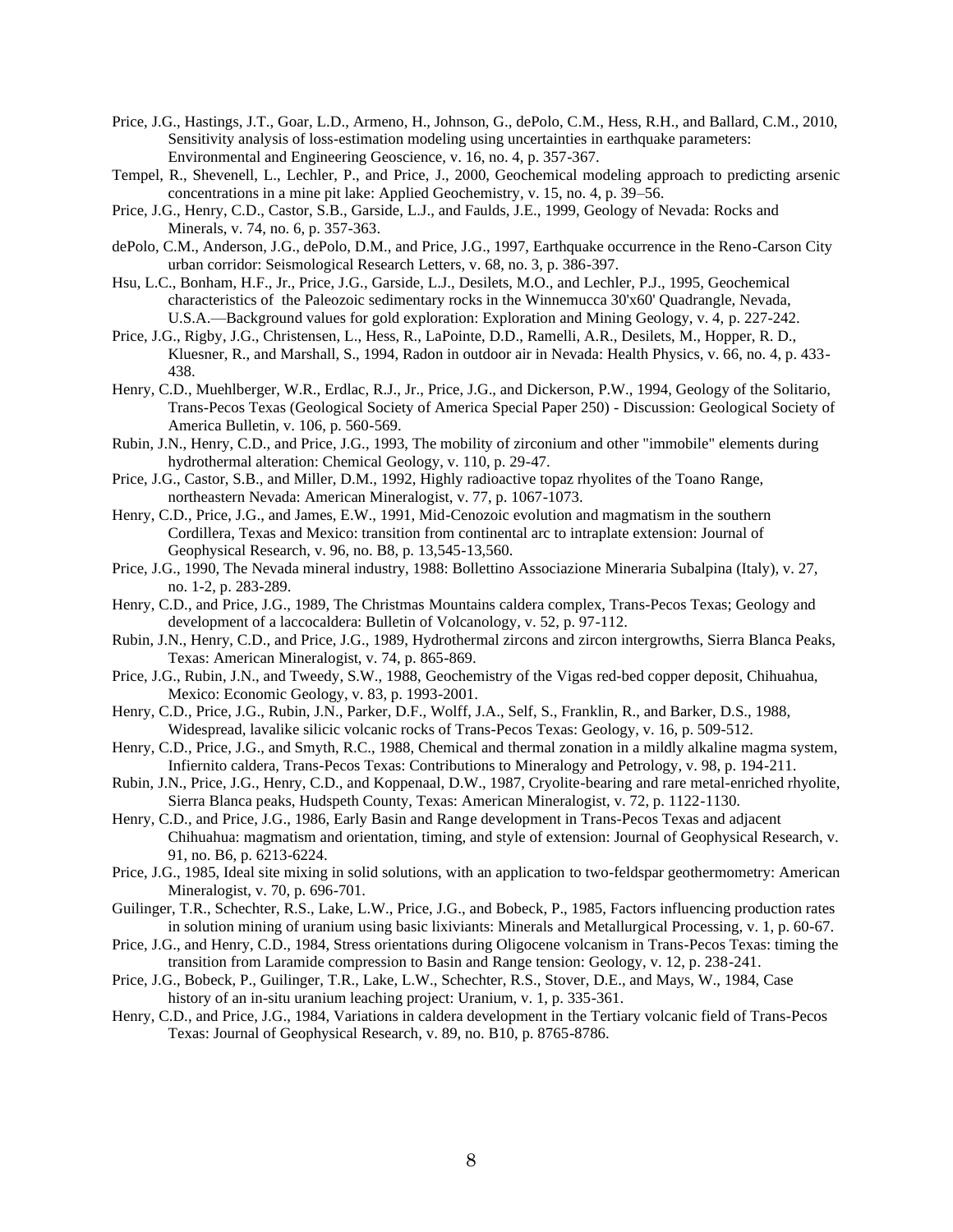Peer-Reviewed Reports of the National Research Council (as co-author and member of committee)

- Ward, M.H., chair, Price, J.G., vice-chair, Beebe, R.R., Brierley, C.L., Costin, L., Falkie, T., Greenwald, N.L., Han, K.N., Hitzman, M., Miller, G., Ramani, R.V., Tilton, J.E., Tippin, R.B., and Wan, R.Y. (Committee on Technologies for the Mining Industries), 2002, Evolutionary and revolutionary technologies for mining: National Research Council, National Academy Press, 85 p.
- Hagenstein, P.R., chair, Adams, S.S., vice-chair, Baldrige, A.C., Barton, P.B., Jr., Clark, E.H., Gentry, D.W., Krauss, R., Maest, A.S., McElfish, J.M., Jr., Patten, D.T., Price, J.G., Reavis, R.E., and Runnells, D.D. (Committee on Hardrock Mining on Federal Lands), 1999, Hardrock mining on federal lands: National Research Council, National Academy Press, 247 p.
- Otte, C., Jr., chair, Abelson, P.H., Adams, S.S., Darmstadter, J., Eggert, R.G., Einaudi, M.T., Foster, N.H., Groat, C.G., Hagenstein, P.R., Haney, D.C., LaMoreaux, P.E., Landon, S.M., Pasteris, J.D., Price, J.G., Tyler, N., and West, W.F. (Committee on Earth Resources), 1996, Mineral resources and sustainability: challenges for earth scientists: National Research Council, National Academy Press, 26 p.
- Adams, S.S., chair, Abelson, P.H., Dummett, H.T., Eggert, R.G., Findlay, D.C., Maest, A.S., Nielson, D.R., Price, J.G., Runnells, D.D., Skinner, B.J., Stephenson, D.A., and Vikre, P.G. (Panel to Review the Mineral Resource Surveys Program Plan of the U.S. Geological Survey), 1996, Mineral resources and society, A review of the U.S. Geological Survey's Mineral Resource Surveys Program Plan: National Research Council, National Academy Press, 87 p.

#### Other Peer-Reviewed Publications

- Price, J.G., Carraher, R.A., and Wilton, T., 2018, Lithium and gold associated with rhyolites, SEG 2018 Preconference field trip, September 18-21, 2018: Society of Economic Geologists Guidebook Series, V. 58, ISSN 2374-6955, ISBN 978-1-629494-95-1, 143 p.
- Aster, R.C., Allison, E., Bauer, J., Gohn, K., Hornberger, G., Konikow, L., Price, J.G., Rubin, J., and Young, M., 2015, Geoscience for America's critical needs – Invitation to a national policy dialogue: American Geosciences Institute, ISBN-10: 0913312428, ISBN-13: 978-0-913312-42-1, 13 p.
- Price, J.G., 2013, The challenges of mineral resources for society, *in* Bickford, M.E., ed., The Impact of the Geological Sciences on Society: Geological Society of America Special Paper 501, p. 1–19, doi:10.1130/2013.2501(01).
- Price, J.G., 2011, The bright future of global mineral resources, in Steininger, R., and Pennell, B., eds., Great Basin Evolution and Metallogeny: Geological Society of Nevada 2010 Symposium, May 14-22, p. 437-445.
- Jaffe, R., Price, J.G., Ceder, G., Eggert, R., Graedel, T., Gschneidner, K., Jr., Hitzman, M., Houle, F., Hurd, A., Kelley, R., King, A., Milliron, D., Skinner, B., and Slakey, F., 2011, Energy critical elements: securing materials for emerging technologies: Report by the American Physical Society Panel on Public Affairs and the Materials Research Society, 23 p.
- Price, J.G., 2010, The world is changing, SEG Newsletter, Society of Economic Geologists, no. 82, p. 12-14.
- Price, J.G., and Muntean, J.L., 2007, Why there is so much gold in Nevada, *in* Andrew, C.J., ed., Digging deeper, Proceedings of the Ninth Biennial Meeting of the Society for Geology Applied to Mineral Deposits, Dublin, Ireland, 20-23 August 2007: Irish Association for Economic Geology, v. 2, p. 1247-1250.
- Price, J.G., 2004, I never met a rhyolite I didn't like some of the geology in economic geology: SEG Newsletter, Society of Economic Geologists, no. 57, p. 1-16.
- Price, J.G., 2004, Nevada, geologic maps and mineral resources, *in* Thomas, W.A., ed., Meeting challenges with geologic maps: American Geological Institute Environmental Awareness Series, No. 7, p. 32-33.
- Price, J.G., Lechler, P.J., Lear, M.B., and Giles, T.F., 2000, Possible volcanic source of lithium in brines in Clayton Valley, Nevada, *in* Cluer, J.K, Price, J.G., Struhsacker, E.M., Hardyman, R.F., and Morris, C.L., eds., Geology and ore deposits 2000: the Great Basin and beyond: Geological Society of Nevada Symposium Proceedings, May 15-18, 2000, Reno, p. 241-248.
- Cluer, J.K, Price, J.G., Struhsacker, E.M., Hardyman, R.F., and Morris, C.L., eds., 2000, Geology and ore deposits 2000: the Great Basin and beyond: Geological Society of Nevada Symposium Proceedings, May 15-18, 2000, Reno, 1176 p.
- Price, J.G., and Usselman, T.M., 1996, Research in the earth sciences, *in* Dasch, E. J., ed., Encyclopedia of earth sciences, MacMillan Reference USA, New York, p. 902-907.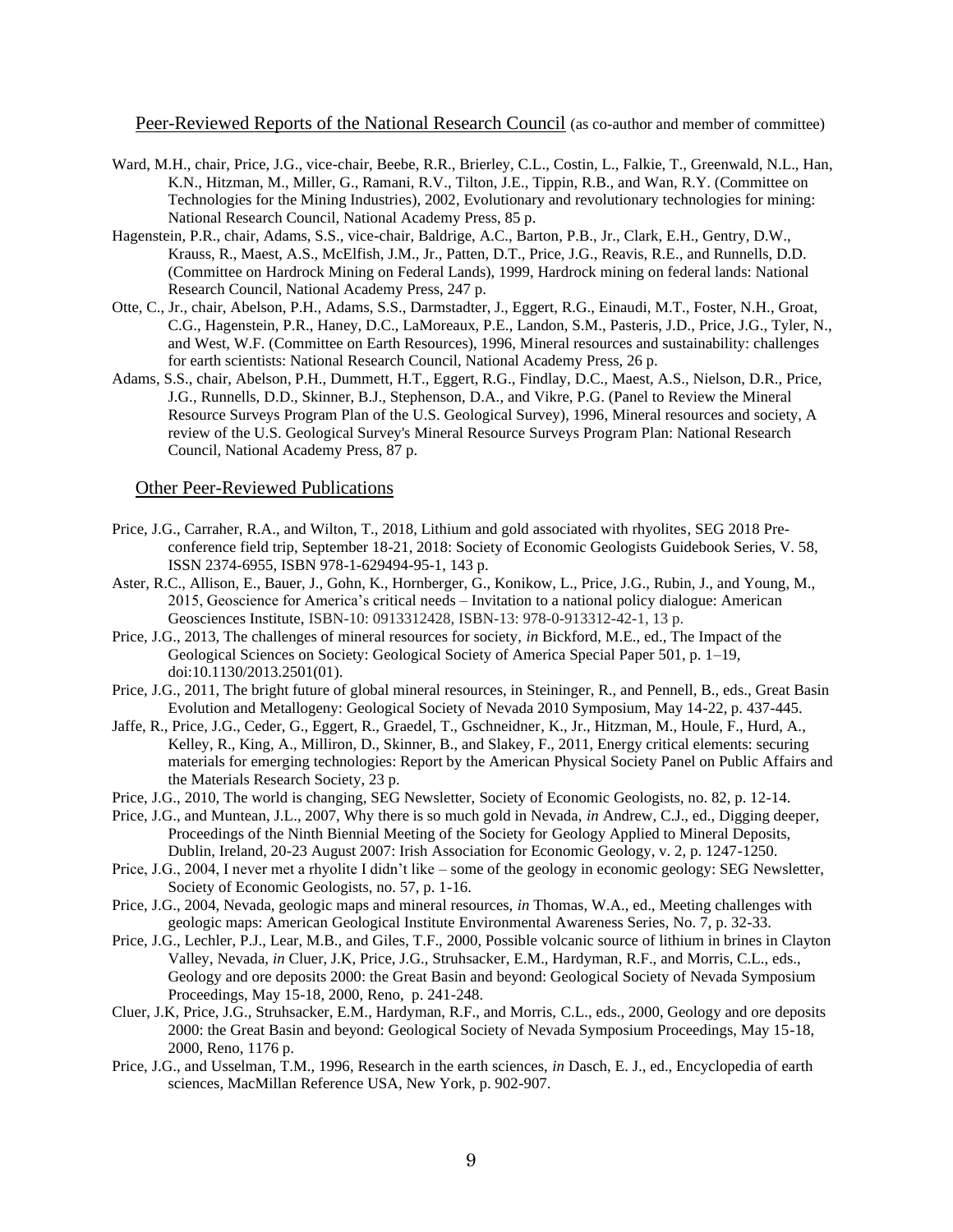- Price, J.G., Rubin, J.N., Henry, C.D., Pinkston, T.L., Tweedy, S.W., and Koppenaal, D.W., 1990, Peraluminous rhyolites in a continental arc, Sierra Blanca, Trans-Pecos Texas: chemical modification by vapor-phase crystallization, *in* Stein, H. J., and Hannah, J. L., eds., Ore-bearing granite systems; petrogenesis and mineralizing processes: Geological Society of America Special Paper 246, p. 103-120.
- Rubin, J.N., Price, J.G., Henry, C.D., Pinkston, T.L., Tweedy, S.W., Koppenaal, D.W., Peterson, S.B., Harlan, H.M., Miller, W.T., Thompson, R. J., Grabowski, R.B., Laybourn, D.P., Schrock, G.E., Johnson, A., Staes, D.G., Gaines, R.V., and Miller, F.H., 1988, Mineralogy of beryllium deposits at Sierra Blanca, Texas, *in* Torma, A.E, and Gundiler, I.H., eds., Precious and rare metal technologies: Elsevier, Amsterdam, p. 601- 614. This paper was part of the Proceedings, Symposium on Precious and Rare Metals, Albuquerque, New Mexico (1988).
- Price, J.G., Henry, C.D., Barker, D.S., and Parker, D.F., 1987, Alkalic rocks of contrasting tectonic setting in Trans-Pecos Texas, *in* Morris, E.M., and Pasteris, J.D., eds., Mantle metasomatism and alkaline magmatism: Geological Society of America Special Paper 215, p. 335-346.
- Price, J.G., 1986, Lead iron aluminum arsenate sulfate hydroxide: International Centre for Diffraction Data, Powder Diffraction File No. 36-390.
- Price, J.G., 1984, Silver-copper-lead deposits in red-bed sequences of Trans-Pecos Texas: Tertiary mineralization in Precambrian, Permian, and Cretaceous sandstones, *in* Petruk, William, ed., Process Mineralogy III: Society of Mining Engineers of American Institute of Mining, Metallurgical, and Petroleum Engineers, p. 139-156 (also published in 1983 as Society of Mining Engineers of AIME Preprint No. 83-3).

### Symposium Proceedings and Guidebooks

- Price, J.G., 2016, Geology of Nevada, in Hoke, Robert, ed., 2016 NSS Convention, 75<sup>th</sup> Anniversary of the National Speleological Society: National Speleological Society 2016 NSS Convention Guidebook, p. 45-55.
- LaPointe, D.D., Price, J.G., and Kortemeier, W., 2014, Carson Rocks! A sesquicentennial celebration of some of our capital city's geological high points: Guide for the Earth Science Week Field Trip, October 11 and 12, 2014, Nevada Bureau of Mines and Geology Educational Series e-56, 12 p.
- Price, J.G., Price, E.M., and LaPointe, D.D., 2014, Geo- and eco-mapping around DRI (The great altered rock walking tour), Nevada Mining Association Education Committee field trip: : Nevada Bureau of Mines and Geology Education Series E-55, 12 p., http://www.nbmg.unr.edu/dox/e55.pdf.
- Price, J.G., Price, E.M., Callicrate, T.E., Howald, W.C., Conelea, R., Pinto da Silva, R.M., Vikre, P.G., Struhsacker, E., and Johnson, S., 2014, Mineral deposits and minerals of the Humboldt and Trinity Ranges and Majuba Hill: Geological Society of Nevada 2014 Spring Field Trip Guidebook, Special Publication No. 58, 2-4 May 2014, Reno, Nevada, 144 p.
- Durbin, W., and Price, J.G., 2014, Las Vegas to Rhyolite/Bullfrog field trip road log: Nevada Mining Association and Nevada Division of Minerals, 25th Annual Southern Nevada Earth Science Education Workshop, April 16, 2014, 12 p.
- Price, J.G., Jennings, T.L., and Boden, D.R., 2013, Round Mountain and the Lunar Crater volcanic field: Geological Society of Nevada 2013 Fall Field Trip Guidebook, Special Publication No. 57, 5-6 October 2013, Reno, Nevada, 90 p.
- Price, J.G., LaPointe, D.D., Davis, D.A., and dePolo, C.M., 2013, Mapping the geology around the Desert Research Institute and Truckee Meadows Community College: Nevada Bureau of Mines and Geology Education Series E-53, 12 p., http://www.nbmg.unr.edu/dox/e53.pdf.
- Yano, R.I., Price, J.G., Thompson, T., Emsbo, P., and Koenig, A., 2013, Trace elements in porphyry copper systems as strategic minerals: Preprint 13-010, Society for Mining, Metallurgy and Exploration annual meeting, February 24-27, 2013, Denver, CO, 14 p.
- LaPointe, D.D., Price, J.G., Faulds, J.E., dePolo, C.M., and Davis, D.A., 2012, Tuff all over: exploring faulted volcanic terrain in the Painted Hills, Virginia Mountains, west of Pyramid Lake: Nevada Bureau of Mines and Geology Education Series E-52, 29 p., http://www.nbmg.unr.edu/dox/e52.pdf.
- LaPointe, D.D., Price, J.G., Davis, D.A., and dePolo, C.M., 2011, Life's a beach: in search of ancient shorelines and volcanoes in the Grimes Point and Lahontan Mountains area: Nevada Bureau of Mines and Geology Education Series E-51, 23 p., http://www.nbmg.unr.edu/dox/e51.pdf.
- Price, J.G., and Parrish, J.G., 2011, The present and future roles of state geological surveys in earthquake science and policy, *in* Biggar, N., Luke, B., and Werle, J., eds., Proceedings of the 43<sup>rd</sup> Symposium, Engineering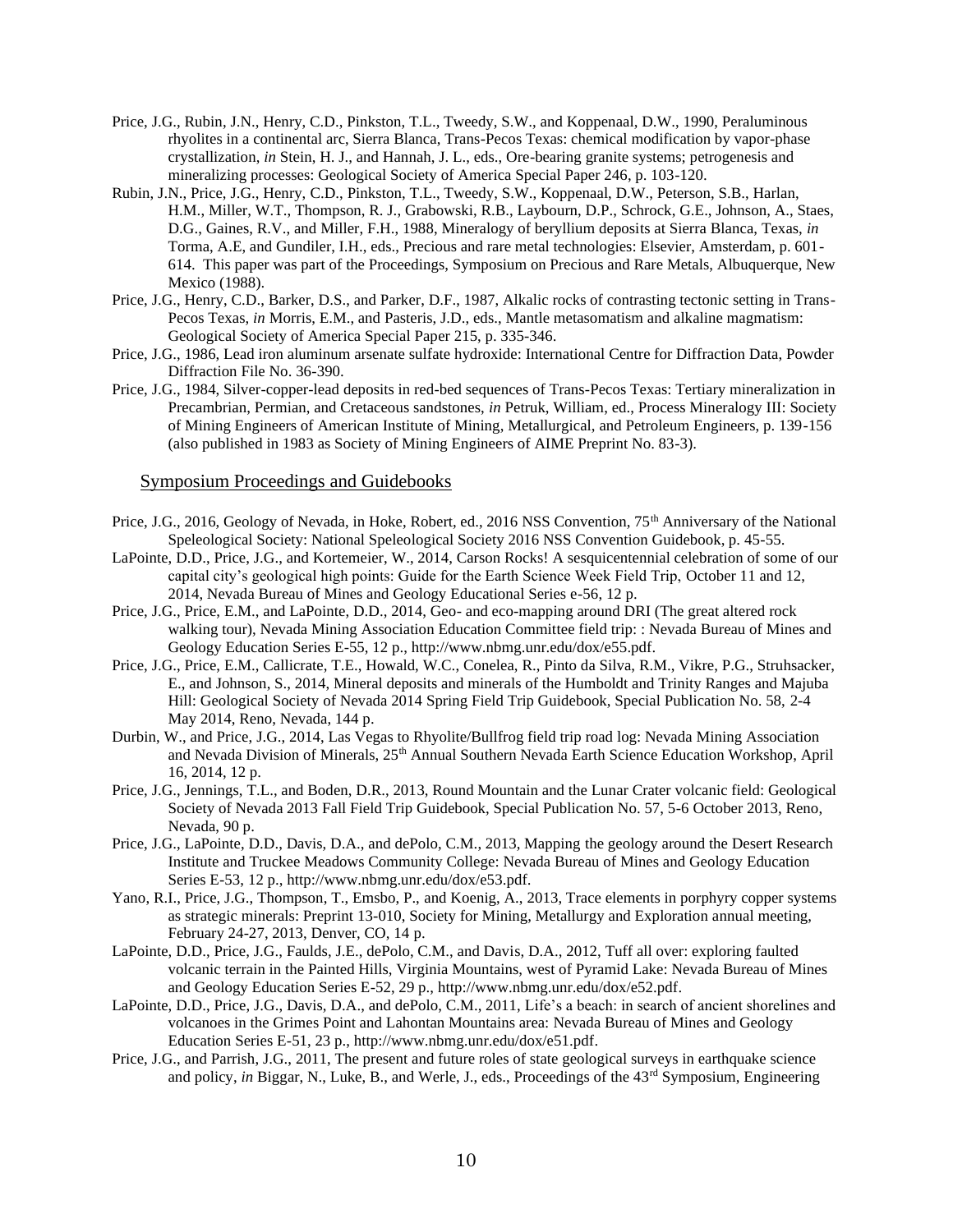Geology and Geotechnical Engineering, Water, Soils and Sustainability in the Intermountain West, Las Vegas, Nevada (March 23-25, 2011), 3 p.

- Price, J.G., and LaPointe, D.D., 2010, In search of tufa, tuff, and tough rock, October 16 or 17, 2010: Nevada Bureau of Mines and Geology Education Series E-50, 20 p., http://www.nbmg.unr.edu/dox/e50.pdf.
- LaPointe, D.D., and Price, J.G., 2009, Digging deeper into the Comstock, Earth Science Week Field Trip, October 10 or 11, 2009: Nevada Bureau of Mines and Geology Education Series E-48, 14 p., http://www.nbmg.unr.edu/dox/e48.pdf.
- LaPointe, D.D., and Price, J.G., 2008, No child left inside, a field trip for families and rockhounds, Earth Science Week 2008 Field Trip Guide: Nevada Bureau of Mines and Geology Education Series E-47, 10 p., http://www.nbmg.unr.edu/dox/e47.pdf.
- LaPointe, D.D., Dolbier, R., Price, J.G., and Price, E.M., 2008, Chemetall-Foote Minerals lithium operations at Silver Peak and Monte Cristo's Castle State Park: Nevada Mining Association, Northern Nevada teachers' workshop, field trip guide, 23 July 2008, 5 p.
- Tingley, J.V., Purkey, B.W., Duebendorfer, E.M., Smith, E.I., Price, J.G., and Castor, S.B., 2008, Geologic tours in the Las Vegas area, Expanded edition with GPS coordinates: Nevada Bureau of Mines and Geology Special Publication 16, 144 p.
- LaPointe, D.D., Price, J.G., Henry, C.D., Hammond, W.C., and Smith, K., and Price, E.M., 2007, Taking the pulse of the Earth, Earth Science Week 2007 Field Trip Guide: Nevada Bureau of Mines and Geology Education Series E-46, 6 p., http://www.nbmg.unr.edu/dox/e46.pdf.
- LaPointe, D.D., David, D., Price, J.G., and Dolbier, R., 2006, Rockin' Along the River, A geologic tour along the Truckee River from Verdi to Wadsworth, Earth Science Week 2006 Field Trip Guide: Nevada Bureau of Mines and Geology Educational Series E-45, 9p.
- La Pointe, D.D., Davis, D., Price, J.G., and Price, B., 2005, The great Highway 50 rock tour, 2005 Earth Science Week field trip: Nevada Bureau of Mines and Geology Educational Series E-44, 10 p.
- La Pointe, D.D., Garside, L.J., and Price, J.G., 2004, The Frenchman Lake frolic, 2004 Earth Science Week field trip: Nevada Bureau of Mines and Geology Educational Series E-43, 12 p.
- La Pointe, D.D., and Price, J.G., 2003, Get out, stay out, and stay alive!, Earth Science Week 2003 field trip: Nevada Bureau of Mines and Geology Educational Series E-42, 8 p.
- dePolo, C.M., Price, J.G., and Prescott, B., 2003, Nevada report: Western States Seismic Policy Council Annual Conference Proceedings, Portland, Oregon, September 20-24, 2003, p. WSSPC-27.
- Price, J.G., 2003, Geology of Nevada: Far Western Section, National Earth Science Teachers Association Field Trip Guidebook, 2003 Fall Field Conference, Western Nevada Community College, Carson City, Nevada, p. 1-10.
- La Pointe, D.D., and Price, J.G., 2003, Guidebook and road log for geology along America's loneliest highway: Far Western Section, National Earth Science Teachers Association Field Trip Guidebook, 2003 Fall Field Conference, Western Nevada Community College, Carson City, Nevada, p. 1-1 to 1-32.
- La Pointe, D.D., and Price, J.G., 2003, Diatomite and fossil fish: Field Trip 4, 39<sup>th</sup> Forum on the Geology of Industrial Minerals, May 20, 2003, Reno, Nevada, 13 p.
- Price, J.G., 2002, Geology of Nevada, gambling with geologic hazards: AEG News, Association of Engineering Geologists, v. 45 Program with Abstracts, p. 13-15.
- dePolo, C.M., Price, J.G., and Berry, B., 2002, Nevada report: Western States Seismic Policy Council Annual Conference Proceedings, Denver, Colorado, September 15-18, 2002, p. WSSPC-15.
- La Pointe, D.D., and Price, J.G., 2001, Fossils and ancient lakes, a field trip for families and rockhounds, Earth Science Week 2001 field trip #2: Nevada Bureau of Mines and Geology Educational Series E-40, 4 p.
- La Pointe, D.D., Price, J.G., and Davis, D.A., 2001, Peavine Peak geology, plants, and mining history, a field trip for families and rockhounds, Earth Science Week 2001 field trip #1: Nevada Bureau of Mines and Geology Educational Series E-39, 4 p.
- dePolo, C.M., and Price, J.G., 2001, Nevada report: Western States Seismic Policy Council Annual Conference Proceedings, Sacramento, California, October 21-24, 2001, p. WSSPC-19.
- La Pointe, D.D., and Price, J.G., 2000, Geology along America's loneliest highway, a field trip for families and rockhounds, Earth Science Week field trip: Nevada Bureau of Mines and Geology Educational Series E-37, 4 p.
- dePolo, C.M, Price, J.G., and Walker, J.L., 2000, Annual report on earthquake preparedness activities in Nevada: Western States Seismic Policy Council, National Risk Mitigation Conference Program Guide, p. SI-20.
- La Pointe, D.D., dePolo, C.M., and Price, J.G., 1999, What's Shakin' in the Neighborhood?—Earth Science Week field trip: Nevada Bureau of Mines and Geology Educational Series E-34, 4 p.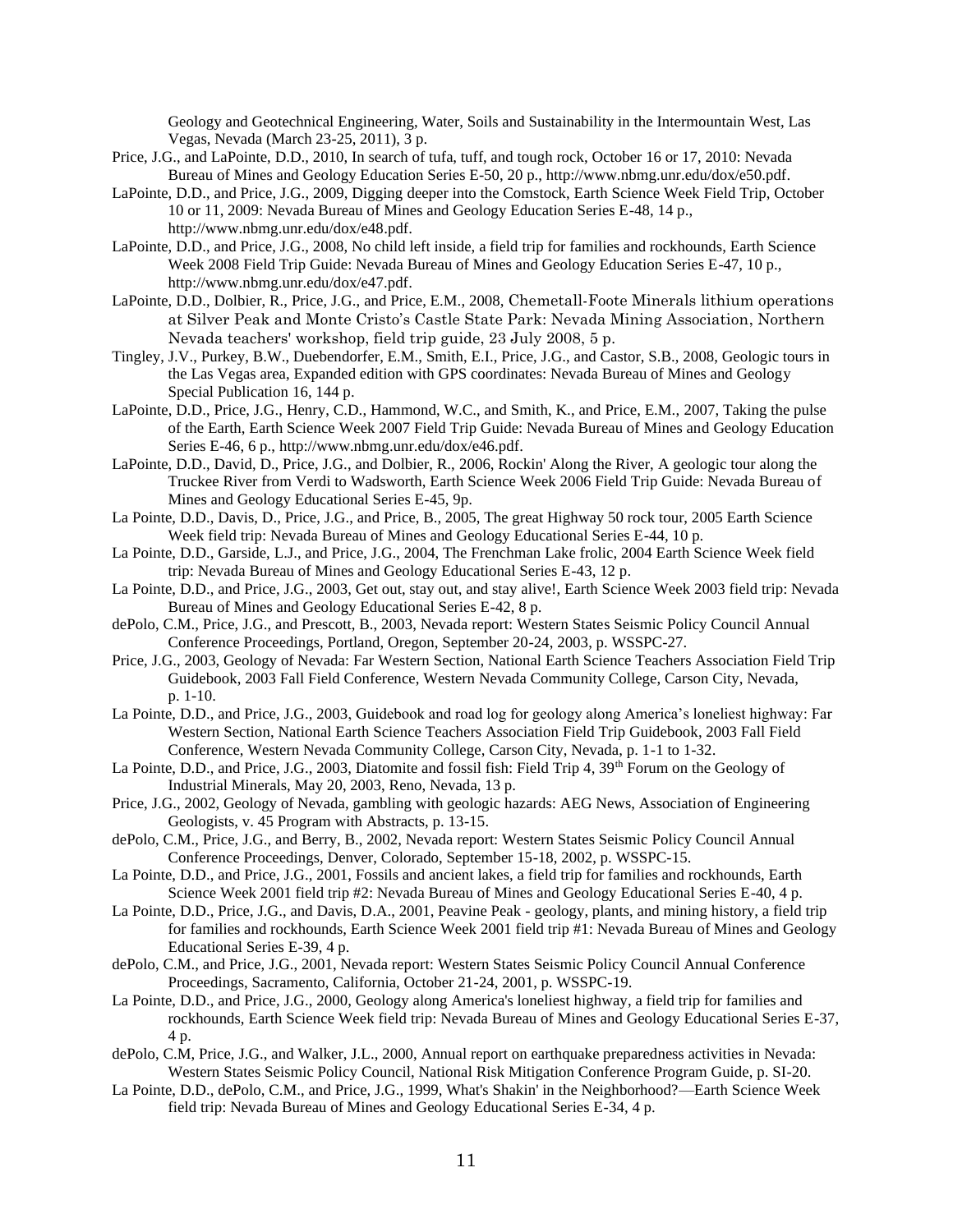- La Pointe, D.D., and Price, J.G., 1999, Turbulent times in the Truckee Meadows Earth Science Week field trip for families and rockhounds: Nevada Bureau of Mines and Geology Educational Series E-33, 4 p.
- Price, J.G., dePolo, C.M., and Goodfellow, J.F., 1999, Nevada: Western States Seismic Policy Council 21st Annual Aonference (Santa Fe, New Mexico) Program Guide and Policy Session Papers, p. P38-P39.
- Price, J.G., and La Pointe, D.D., 1998, Ancient lakes and volcanoes near Fallon, Field trip for families and rockhounds: Nevada Bureau of Mines and Geology Educational Series E-28, 4 p.
- Price, J.G., dePolo, C.M., and Goodfellow, J.F., 1998, Nevada state report: Western States Seismic Policy Council Twentieth Annual Conference Policy Session Papers and Program Guide, September 15-18, 1998, Pasadena, California, p. 46-47.
- Price, J.G., and dePolo, C.M., 1997, Nevada joint report: Western States Seismic Policy Council Nineteenth Annual Conference Proceedings and Report, November 4-7, 1997, Victoria, British Columbia, p. 43-44.
- Price, J.G., and dePolo, C.M., 1997, Nevada state report: Western States Seismic Policy Council Eighteenth Annual Conference Proceedings and Report, September 18-21, 1996, Polson, Montana, p. 229-231.
- Price, J.G., 1996, The role of government in maintaining compatibility of mining and the environment, *in* Brimhall, G.H., and Gustafson, L.B., Maintaining compatibility of mining and the environment, Proceedings of a symposium in honor of Charles Meyer (1915-1987): Society of Economic Geologists, Littleton, Colorado, p. 41-45.
- Price, J.G., 1992, Research potential of the state geological surveys and universities, *in* Tooker, E. W., ed., Industrial minerals in the Basin and Range region—workshop proceedings: U.S. Geological Survey Bulletin 2013, p. 79-84.
- Price, J.G., 1992, State geologists' views about the concept of state or regional industrial-mineral coalitions: *in* Tooker, E.W., ed., Industrial minerals in the Basin and Range region - workshop proceedings: U.S. Geological Survey Bulletin 2013, p. 110-111.
- Bell, J.W., Price, J.G., and Mifflin, M.D., 1992, Subsidence-induced fissuring along preexisting faults in Las Vegas Valley, Nevada: Proceedings of the 35th Annual Meeting, Association of Engineering Geologists, p. 66-75.
- Rubin, J.N., Price, J.G., Henry, C.D., and Kyle, J.R., 1990, Geology of beryllium-rare earth element deposits near Sierra Blanca, Texas: Society of Economic Geologists field trip guidebook, 1990 Annual Meeting, Dallas, 10 p.
- Price, J.G., Henry, C.D., and Standen, A.R., 1989, Mineral resources of Trans-Pecos Texas, *in* Muehlberger, W. R., and Dickerson, P. W., leaders, Structure and Stratigraphy of Trans-Pecos Texas: 28th International Geological Congress, American Geophysical Union, Washington, D.C., Field Trip Guidebook T317, p. 97- 112.
- Henry, C.D., and Price, J.G., 1989, Volcanic rocks of the Fort Davis area, Davis Mountains, *in* Muehlberger, W. R., and Dickerson, P. W., leaders, Structure and Stratigraphy of Trans-Pecos Texas: 28th International Geological Congress, American Geophysical Union, Washington, D.C., Field Trip Guidebook T317, p. 141-146.
- Henry, C.D., Price, J.G., and McDowell, F.W., 1989, Temporal and geochemical variations within the Trans-Pecos magmatic province, *in* Workshop on Geochemistry of Trans-Pecos Magmatism - Evolution of an Intracontinental Province: Sul Ross State University, Alpine, Texas (June 20, 1989), p. 20-24.
- Price, J.G., and Henry, C.D., 1988, Dikes in Big Bend National Park: petrologic and tectonic significance: Geological Society of America Centennial Field Guide, South-Central Section, p. 435-440.
- Price, J.G., Conlon, S.T., and Henry, C.D., 1988, Tectonic controls on orientation and size of epithermal veins, *in* Kisvarsanyi, G., and Grant, S.K., eds., North American Conference on Tectonic Controls of Ore Deposits and the Vertical and Horizontal Extent of Ore Systems, University of Missouri-Rolla, Proceedings Volume, p. 36-46.
- Finley, R.J., Price, J.G., and Henry, C.D., 1983, Remote sensing and mineral resource evaluation in Trans-Pecos Texas, *in* A report on the TNRIS/NASA joint project to establish a Texas Natural Resources Inventory and Monitoring System: Proceedings of Project Review Conference, Texas Natural Resources Information and National Aeronautics and Space Administration, TNRIS-036, p. 107-116.
- Price, J.G., 1983, Hazel mine, *in* Meader-Roberts, S. J., ed., Geology of the Sierra Diablo and southern Hueco Mountains, West Texas, Field Conference Guidebook: Permian Basin Section, Society of Economic Paleontologists and Mineralogists Publication 83-22, p. 17-18.
- Price, J.G., 1983, Marble Canyon, *in* Meader-Roberts, S. J., ed., Geology of the Sierra Diablo and southern Hueco Mountains, West Texas, Field Conference Guidebook: Permian Basin Section, Society of Economic Paleontologists and Mineralogists Publication 83-22, p. 23-25.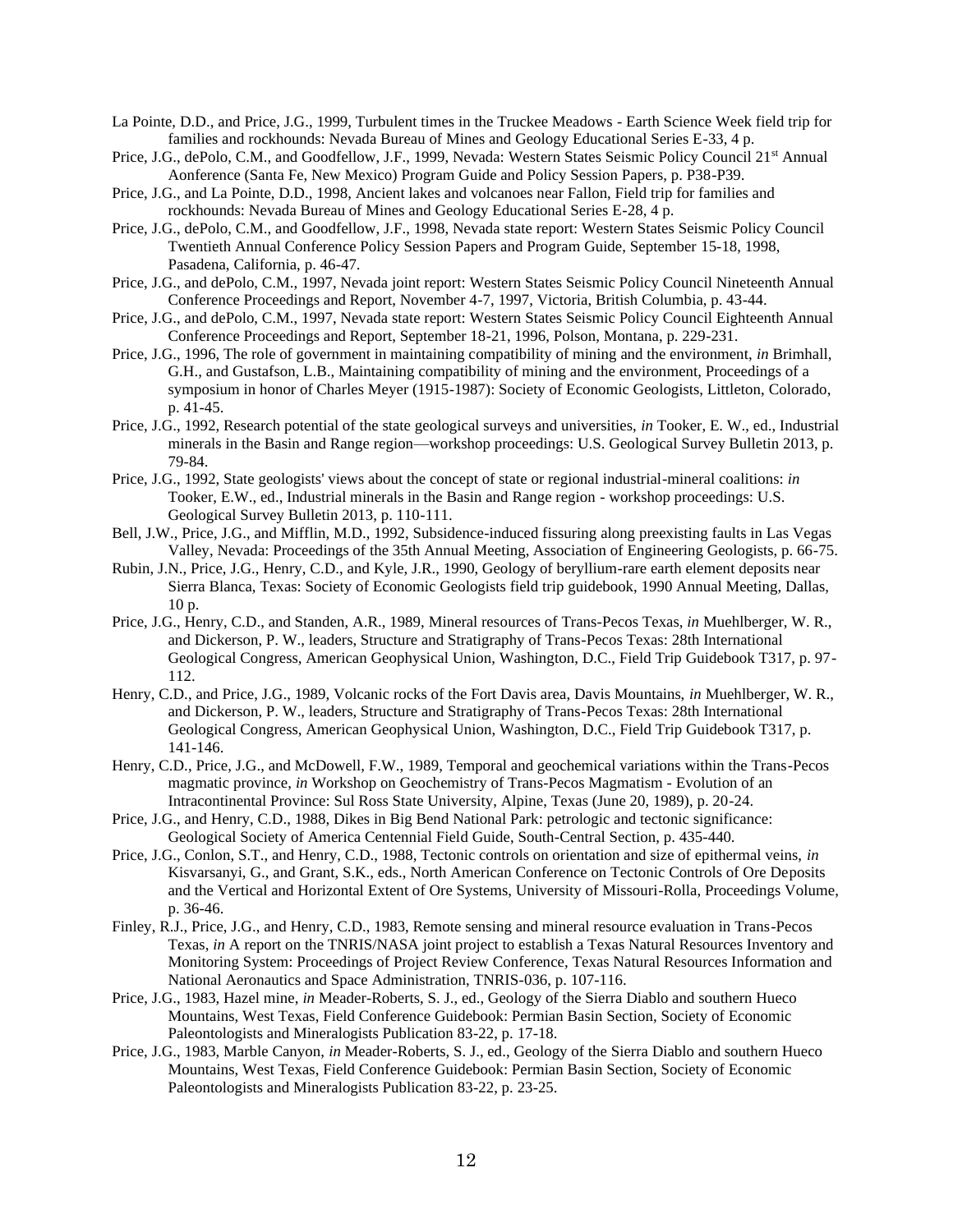Henry, C.D., Price, J.G., and McDowell, F.W., 1983, Presence of the Rio Grande Rift in West Texas and Chihuahua, *in* Clark, K.F., and Goodell, P.C., eds., Geology and mineral resources of north-central Chihuahua: El Paso Geological Society, Guidebook for the 1983 Field Conference, p. 108-118.

## Other Articles, Reports, and Books

- Price, J.G., 2019, The varied roles of geoscientists in mining: In The Trenches, the news magazine of the National Association of Geoscience Teachers, v. 9, no. 2 (issue on Appreciating and teaching economic geology), online version, [https://natg.org/nagt/publications/teachers/index,](https://natg.org/nagt/publications/teachers/index) 4 p.
- Price, J.G., 2018, One view of the focus for exploration: AIPG (American Institute of Professional Geologists) Nevada Section Newsletter-Fall 2018, p. 3.
- Price, J.G., Price, E.M, and Bryan, D.P., 2018, Scavenger hunt for rocks used to build the Stewart Indian School: Nevada Bureau of Mines and Geology Educational Series E-62, 6 p.
- Price, J.G., 2016, Why GSA membership is important to me and to colleagues in applied geoscience fields: GSA Today, Geological Society of America, v. 26, no. 2, p. 23.
- Price, J.G., 2016, The world is changing, 2015 GSA Presidential Address: GSA Today, Geological Society of America, v. 26, no. 1, p. 4-10.
- Price, J.G., 2015, President's welcome: GSA Today, Geological Society of America, v. 25, no. 9, p. 11.
- Price, J.G., 2015, Another reason why Nevada is a great place to explore: Geological Society of Nevada Newsletter, May 2015, v. 31, no. 5, p. 2-3.
- Price, J.G., 2015, Gold continues to rise, and Nevada is at the forefront: Geological Society of Nevada Newsletter, April 2015, v. 31, no. 4, p. 2-6.
- Price, J.G., 2015, The world needs mineral resources: Geological Society of Nevada Newsletter, March 2015, v. 31, no. 3, p. 2-4.
- Price, J.G., 2015, Another reason to be in Nevada explore for the best commodities: Geological Society of Nevada Newsletter, February 2015, v. 31, no. 2, p. 2.
- Price, J.G., 2015, A new year of prosperity, from the President: Geological Society of Nevada Newsletter, January 2015, v. 31, no. 1, p. 2.
- Price, J.G., 2014, G.S.N. for life, from the President: Geological Society of Nevada Newsletter, December 2014, v. 30, no. 10, p. 2.
- Price, J.G., 2014, It's not just gold!, from the President: Geological Society of Nevada Newsletter, November 2014, v. 30, no. 9, p. 2.
- Price, J.G., 2014, GSN's reasons why Nevada is a great place to explore, from the President: Geological Society of Nevada Newsletter, October 2014, v. 30, no. 8, p. 2-12.
- Price, J.G., 2014, John Livermore and the discovery of the Carlin deposit: Nevada in the West, Fall, 2014, p. 19-28.
- Price, J.G., 2014, Some great talks at GSN this year, from the President: Geological Society of Nevada Newsletter, September 2014, v. 30, no. 7, p. 2.
- Price, J.G., 2014, From the President: Geological Society of Nevada Newsletter, August 2014, v. 30, no. 6, p. 2.
- Price, J.G., and Wallace, A., 2013, John Sealy Livermore, Apr. 16, 1928-Feb. 7, 2013: Society of Economic Geologists Newsletter, v. 93, p. 50.
- Shevenell, L., Price, J.G., and Hess, R.H., 2012, Data tables and graphs of geothermal power production in Nevada, 1985-2011: Nevada Bureau of Mines and Geology Open-File Report 12-3, 18 p.
- Price, J.G., 2011, Energy critical elements: securing materials for emerging technologies: Mining Engineering, v. 63, no. 8, p. 33-34.
- Price, J.G., Johnson, G., Biasi, G., Bausch, D., and Wong, I.G., 2011, Comparison of loss-estimation modeling using HAZUS with ground-motion input from ShakeMap versus default values: Nevada Bureau of Mines and Geology Open-File Report 11-1, 24 p.
- Price, J.G., 2011, Faces of GSN Jon Price, Reno, Nevada, Nevada Bureau of Mines and Geology: Geological Society of Nevada Newsletter, v. 27, no. 4, p. 5.
- Price, J.G., 2010, Nevada: The State Geologists Journal, Association of American State Geologists, v. LX, p. 71-72.
- Price, J.G., 2010, Biennial report of the Nevada Bureau of Mines and Geology: Nevada Bureau of Mines and Geology Open-File Report 10-14, 84 p.
- Jaffe, R.L., and Price, J.G., 2010, Preface about the workshop on critical elements for new energy technologies, *in* Critical elements for new energy technologies, an MIT Energy Initiative workshop report, April 29, 2010,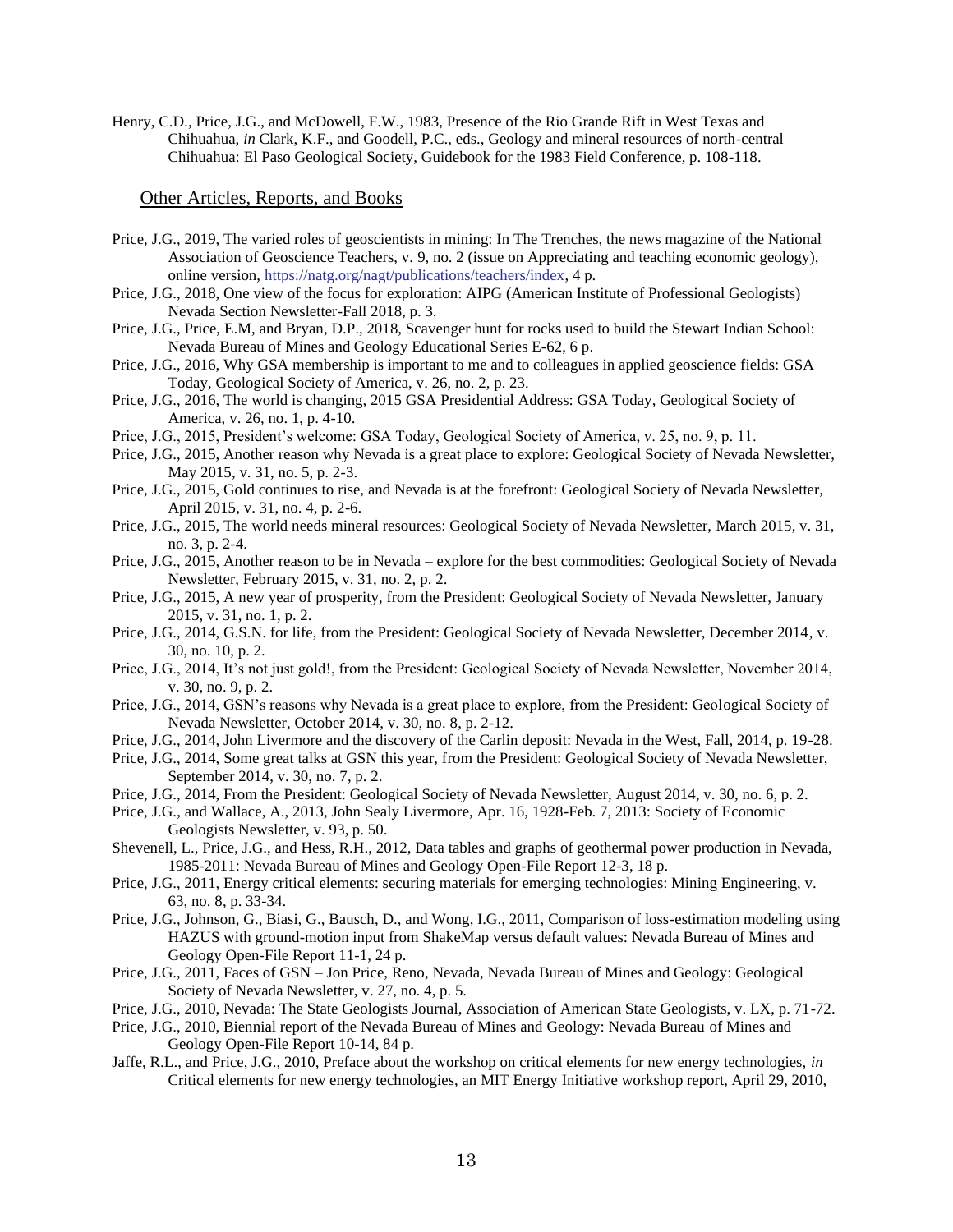sponsored by the MIT Energy Initiative, the American Physical Society Panel on Public Affairs, and the Materials Research Society: Massachusetts Institute of Technology, p. 2-3.

- dePolo, C.M., Price, J.G., dePolo, D.D., and Martin, R., 2010, Nevada Bureau of Mines and Geology and Nevada Division of Emergency Management, 2-page agency report as part of the 2009 Annual Report, Western States Seismic Policy Council.
- Price, J.G., Johnson, G.L., and Hastings, J.T., Updated assessment of risks and vulnerability to flood hazards in Nevada: Nevada Bureau of Mines and Geology Open-File Report 10-3, 8 p.
- Lechler, P.J., Desilets, M., Price, J.G., Coyner, A., and Gaskin, D., 2010, Geochemical Sampling of Selected Playas in Nevada: Alkali Lake (Esmeralda County), Columbus Salt Marsh (Esmeralda County), Rhodes Salt Marsh (Mineral County), and Winnemucca Dry Lake (Washoe County): Nevada Bureau of Mines and Geology Open-File Report 10-1, 46 p., http://www.nbmg.unr.edu/dox/of101.pdf.
- Price, J.G., Johnson, G.L., Ballard, C.M., Armeno, H., Seeley, I., Goar, L.D., dePolo, C.M., and Hastings, J.T., 2009, Estimated losses from earthquakes near Nevada communities: Nevada Bureau of Mines and Geology Open-File Report 09-8, 46 p., with links to 485 20-page HAZUS summary reports, http://www.nbmg.unr.edu/dox/of098/Scenarios/OpenFileReport09-8.pdf.
- dePolo, C.M., Johnson, G.L., Price, J.G., and Mauldin, J.M., 2009, Quaternary faults in Nevada online interactive map: Nevada Bureau of Mines and Geology Open-File Report 09-8, 4 p., with links to the map itself, http://www.nbmg.unr.edu/dox/of099.pdf.
- dePolo, C.M., Price, J.G., and Martin, R., 2008, 2007 Nevada earthquake report: Western States Seismic Policy Council Annual Report, http://www.wsspc.org/Reports/2007/member\_reports\_2007.html.
- Price, J.G., 2008, Biennial report of the Nevada Bureau of Mines and Geology: Nevada Bureau of Mines and Geology Open-File Report 08-6, 90 p.
- Lechler, P.J., Price, J.G., Shumaker, M., Coyner, A., and Driesner, D., 2008, Gold from water (and other mining scams): Nevada Bureau of Mines and Geology Special Publication 22, 2<sup>nd</sup> edition, 16 p., http://www.nbmg.unr.edu/dox/sp22.pdf.
- Price, J.G., Coolbaugh, M.F., David, D.D., Garside, L.J., Hastings, J.T., Henry, C.D., Hess, R.H., Hursh, J.P., LaPointe, D.D., Muntean, J.L., Shevenell, L.A., and Zehner, R.E., 2008, Mineral and energy resources and potential in Mineral, Esmeralda, Lyon, and Douglas Counties, Nevada: Nevada Bureau of Mines and Geology Open-File Report 08-2 (poster), http://www.nbmg.unr.edu/dox/of082.pdf.
- LaPointe, D.D., Price, J.G., and Hess, R.H., 2007, Assessment of the potential for carbon dioxide sequestration with enhanced oil recovery in Nevada: Nevada Bureau of Mines and Geology Open-File Report 07-7, 24 p., available on line at http://www.nbmg.unr.edu/dox/of077/of077.pdf.
- Price, J.G., Hastings, J.T., and Arritt, C.M., 2007, Assessment of risks and vulnerability to flood hazards in Nevada: Nevada Bureau of Mines and Geology Open-File Report 07-2, 7 p., http://www.nbmg.unr.edu/dox/of072.pdf
- Price, J.G., 2007, Draft position statement on government's role in energy and mineral resoruces: GSA Today, v. 17, no. 10, p. 18.
- Price, J.G., 2007, Presidential scholarship issues call for applicants: Mining Engineering, August 2007, p. 71.
- Price, J.G., 2007, May the good times continue, From the President: Nevada Petroleum Society Newsletter, May 2007, p. 2-3.
- Price, J.G., 2007, Our focus on both geothermal and petroleum resources, From the President: Nevada Petroleum Society Newsletter, April 2007, p.3.
- Price, J.G., 2007, What the Government Does (for Nevada and its Energy Industry), From the President: Nevada Petroleum Society Newsletter, March 2007, p.2-3.
- Price, J.G., 2007, Opportunities Near, From the President: Nevada Petroleum Society Newsletter, February 2007, p.2-3.
- Price, J.G., 2007, Beginning 2007 with Even More Optimism, From the President: Nevada Petroleum Society Newsletter, January 2007, p.2-3.
- Muessig, K., and Price, J.G., 2007, EarthCaching: Environmental Geology, v. 51, p. 1477-1478.
- Price, J.G., 2006, Biennial report of the Nevada Bureau of Mines and Geology: Nevada Bureau of Mines and Geology Open-File Report 06-20, 86 p.
- dePolo, C.M., Price, J.G., and Martin, R., 2006, Annual Nevada report on earthquake safety progress: Western States Seismic Policy Council, Earthquake Quarterly, Winter 2006, p 10.
- Price, J.G., 2006, From the President: Nevada Petroleum Society Newsletter, December 2006, p. 2.
- Price, J.G., 2006, From the President: Nevada Petroleum Society Newsletter, November 2006, p.3.
- Price, J.G., 2006, From the President: Nevada Petroleum Society Newsletter, October 2006, p.3.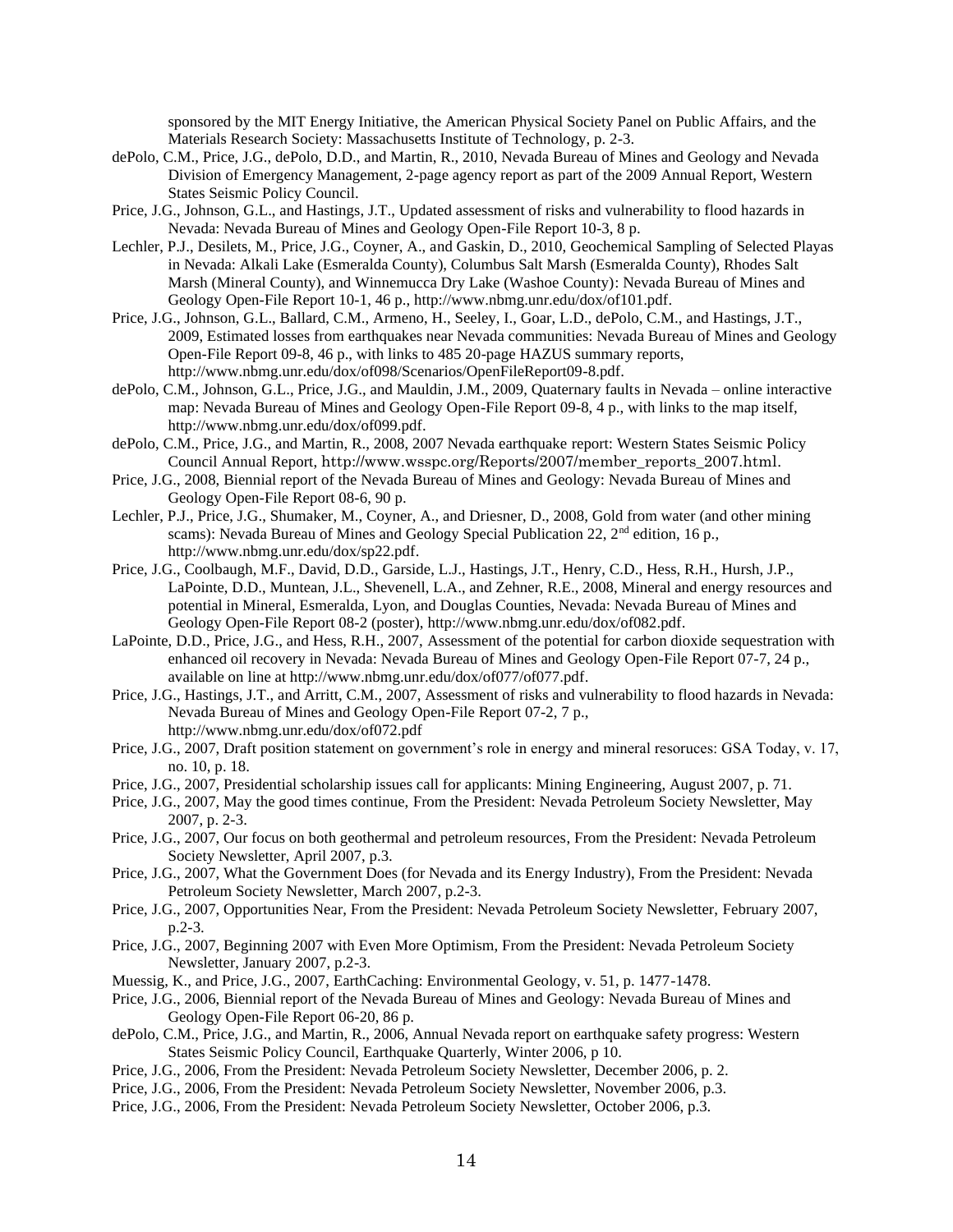Price, J.G., 2006, From the President: Nevada Petroleum Society Newsletter, September 2006, p. 2.

- Price, J.G., Garside, L.J., Hess, R.H., Shevenell, L., Muntean, J., Morris, C., and Coyner, A., 2006, Mineral- and energy-resource potential for White Pine County, Nevada: Nevada Bureau of Mines and Geology Open-File Report 06-5 (poster).
- Price, J.G., Garside, L.J., Hess, R.H., Shevenell, L., Muntean, J., Morris, C., and Coyner, A., 2006, Mineral- and energy-resource potential for Pershing County, Nevada: Nevada Bureau of Mines and Geology Open-File Report 06-6 (poster).
- Price, J.G., Garside, L.J., Hess, R.H., Shevenell, L., Muntean, J., Morris, C., and Coyner, A., 2006, Mineral- and energy-resource potential for Lyon County, Nevada: Nevada Bureau of Mines and Geology Open-File Report 06-7 (poster).
- Price, J.G., Garside, L.J., Hess, R.H., Shevenell, L., Muntean, J., Morris, C., and Coyner, A., 2006, Potential resources associated with proposed roadless areas in Nevada: Nevada Bureau of Mines and Geology Open-File Report 06-12 (17 plates plus one page of text).
- Price, J.G., 2005 (released in 2006), Nevada: The State Geologists Journal, Association of American State Geologists, v. LVII, p. 92-94.
- Price, J.G., 2005, Geoscience career profiles: The Earth Scientist, v. 21, no. 4, p. 24-26.
- Price, J.G., 2005, The Geology of Nevada: AEG News, Association of Engineering Geologists Program with Abstracts, v. 48, p. 10-15.
- dePolo, C.M., and Price, J.G., 2005, Nevada Bureau of Mines and Geology and Nevada Division of Emergency Management: WSSPC member agency reports from the inland states, Earthquake Quarterly, Western States Seismic Policy Council, Spring 2005, p. 7-8.
- Price, J.G., 2005 (in press), Nevada: The State Geologists Journal, Association of American State Geologists, v. LVII, p. 58-59.
- Price, J.G., 2004, Nevada: The State Geologists Journal, Association of American State Geologists, v. LVI, p. 58-59.
- Price, J.G., 2004, Biennial report of the Nevada Bureau of Mines and Geology: Nevada Bureau of Mines and Geology Open-File Report 2004-2, 59 p.
- Price, J.G., 2004, SEG Position statements concerning public outreach and governmental policies: SEG Newsletter, The Society of Economic Geologists, no. 56, p. 10.
- Price, J.G., 2004, Nevada Potential, Letter to the Editor: AAPG Explorer (American Association of Petroleum Geologists), v. 25, no. 1, p. 30.
- Price, J.G., 2003, Nevada: The State Geologists Journal, Association of American State Geologists, v. LV, p. 58-59.
- Price, J.G., 2003, Planning for the future of SEG: SEG Newsletter, The Society of Economic Geologists, no. 55, p. 4-5.
- Price, J.G., 2003, Citation for Vicki J. Cowart, CPG-10294, 2003 recipient of the AIPG John T. Galey, Sr. Memorial Public Service Award: American Institute of Professional Geologists 2003 Honors and Awards, p. 5-6.
- Price, J.G., and dePolo, C.M., 2003, Thanks to WSSPC, Nevada makes progress on earthquake risk mitigation: EQ, Earthquake Quarterly published by the Western States Seismic Policy Council, Summer 2003, p. 18-19.
- Price, J.G., 2003, Ore-forming systems: SEG Newsletter, The Society of Economic Geologists, no. 54, p. 5.
- Price, J.G., 2003, Political advocacy why economic geologists should and do get involved: SEG Newsletter, The Society of Economic Geologists, no. 53, p. 5.
- Price, J.G., 2003, The society extends thanks to volunteers: SEG Newsletter, The Society of Economic Geologists, no. 52, p. 5.
- Price, J.G., 2002, Biennial report of the Nevada Bureau of Mines and Geology: Nevada Bureau of Mines and Geology Open-File Report 2002-3, 57 p.
- Price, J.G., 2002, Geology of Nevada: The Professional Geologist, v. 39, no. 4, p. 2-8.
- Price, J.G., 2001, President's page: The State Geologists Journal, Association of American State Geologists, v. LIII, p. v-vii.
- Price, J.G., 2001, Nevada: The State Geologists Journal, Association of American State Geologists, v. LIII, p. 56-57.
- Price, J.G., 2001, Pick and gavel award: The State Geologists Journal, Association of American State Geologists, v. LIII, p. 125.
- Price, J.G., 2001, Geologic mapping—a state perspective: Geotimes, v. 46, no. 7, p. 28-29.
- Hoskins, D.M., and Price, J.G., 2001, Mentoring future mappers: Geotimes, v. 46, no. 6, p. 11 & 31.
- Price, J.G., Coyner, A., and Taylor, G., 2000, AIPG Nevada Section takes initiative in efforts to combat mining fraud: The Professional Geologist, v. 37, no. 11, p. 16.
- Price, J.G., 2000, Nevada: The State Geologists Journal, Association of American State Geologists, v. LII, p. 55-57.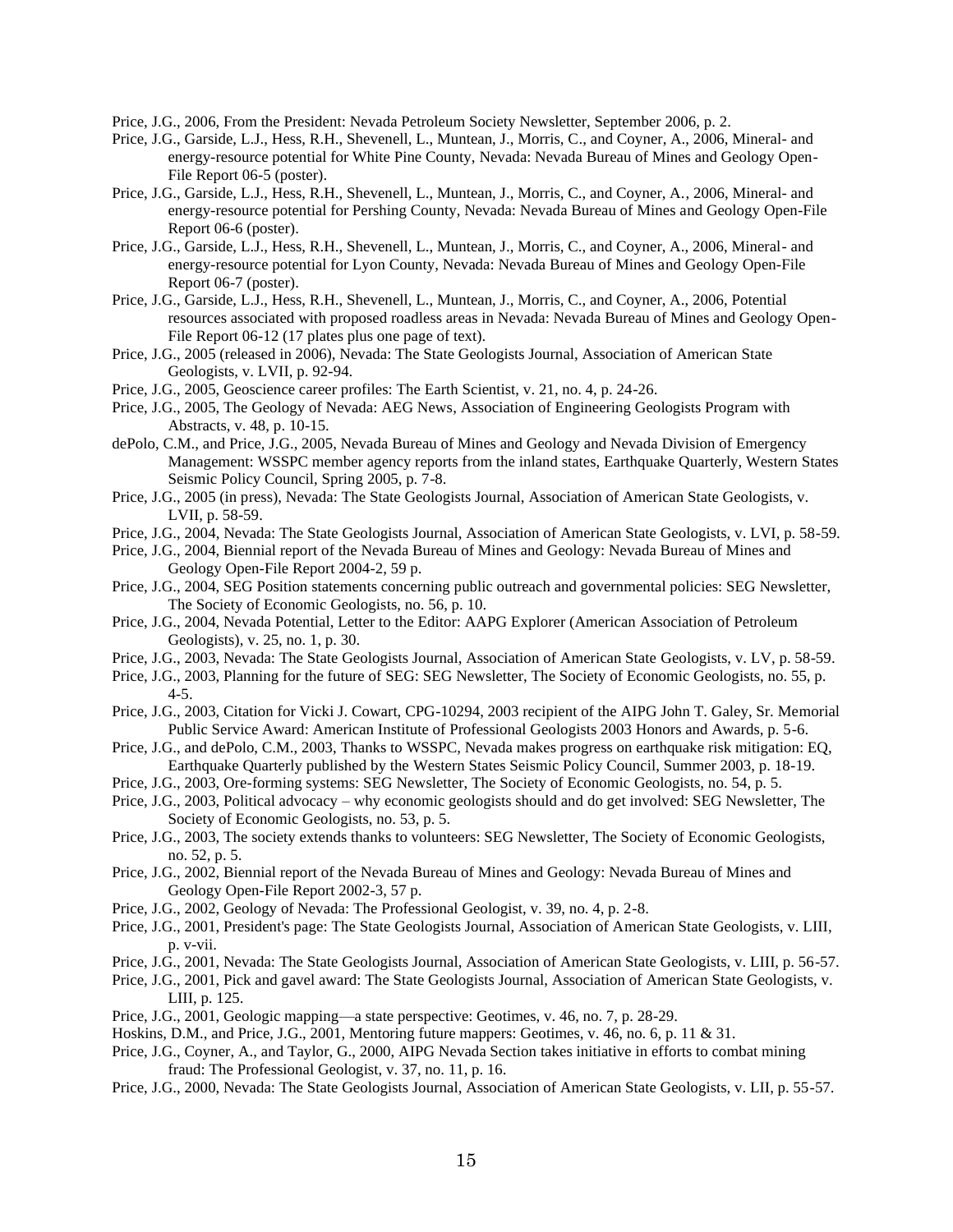- Price, J.G., 2000, Pick and Gavel Award Citation, Congressman Jim Gibbons: The State Geologists Journal, Association of American State Geologists, v. LII, p. 133-134.
- Price, J.G., 2000, The essential role of geology in environmental management and land-use planning: European Geologist, No. 10, p. 73-75.
- Price, J.G., 2000, Some comments on the role of national geological surveys in sustainable development: European Geologist, No. 10, p. 11-12.
- Price, J.G., 2000, Biennial report of the Nevada Bureau of Mines and Geology: Nevada Bureau of Mines and Geology Open-File Report 2000-1, 48 p.
- Melrose, T.G., Abbott, D.M., Parker, H.M., and Price, J.G., 2000, Considerations and consequences of adopting an enforced code of ethics: European Geologist, No. 10, p. 85-87.
- Price, J.G., 1999, Nevada: The State Geologists Journal, Association of American State Geologists, v. L, p. 49-50.
- Price, J.G., 1998, Employment in the geosciences, *in* Claudy, N.H., ed., Guide to geoscience departments in the United States and Canada: American Geological Institute, Alexandria, Virginia, 6<sup>th</sup> edition, p. xxxiii-xxxv.
- Price, J.G., 1998, Call for nominations for AIPG officers: The Professional Geologist, v. 35, p. 10.
- Price, J.G., 1998, Nevada: The State Geologists Journal, Association of American State Geologists, v. L, p. 50-51.
- Price, J.G., 1998, Meeting societal resource and environmental requirements for the 21<sup>st</sup> century, *in* Gerhard, L.C., compiler, Background and position papers: Kansas Geological Survey Open-File Report 98-47,
- Price, J.G., and Anderson, J.G., 1998, Letter to editor on earthquakes in the Reno area: Reno Gazette-Journal, January 10, p. 9A.
- Price, J.G., 1997, SME Research Council issues call for conference proposals: Mining Engineering, v. 49, no. 11, p. 94.
- Price, J.G., 1997, Relationships between government and the private sector in geology: The Professional Geologist, v. 34, no. 11, p. 3-4.
- Price, J.G., and Weber, L., 1997, Call for new members: The Professional Geologist, v. 34, no. 9, p. 15-16.
- Price, J.G., 1997, Nevada legislature enacts definition bill for geology and professional geologists: American Institute of Professional Geologists Nevada Section Newsletter, v. 8, no. 2, p. 3-4.
- Price, J.G., 1997, Report on AIPG's Washington, D.C. Fly-In: The Professional Geologist, v. 34, no. 7, p. 13-14.
- Price, J.G., 1997, Unmapped territory, Letter to the editor: Geotimes, v. 42, no. 7, p. 4.
- Price, J.G., 1997, Nevada: The State Geologists Journal, Association of American State Geologists, v. 69, p. 42-43.
- Price, J.G., 1997, A request for AIPG members and sections to organize career days: The Professional Geologist, v. 34, no. 6, p. 3.
- Price, J.G., 1997, A geologist in Congress: a Geotimes interview with Rep. Jim Gibbons: Geotimes, v. 42, no. 4, p. 19-21.
- Price, J.G., 1997, Letter to the editor: Geotimes, v. 42, no. 3, p. 4.
- Price, J.G., 1997, Attention members: The Professional Geologist, v. 34, no. 2, p. 17.
- Price, J.G., 1996, Domestic nonfuels minerals data workshop (meeting summary): The Professional Geologist, v. 33, no. 12, p. 28.
- Merrill, R.K., Price, J.G., Testa, S.M., and Pennington, D., 1996, Proposed bylaws amendment: The Professional Geologist, v. 33, no. 12, p. 5.
- Price, J.G., 1996, Domestic nonfuels minerals data workshop—meeting summary: American Institute of Professional Geologists Nevada Section Newsletter, v. 7, no. 4, p. 9-10.
- Price, J.G., 1996, National geologic mapping act—status: American Institute of Professional Geologists Nevada Section Newsletter, v. 7, no. 4, p. 8.
- Price, J.G., 1996, Employment in the geosciences, *in* Claudy, N.H., ed., Guide to geoscience departments in the United States and Canada: American Geological Institute, Alexandria, Virginia, p. xxxii-xxxiv.
- Price, J.G., 1996, Some perspectives on the membership structure of AIPG: The Professional Geologist, v. 33, no. 7, p. 15.
- Price, J.G., and Ridgley, V., 1996, Section holds candidates' forum: The Professional Geologist, v. 33, no. 7, p. 21- 22.
- Price, J.G., and Eggert, R.G., 1996, Mineral resources and sustainability: The Professional Geologist, v. 33, no. 7, p. 16.
- Price, J.G., and Merrill, R.K., 1996, AIPG on the World Wide Web: The Professional Geologist, v. 33, no. 6, p. 29.
- Price, J.G., 1996, Geologic mapping in Nevada: Mackay Trends, University of Nevada, Mackay School of Mines, v. 4, no. 1, p. 26.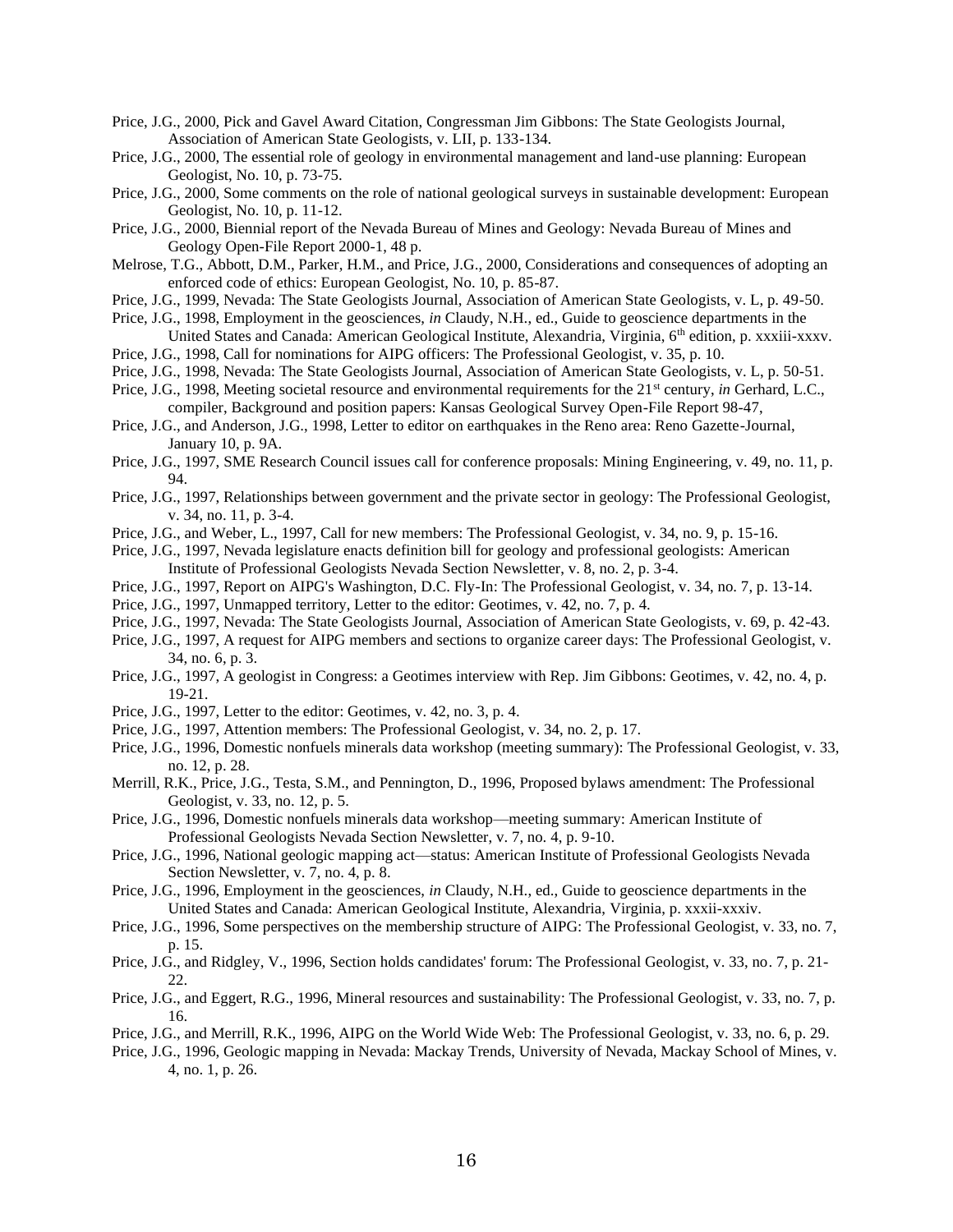- Fisher, W.L., Groat, C.G., Haun, J.D., Jordan, R.R., LaMoreaux, P.E., Oreskes, N., Price, J.G., Rossbacher, L.A., Stow, S.H., and Wantland, K.F., Committee on the Strategic Plan, 1996, AGI strategic plan, planning for the 21st century in a time of change: American Geological Institute, Alexandria, Virginia, 16 p.
- Price, J.G., Shevenell, L., Henry, C.D., Rigby, J.G., Christensen, L., Lechler, P.J., Desilets, M., Fields, R., Driesner, D., Durbin, B., and Lombardo, W., 1995, Water quality at inactive and abandoned mines in Nevada: Nevada Bureau of Mines and Geology Open-File Report 95-4, 72 p.
- Price, J.G., 1995, AIPG at the Forefront: The Professional Geologist, v. 32, no. 7, p. 15.
- Gilbert, J.F., and Price, J.G., 1995, Board on Earth Sciences and Resources: Geotimes, v. 40, no. 2, p. 14-15.
- Christensen, L.G., Johnson, G.L., La Pointe, D.D., Rigby, J.G., and Price, J.G., 1995, Distribution of indoor radon measurements in Carson City, Washoe, Storey, Lyon, and Douglas Counties, Nevada: Nevada Bureau of Mines and Geology Open-File Report 95-1 (map, 1:100,000, 1 p.).
- Gerardi, D.M., and Price, J.G., 1994, NRC's efforts in education: Geotimes, v. 39, no. 8, p. 8.
- Wyllie, P.J., Burke, K.C., and Price, J.G., 1994, Rock system science in Earth system science: Geotimes, v. 39, no. 4, p. 4.
- Price, J.G., 1994, Outlook—Probability, Predictions, and the Profession: Geotimes, v. 39, no. 2, p. 10.
- Price, J.G., 1994, Board on Earth Sciences and Resources: Geotimes, v. 39, no. 2, p. 8-9.
- Price, J.G., 1994, Some perspectives on the future of geology in mining: The Professional Geologist, v. 31, no. 1, p. 5-7.
- Price, J.G., and Henry, C.D., 1994, Dikes in Big Bend National Park; Petrologic and tectonic significance: West Texas Geological Society Publication 94-95, p. 221-228.
- Price, J.G., 1993, Future of research in the solid-earth sciences—what the National Academy of Sciences/National Research Council advises concerning mineral resources: Society of Economic Geologists, SEG Newsletter, no. 15, p. 13.
- Price, J.G., 1993, Perspectives on the SEG '93 conference: Society of Economic Geologists, SEG Newsletter, no. 14, p. 19-20.
- Christensen, L.G., Johnson, G.L., La Pointe, D.D., Rigby, J.G., and Price, J.G., 1993, Distribution of indoor radon measurements in Carson City, Washoe, Storey, Lyon, and Douglas Counties, Nevada: Nevada Bureau of Mines and Geology Open-File Report 93-1 (map, 1:100,000, 1 p.).
- Carrillo, F.V., Price, J.G., Castor, S.B., and Jones, R.B., 1992, The mineral industry of Nevada: U.S. Department of Interior, Bureau of Mines Minerals Yearbook - 1991, 9 p.
- Price, J.G., 1992, Nevada: The State Geologists Journal, Association of American State Geologists, v. 44, 2 p.
- Price, J.G., Bell, J.W., and Helm, D.C., 1992, Subsidence in Las Vegas Valley: Nevada Geology, no. 16, p. 2-3.
- Carrillo, F.V., Price, J.G., Castor, S.B., and Jones, R.B., 1992, The mineral industry of Nevada: U.S. Department of Interior, Bureau of Mines Minerals Yearbook - 1990, 9 p.
- Carrillo, F.V., and Price, J.G., 1991, The mineral industry of Nevada: U.S. Department of Interior, Bureau of Mines Minerals Yearbook - 1989, 9 p.
- Price, J.G., 1991, Foreword, *in* Coope, J.A., Carlin trend exploration history: discovery of the Carlin deposit: Nevada Bureau of Mines and Geology Special Publication 13, p. 2.
- Price, J.G., 1991, Good news for geologic mapping: Nevada Geology, no. 12, p. 1.
- Price, J.G., 1991, Nevada: The State Geologists Journal, Association of American State Geologists, v. 43, p. 42-43.
- Price, J.G., 1990, Nevada: The State Geologists Journal, Association of American State Geologists, v. 42, p. 49-50.
- Price, J.G., 1990, Modern mining: extraction without destruction, in Mineral Industries in the Nevada Economy:
- University of Nevada, Reno, Bureau of Business and Economic Research, p. 7-12.
- Price, J.G., 1990, The need for geologic maps in Nevada: Nevada Geology, no. 6, p. 2.
- Price, J.G., 1989, Nevada: The State Geologists Journal, Association of American State Geologists, v. 41, p. 46-47.
- Carrillo, F.V., and Price, J.G., 1989, The mineral industry of Nevada: U.S. Department of Interior, Bureau of Mines Minerals Yearbook - 1988, 9 p.
- Price, J.G., and Henry, C.D., 1985, Summary of Tertiary stress orientations and tectonic history of Trans-Pecos Texas, *in* Dickerson, P.W., and Muehlberger, W.R., eds., Structure and tectonics of Trans-Pecos Texas: West Texas Geological Society Publication 85-81, p. 149-151.
- Guilinger, T.R., Schechter, R.S., Lake, L.W., Price, J.G., and Bobeck, P., 1984, A minitest of an in situ uranium leach solution: Society of Mining Engineers of AIME Preprint No. 84-80, 26 p.
- Price, J.G., Ewing, T.E., Masterson, A.R., Ruppel, S.C., and Woodruff, C.M., Jr., Compilers, 1983, Current geologic research in Texas: a directory of university faculty and student research: The University of Texas at Austin, Bureau of Economic Geology, Research Directory, 29 p.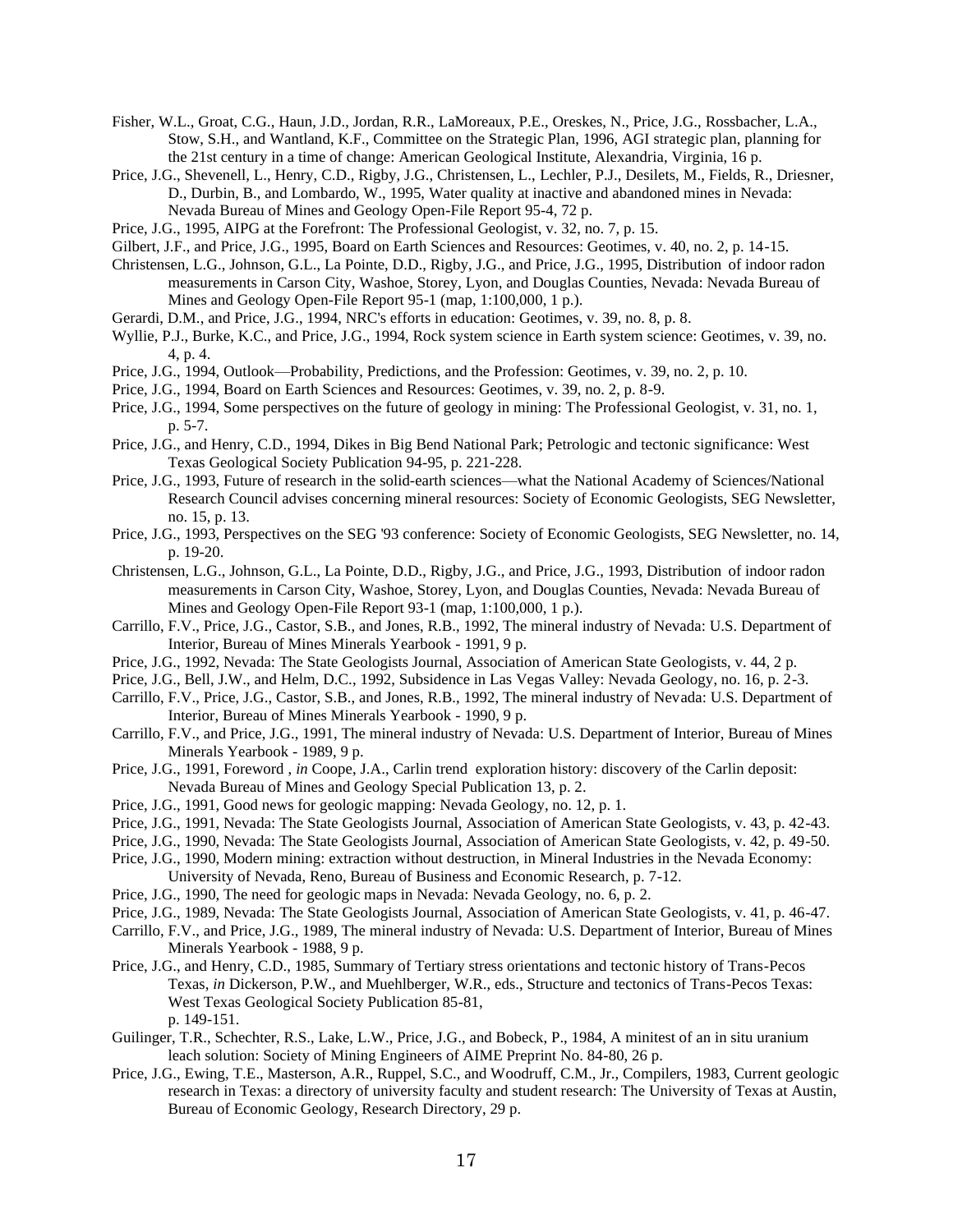Henry, C.D., Price, J.G., and Hutchins, M.F., 1983, Mineral resource areas of the Basin and Range province of Texas: U.S. Geological Survey Open-File Report 83-709, 7 p.

#### Abstracts

- Price, J.G., Role of geologists in the mining life cycle: Geological Society of America Abstracts with Programs, Annual meeting, Phoenix, AZ, September 23, 2019.
- Songy, H., Henry, D.J., Dutrow, B.L, and Price, J.G., 2016, Tourmaline as an indicator of dynamic fluids associated with ore deposits: examples from western Nevada: Geological Society of America Abstracts with Programs, v. 48, no. 7. doi: 10.11130/abs/2016AM-286679.
- Price, J.G., 2015, The world is changing, GSA presidential address: GSA Today, Geological Society of America, v. 25, no. 9, p. 13.
- Price, J.G., 2014, Global change from a mineral-resource perspective: Geological Society of America Abstracts with Programs, v. 46, no. 5.
- Price, J.G., 2013, The challenges of mineral resources for society: Geological Society of America Abstracts with Programs, v. 45, no. 5.
- Price, J.G., 2012, A global perspective on critical minerals: Society for Mining, Metallurgy, and Exploration, Seattle, Washington, p. 171.
- Price, J.G., and Hitzman, M.W., 2011, Energy critical elements: securing materials for emerging technologies: Geological Society of America Abstracts with Programs, v. 43, no. 5, p. 317.
- Yano, R.I., Price, J.G., Emsbo, P., Ohlin, H.N., Koenig, A.E., and French, G.M., 2011, Sulfide mineralogy, analytical discrepancies, and trace element variations at the Pumpkin Hollow Fe-Cu deposit, Lyon County, Nevada: Geological Society of America Abstracts with Programs, v. 43, no. 5, p. 634.
- Price, J.G., and Garside, T.M., 2010, Success in transmitting hazard science: American Geophysical Union, Fall meeting, 16 December 2010, [http://www.agu.org/cgi-bin/SFgate/SFgate.](http://www.agu.org/cgi-bin/SFgate/SFgate)
- Price, J.G., 2010, The bright future of global mineral resources: Geological Society of Nevada 2010 Symposium, Program with Abstracts, 14-22 May 2010, p. 71, posted on line at [http://www.nbmg.unr.edu/\\_docs/](http://www.nbmg.unr.edu/_docs/%20Presentations/)  [Presentations/T](http://www.nbmg.unr.edu/_docs/%20Presentations/)he\_Bright\_Future\_of\_Global\_Minearl\_Resources\_GSN\_18May2010.pdf.
- Price, J.G., 2010, Why Nevada geology is so exciting!: Geological Society of Nevada 2010 Symposium, Program with Abstracts, 14-22 May 2010, p. 71-72, posted on line a[t http://www.nbmg.unr.edu/\\_docs/Presentations/](http://www.nbmg.unr.edu/_docs/Presentations/) Why\_Nevada\_Geology\_is\_So\_Exciting\_GSN\_17May2010.pdf.
- Sturmer, D.M., Tempel, R.N., and Price, J.G., 2010, Optimizing carbon sequestration by reacting gaseous waste products from coal-fired power plants with mafic rocks from Nevada: reaction-path geochemical models of mineral carbonation: Geological Society of Nevada 2010 Symposium, Program with Abstracts, 14-22 May 2010, p. 84.
- Sturmer, D.M., Tempel, R.N., and Price, J.G., 2010, Evaluating carbon sequestration potential by modeling mineral carbonation of mafic rocks from Nevada using both pure  $CO<sub>2</sub>(g)$  and flue gas: American Association of Petroleum Geologists Abstracts Volume, New Orleans, Louisiana, 11-14 April 2010, p. 248.
- Price, J.G., Hastings, J.T., Goar, L., Armeno, H., dePolo, C.M., and Ballard, C.M., 2009, Assessing earthquake risks in Nevada: Program with abstracts of the 2009 annual meeting of the Association of Environmental and Engineering Geologists, AEG News, v. 52, p. 97.
- Sturmer, D.M., Price, J.G., and Tempel, R.N., 2009, Maximizing carbon sequestration and minimizing product volume by modeling rock- $CO<sub>2</sub>(g)$  reaction with mafic rocks in Nevada: Geological Society of Nevada Newsletter, v. 24, no. 2, p. 3.
- Price, J.G., 2008, Gold in conglomerates observations from Society of Economic Geologists field trips in South Africa (Witwatersrand) and Ghana (Ashanti belt): Geological Society of Nevada Newsletter, Winnemucca Chapter meeting, December 2008, p. 5.
- Price, J.G., 2008, A glimpse at Africa, its geology and its gold: Geological Society of Nevada Newsletter, December, 2008, p. 3.
- Price, J.G., Coyner, A.R., Muntean, J., and Driesner, D., 2008, Update on Nevada mineral and energy exploration and production: Northwest Mining Association Technical Session Abstract Book, December, 2008, p. 4.
- Sturmer, D.M., Price, J.G., and Tempel, R.N., 2008, Maximizing carbon sequestration by modeling rock- $CO<sub>2</sub>(g)$ reaction with basalts of varying composition from Nevada: Geological Society of America Abstracts with Programs, v. 40, no. 6, p. 361.
- Price, J.G., Arritt, C., Hastings, J.T., dePolo, C.M., and Hess, R.H., 2008, Understanding earthquake risks in southern Nevada through GIS-based loss-estimation modeling: Nevada Geographic Information Society.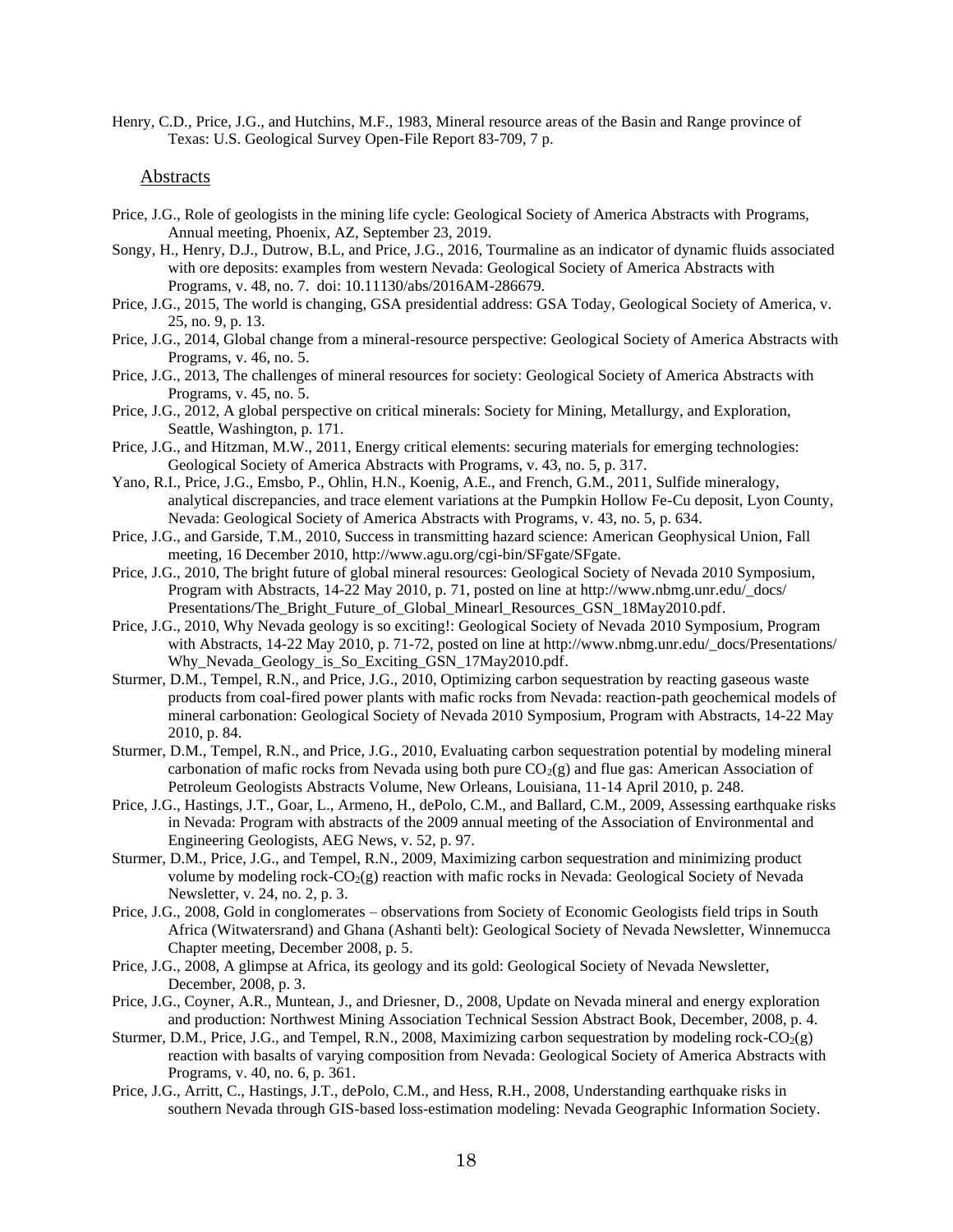- Price, J.G., Arritt, C., Hastings, J.T., dePolo, C.M., and Hess, R.H., 2008, Earthquake risks in southern Nevada, including results from loss-estimation modeling: Geological Society of America Abstracts with Programs, v. 40, no. 1, p. 61.
- Anderson, J.G., Price, J.G., Taylor, W.J., Smith, K., Anooshehpoor, R., Biasi, G.P., dePolo, C.M., dePolo, D., Kreemer, C., and Louie, J.N., 2008, Seismic hazards in southern Nevada: the gap between the present and a state-of-the-art evaluation: Geological Society of America Abstracts with Programs, v. 40, no. 1, p. 61.
- Price, J.G., 2008, Potential for carbon dioxide sequestration in Nevada: keeping fossil fuels in the energy mix: Nevada Petroleum Society Newsletter, January 2008, p. 1-2.
- Price, J.G., 2007, Great Basin Science Sample and Records Library: Nevada's efforts in data and sample preservation: Northwest Mining Association Final Program, p. 28.
- Price, J.G., 2006, Success in advocacy and communication of science: Geological Society of America Abstracts with Programs, v. 38, no. 7, p. 257.
- Price, J.G., 2005, Current geological issues in Nevada: gold, water, and nuclear waste—what more do you want?: AEG News, Association of Engineering Geologists Program with Abstracts, v. 48, p. 33.
- Price, J.G., 2004, Key geological applications of EarthScope in Nevada: EarthScope NSF Great Basin Symposium, Lake Tahoe, California, June 21-23, 2004, 1 p.
- Price, J.G., 2004, The linkages between Greek geology and the rise of western civilization: Nevada Petroleum Society Newsletter, March 26, 2004, p. 1-2.
- Price, J.G., 2003, Geology of Nevada: 39<sup>th</sup> Forum on the Geology of Industrial Minerals, May 18-24, 2003, Reno, Nevada, p. 38-39.
- Price, J.G., 2003, Ore-forming systems: searching for new types of deposits: ProEXPLO 2003, Congreso Internacional de Prospectores y Exploradores, Lima, Peru, on CD.
- Price, J.G., Coyner, A.R., Tingley, J.V., and Driesner, D., 2002, Update on production and exploration activity in Nevada: Northwest Mining Association Abstract Book, p. 9.
- Price, J.G., Hoskins, D.M., and Garstang, M., 2002, Mentoring undergraduate geoscience majors by field geologists from state geological surveys: Geological Society of America Abstracts with Programs, v. 34, p. 468.
- Price, J.G., 2002, Gambling with geologic hazards and dealing with sustainability: AEG News, Association of Engineering Geologists, v. 45 Program with Abstracts, p. 29.
- Price, J.G., 2002, After producing 50 million ounces of gold from the Carlin trend, what do we and don't we know?: Geological Society of Nevada Newsletter, v. 16, no. 5, p. 3-4.
- Price, J.G., Coyner, A.R., Tingley, J.V., and Driesner, D., 2001, Update on production and exploration activity in Nevada: Northwest Mining Association Proceedings.
- Price, J.G., 2001, Federal lands and hardrock mining issues: AEG News, Association of Engineering Geologists, v. 44, no. 4, p. 72.
- Price, J.G., Coyner, A.R., Tingley, J.V., and Driesner, D., 2000, Update on production and exploration activity in Nevada: Northwest Mining Association Proceedings.
- Price, E.M., Price, J.G., Craig, C., Craig, L., and Fuetsch, J., 2000, The science of the Comstock—using the Web to help teachers: Geological Society of America Abstracts with Programs, v. 32, no. 7, p. A-268-269.
- Price, J.G., Lechler, P.J., Lear, M.B., and Giles, T.F., 2000, Possible volcanic source of lithium in brines in Clayton Valley, Nevada: Geological Society of Nevada Symposium, Geology and ore deposits 2000: The Great Basin and beyond, Program with Abstracts, p. 68.
- Price, J.G., Coyner, A.R., and Driesner, D., 1999, Update on production and exploration activity in Nevada: Northwest Mining Association, Abstract Book.
- Price, J.G., and Price, E.M., 1999, Implementing the National Science Education Standards at state and local levels: Geological Society of America Abstracts with Programs, v. 31, no. 7, p. A-36.
- Price, J.G., 1999, Ethical gray areas in university decisions: Geological Society of America Abstracts with Programs, v. 31, no. 7, p. A-136.
- Melrose, T.G., Abbott, D.M., Jr., Parker, H.M., and Price, J.G., 1999, Considerations and consequences of adopting an enforced code of ethics: Geological Society of America Abstracts with Programs, v. 31, no. 7, p. A-136.
- Price, J.G., Coyner, A.R., Tingley, J.V., and Driesner, D., 1998, Update on production and exploration activity in Nevada: Northwest Mining Association, Abstract Book.
- Bennett, J.C., Tempel, R.N., Shevenell, L., Lechler, P.J., and Price, J.G., 1998, Arsenic variations in groundwaters at the Getchell mine, Nevada: Geological Society of America Abstracts with Programs, v. 30, no. 7, p. A-59.
- Price, J.G., Shevenell, L., Lechler, P.J., Henry, C.D., Ramelli, A.R., and Tempel, R.N., 1998, Mineral-resource issues in the most arid state: Geological Society of America Abstracts with Programs, v. 30, no. 5, p. 60.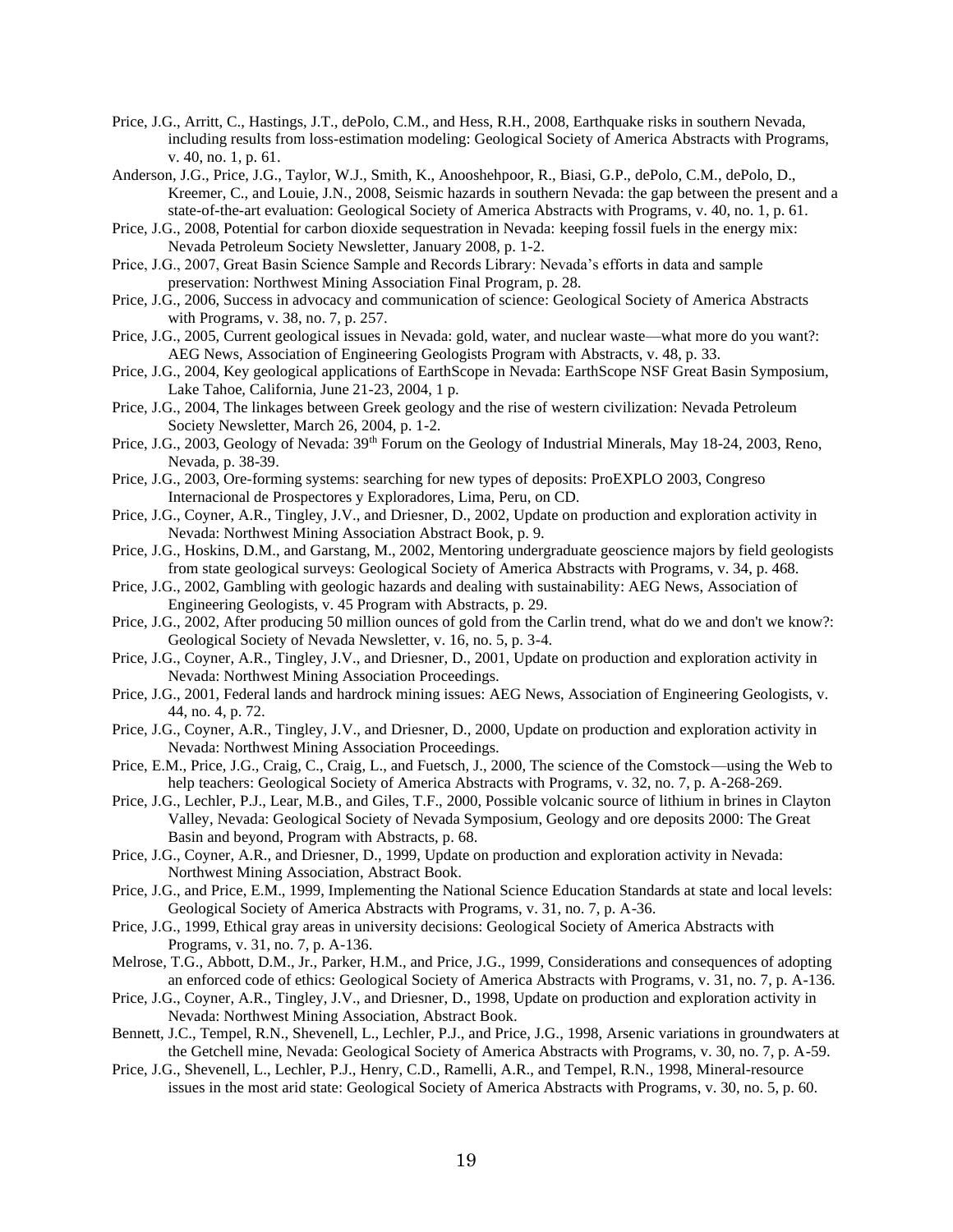- Bennett, J., Tempel, R., Shevenell, L., Lechler, P., and Price, J., 1998, Hydrogeo-chemistry of the Getchell Mine, Humboldt County, Nevada, Nevada Water Resources Association annual meeting, Abstracts of Technical Papers and Posters, p. 26.
- Pasternak, K., Shevenell, L., Tempel, R., Bennett, J., Lechler, P., Price, J.G., and Barta, J., 1998, Comparison of modeled and observed rates of pit filling at the Getchell Mine, Nevada Water Resources Association annual meeting, Abstracts of Technical Papers and Posters, p. 27.
- Shevenell, L., K. Pasternak, R. Tempel, J. Bennett, P. Lechler, J.G. Price, and J. Barta, 1998. Analytical method for predicting filling rates of the historic (1968-1983) Getchell pit lakes. Nevada Water Resources Association annual meeting, Abstracts of Technical Papers and Posters, p. 28.
- Shevenell, L., Connors, K.A., Henry, C.D., Price, J.G., Lechler, P.J., Desilets, M., and LaPointe, D. D., 1998, Formation of lakes from open pit mines that extend below the water table: water quality of 16 pit lakes at Nevada: EOS, Transactions AGU, v. 79(17), Spring Meeting Supplement, p. S102.
- Tempel, R., Shevenell, L., Lechler, P., and Price, J., 1998, Method for predicting arsenic concentrations at Getchell North pit lake, Humboldt County, Nevada, Nevada Water Resources Association annual meeting, Abstracts of Technical Papers and Posters, p. 29.
- Price, J.G., La Pointe, D.D., Price, E.M., and Anderson, E.L., 1997, Perspectives on the National Science Education Standards—don't memorize "sedimentary, igneous, and metamorphic": Geological Society of America Abstracts with Programs, v. 29, no. 7, p. A-122.
- Tempel, R.N., Bennett, J., Price, J.G., Lechler, P., and Shevenell, L., 1997, Prediction of arsenic concentrations in mine pit water at Getchell mine, Humboldt County, Nevada: Geological Society of America Abstracts with Programs, v. 29, no. 7, p. A-154.
- Shevenell, L., Price, J.G., Lechler, P.J., and Henry, C.D., 1997, Water quality in pit lakes at Nevada precious metal mines: Geological Society of America Abstracts with Programs, v. 29, no. 7, p. A-383.
- Pasternak, K., Shevenell, L., Price, J.G., Lechler, P., Tempel, R.N., Bennett, J., and Barta, J., 1997, Comparison of modeled and observed rates of pit filling at the Getchell Mine: Nevada Water Resources Association annual meeting, Elko, NV October 8-10, 1997, Abstracts of Technical Papers and Posters, p. 6.
- Shevenell, L., Price, J.G., Henry, C.D., and Lechler, P.J., 1997, Water quality in pit lakes at Nevada precious metal mines, with emphasis on the Getchell historic pit lakes: Nevada Water Resources Association annual meeting, Elko, NV October 8-10, 1997, Abstracts of Technical Papers and Posters, p. 5.
- Barta, J., Shevenell, L., Price, J.G., Lechler, P., Pasternak, K., Temple, R.N., Bennett, J., and Bowell, R., 1997, Past and future pit lakes at the Getchell mine: Nevada Water Resources Association annual meeting, Elko, NV October 8-10, 1997, Abstracts of Technical Papers and Posters, p. 4.
- Tempel, G., Bennett, J., Price, J.G., Lechler, P., Shevenell, L., Pasternak, K., Barta, J., and Bowell, R., 1997, Geochemical modeling of natural waters at the Getchell mine: Nevada Water Resources Association annual meeting, Elko, NV October 8-10, 1997, Abstracts of Technical Papers and Posters, p. 14.
- Bennett, J., Tempel, R., Shevenell, L., Lechler, P., Price, J.G., Pasternak, K., and Barta, J., 1997, Groundwater geochemistry of the Getchell mine, Humboldt County, Nevada: Nevada Water Resources Association annual meeting, Elko, NV October 8-10, 1997, Abstracts of Technical Papers and Posters, p. 7.
- Shevenell, L., Connors, K.A., Henry, C.D., Lechler, P.J., Price, J.G., and Lyons, W.B., 1997, Geologic controls on water quality in pit lakes at Nevada precious metal mines: America Chemical Society 214th Annual Meeting (8412-3530-9), Las Vegas, NV, Sept. 7-11, 1997, GEOC paper 022.
- Price, J.G., 1997, Mining and the Environment: Proceedings, Nevada Environmental Conference, September 30 October 1, 1996, p. 11.
- Price, J.G., 1997, Status of some geological and political issues affecting the Nevada petroleum industry: Nevada Petroleum Society Newsletter, v. 12, no. 4, p. 1-2.
- Price, J.G., 1996, Status and progress of the National Cooperative Geologic Mapping Program: National Mining Association, MINExpo International '96, Las Vegas, 1 p.
- La Pointe, D.D., Lugaski, T.P., Lombardo, W., Price, J.G., and Rice, T., 1996, Development of strategic partners in earth science education: Geological Society of America Abstracts with Programs, v. 28, no. 7, p. A-412.
- Price, J.G., Rigby, J.G., Desilets, M.O., La Pointe, D.D., and Ramelli, A.R., 1995, Radioactive rhyolites—sources of rare metals and radon: Geological Society of Nevada, Geology and Ore Deposits of the American Cordillera, Program with Abstracts, p. 64.
- Price, J.G., 1994, Role of government in maintaining compatibility of mining and the environment: Geological Society of America Abstracts with Programs, v. 26, no. 7, p. 244.
- Price, J.G., Usselman, T.M., and DePaolo, D.J., 1994, Education recommendations from the NRC's report on Solid-Earth Sciences and Society: Geological Society of America Abstracts with Programs, v. 26, no. 7, p. 348.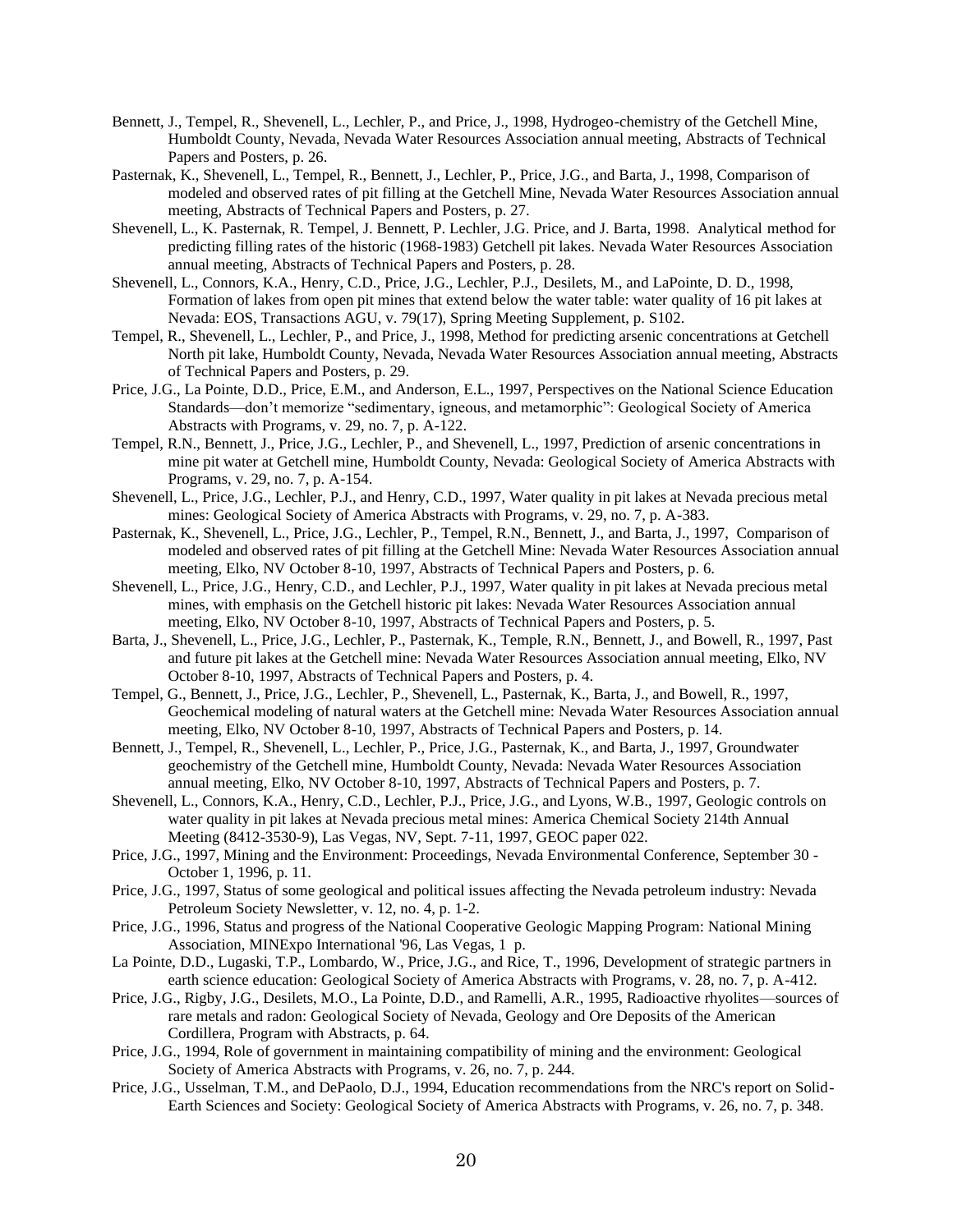- Miller, J.R., Lechler, P.J., Desilets, M., Rowland, J., Hsu, L.C., Price, J.G., and Ritter, D.F., 1993, An integrated approach to the determination of trace metal distribution within Lahontan Reservoir, Nevada: Geological Society of America Abstracts with Programs, v. 25, no. 5, p. 122.
- Christensen, L., Hess, R., LaPointe, D.D., Price, J.G., Ramelli, A., and Rigby, J.G., 1992, Evaluation of radon hazards in west-central Nevada using GIS technology: American Institute of Professional Geologists (symposium and annual meeting, Sept. 27-30, 1992, Lake Tahoe, Nevada) Program with Abstracts, p. 34.
- Lechler, P.J., Desilets, M.O., and Price, J.G., 1992, Mercury contamination in the Carson River, Nevada: 7,500 tons lost from historic mining operations in Virginia City: American Institute of Professional Geologists (symposium and annual meeting, Sept. 27-30, 1992, Lake Tahoe, Nevada) Program with Abstracts, p. 27.
- Lechler, P.J., Desilets, M.O., and Price, J.G., 1992, Mercury, gold, and silver in the Carson and Truckee river drainage systems, Washoe, Storey, Lyon, and Churchill Counties, Nevada: International Conference on Mercury as a Global Pollutant (May 31 - June 4, 1992, Monterey, California) Abstracts.
- Rubin, J.N., Henry, C.D., and Price, J.G., 1992, Zirconium in hydrothermal systems: a mobile element: V. M. Goldschmidt Conference (May 8-10, 1992, Reston, Virginia) Program with Abstracts, p. A-92.
- Rigby, J.G., Christensen, L.G., and Price, J.G., 1991, Geological implications of radon hazard surveys: experience from Nevada: Geological Society of America Abstracts with Programs, v. 23, no. 5, p. A204.
- Henry, C.D., Muehlberger, W.R., and Price, J.G., 1991, Igneous and structural evolution of the Solitario laccocaldera, Trans-Pecos Texas: Geological Society of America Abstracts with Programs, v. 23, no. 5, p. A451.
- Bonham, H.F., Jr., Garside, L.J., Price, J.G., Hsu, L.C., Lechler, P.J., and Desilets, M.O., 1991, The geochemical sampling and characterization program of the Nevada Bureau of Mines and Geology: 15th International Geochemical Exploration Symposium, Abstracts with Program, Reno, Nevada, p. 16.
- Price, J.G., 1990, Overview of GIS activities at the Nevada Bureau of Mines and Geology: 1st Annual Nevada State GIS Conference 1990, Carson City, p. 41.
- Henry, C.D., Price, J.G., Aguirre-Diaz, G., McDowell, F.W., and James, E.W., 1990, Mid-Cenozoic stress evolution and magmatism in the southern Cordillera, Texas and Mexico: transition from continental arc to intraplate extension: Geological Society of America Abstracts with Programs, v. 22, no. 3, p. 29.
- James, E.W., Henry, C.D., and Price, J.G., 1990, Geochemical variations in mid-Cenozoic magmatism at the eastern fringe of the Cordillera, Trans-Pecos Texas and adjacent Chihuahua, Mexico: Geological Society of America Abstracts with Programs, v. 22, no. 3, p. 32.
- Price, J.G., Kyle, J.R., Prikryl, J.D., Agee, W.N., Jr., Boardman, S.C., and Wolery, T.J., 1989, Calculating freezing point depressions of multi-component aqueous solutions, with applications to fluid inclusion research: Geological Society of America Abstracts with Programs, v. 21, no. 6, p. A358.
- Patchett, P.J., Ruiz, J., and Price, J.G., 1989, Nd isotopes, Grenville crust and 1.5-1.3 Ga igneous activity of the United States and Mexico: American Geophysical Union, EOS Transactions, v. 70, no. 15, p. 485.
- Price, J.G., 1989, Beryllium ores, rare metal resources, and cryolite rhyolite in Texas: Geologische Vereinigung, 79. Jahrestagung, Montan-Universitaet Leoben, p. 3.
- Henry, C.D., Price, J.G., Rubin, J.N., and Laubach, S.E., 1989, The Bracks Rhyolite: a large-volume, extensive silicic lava of Trans-Pecos Texas: Geological Society of America Abstracts with Programs, v. 21, no. 1, p. 14.
- Rubin, J.N., Henry, C.D., and Price, J.G., 1988, Hydrothermal zircon and Zr mobility: how unusual?: Geological Society of America Abstracts with Programs, v. 20, no. 7, p. A397-398.
- Henry, C.D., and Price, J.G., 1988, Laccocaldera: a new caldera type from Trans-Pecos Texas: Geological Society of America Abstracts with Programs, v. 20, no. 7, p. A113.
- Rubin, J.N., Price, J.G., Henry, C.D., Koppenaal, D.W., Pinkston, T.L., Harlan, H.M., Miller, W.T., Thompson, R.J., Peterson, S.B., Grabowski, R.B., Laybourn, D.P., Schrock, G.E., and Johnson, A., 1988, Mineralogy of beryllium deposits at Sierra Blanca, Texas: New Mexico Institute of Mining and Technology, Symposium on Rare and Precious Metals, Abstracts with Programs, April 6-8, 1988, Albuquerque, New Mexico, p. 57.
- Price, J.G., 1988, Superconductors and space stations—relevant development at Sierra Blanca: Austin Geological Society Newsletter, v. 22, no. 6, p. 1.
- Price, J.G., Henry, C.D., and Rubin, J.N., 1987, Peraluminous rhyolites in a continental arc, Trans-Pecos Texas: Geological Society of America Abstracts with Programs, v. 19, no. 7, p. 810.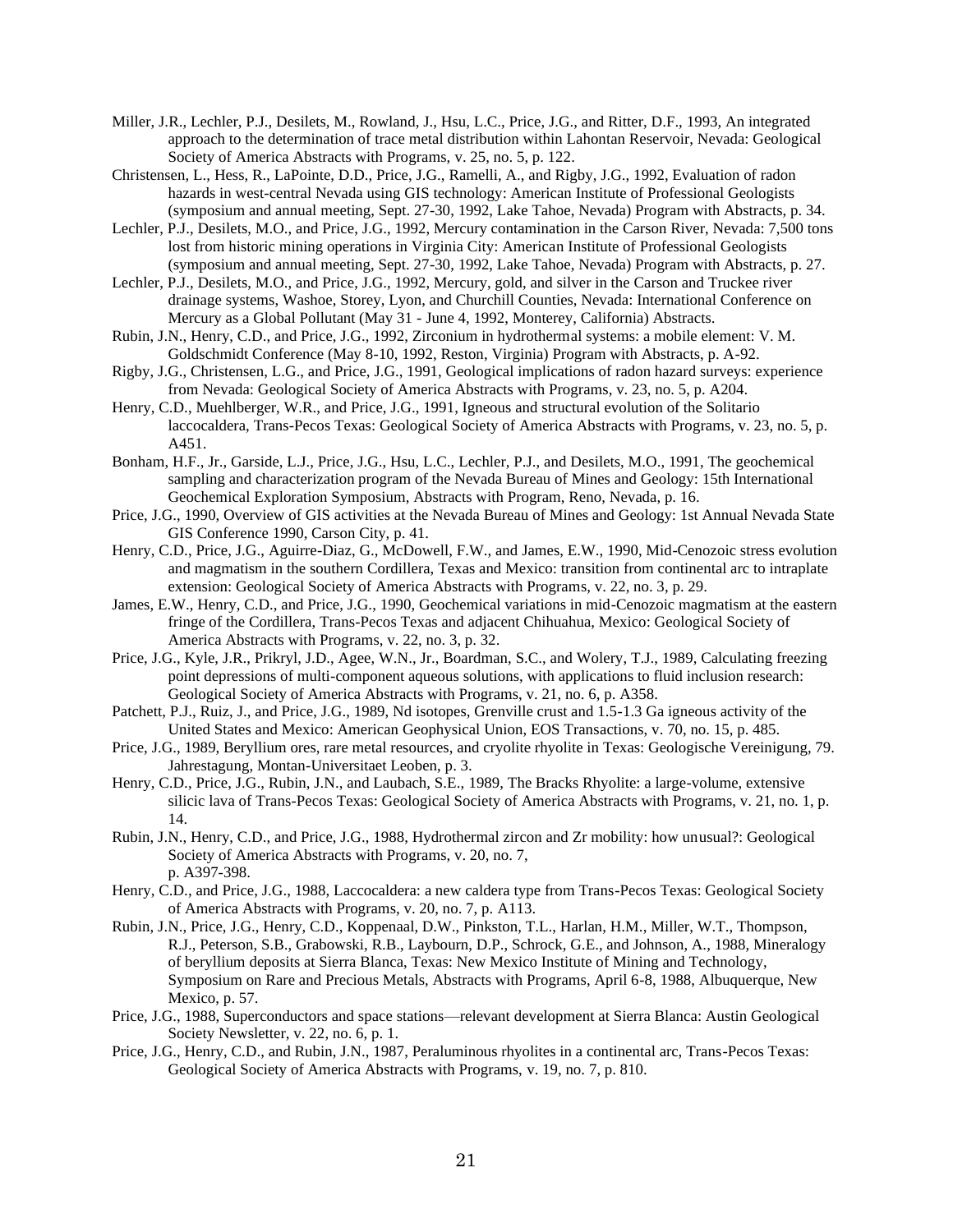- Harlan, S.S., Geissman, J.W., Price, J.G., Henry, C.D., Onstott, T.C., and Oldow, J., 1987, Paleomagnetic documentation of the cessation of Chihuahuan fold thrust belt deformation, SW Texas: Geological Society of America Abstracts with Programs, v. 19, no. 7, p. 693.
- Price, J.G., Conlon, S.T., and Henry, C.D., 1987, Tectonic controls on orientation and size of epithermal veins: North American Conference on Tectonic Control of Ore Deposits and Vertical and Horizontal Extent of Ore Systems, University of Missouri-Rolla, p. 59.
- Rubin, J.N., Price, J.G., Henry, C.D., Wittke, J.H., and Koppenaal, D.W., 1987, Cryolite rhyolite: rhyme or reason?: Geological Society of America Abstracts with Programs, v. 19, no. 3, p. 177.
- Dasch, E.J., Henry, C.D., and Price, J.G., 1987, Rim Rock dike swarm, Trans-Pecos Texas: Geological Society of America Abstracts with Programs, v. 19, no. 3, p. 150.
- Henry, C.D., Price, J.G., and McDowell, F.W., 1986, Concurrent magmatic and tectonic variations in Trans-Pecos Texas and adjacent Chihuahua during the Tertiary: Geological Society of America Abstracts with Programs, v. 18, no. 6, p. 635.
- Parker, D.F., Price, J.G., Henry, C.D., Sanders, K.C., and Powell, K.H., 1985, Discrimination of widespread silicic lava flows from rheomorphic ash-flow tuffs, Trans-Pecos volcanic field, Texas: American Geophysical Union, EOS Transactions, v. 66, no. 46, p. 1125-1126.
- Price, J.G., 1985, Gold in Texas, or lack thereof: Austin Geological Society Newsletter, v. 19, no. 8, p. 1.
- Price, J.G., Henry, C.D., Barker, D.S., and Parker, D.F., 1985, Alkalic rocks of contrasting tectonic settings in Trans-Pecos Texas: Geological Society of America Abstracts with Programs, v. 17, no. 3, p. 188.
- Price, J.G., Henry, C.D., Barker, D.S., and Rubin, J.N., 1985, Magma mixing in a zoned alkalic intrusion: Geological Society of America Abstracts with Programs, v. 17, no. 7, p. 693.
- Price, J.G., Henry, C.D., Ulrich, M.R., and Standen, A.R., 1984, Silver-rich, gold-poor hydrothermal systems, examples in Trans-Pecos Texas: Geological Society of America Abstracts with Programs, v. 16, no. 6, p. 628.
- Henry, C.D., Price, J.G., Smyth, R.C., and Bramson, E., 1984, Peralkaline and non-peralkaline differentiation trends in a single magma system: Infiernito caldera, Trans-Pecos Texas: Geological Society of America Abstracts with Programs, v. 16, no. 6, p. 537.
- Liang, L.C., Price, J.G., and Bobeck, P., 1984, Electron microscopy and microanalysis of uranium phases in primary ores, Eocene and Miocene of South Texas: American Association of Petroleum Geologists Bulletin, v. 68, no. 4, p. 500.
- Price, J.G., and Henry, C.D., 1983, Hydrothermal activity associated with calderas in Trans-Pecos Texas: American Geophysical Union, EOS Transactions, v. 64, no. 45, p. 877.
- Price, J.G., Henry, C.D., Posey, J.S., and Standen, A.R., 1983, Structure, geochemistry, mineralogy, and origin of silver-copper-lead deposits in the Indio Mountains, Trans-Pecos Texas: Geological Society of America Abstracts with Programs, v. 15, no. 1, p. 14.
- Henry, C.D., and Price, J.G., 1983, The Van Horn Mountains caldera: stratigraphy, origin, age, and structure: Geological Society of America Abstracts with Programs, v. 15, no. 1, p. 8.
- Henry, C.D., and Price, J.G., 1983, Variability of caldera development in the mid-Tertiary volcanic field of Trans-Pecos Texas: American Geophysical Union, EOS Transactions, v. 64, no. 45, p. 877.
- Henry, C.D., Price, J.G., and McDowell, F.W., 1983, Presence of the Rio Grande Rift in West Texas and northern Mexico: Geological Society of America Abstracts with Programs, v. 15, no. 5, p. 406.
- McDowell, F.W., Price, J.G., and Henry, C.D., 1983, Timing of the onset of Basin and Range/Rio Grande Rift extension in northern Mexico and Trans-Pecos Texas: American Geophysical Union, EOS Transactions, v. 64, no. 45, p. 753.
- Price, J.G., and Henry, C.D., 1982, Infiernito caldera—petrologic characteristics and mineralization: Geological Society of America Abstracts with Programs, v. 14, no. 3, p. 134.
- Price, J.G., and Henry, C.D., 1982, Porphyry copper-molybdenum deposit associated with the Chinati Mountains caldera, Trans-Pecos Texas: Geological Society of America Abstracts with Programs, v. 14, no. 3, p. 134.
- Finley, R.J., Price, J.G., and Henry, C.D., 1982, Detection and analysis of supergene alteration at Red Hill, Chinati Mountains, Trans-Pecos Texas, using Landsat data: International Symposium on Remote Sensing of Environment, Second Thematic Conference: Remote Sensing for Exploration Geology: Fort Worth, Texas Christian University, Summaries, p. 169-170.
- Henry, C.D., McDowell, F.W., and Price, J.G., 1982, Magmatism in West Texas and Chihuahua related to Tertiary subduction: Geological Society of America Abstracts with Programs, v. 14, no. 7, p. 513.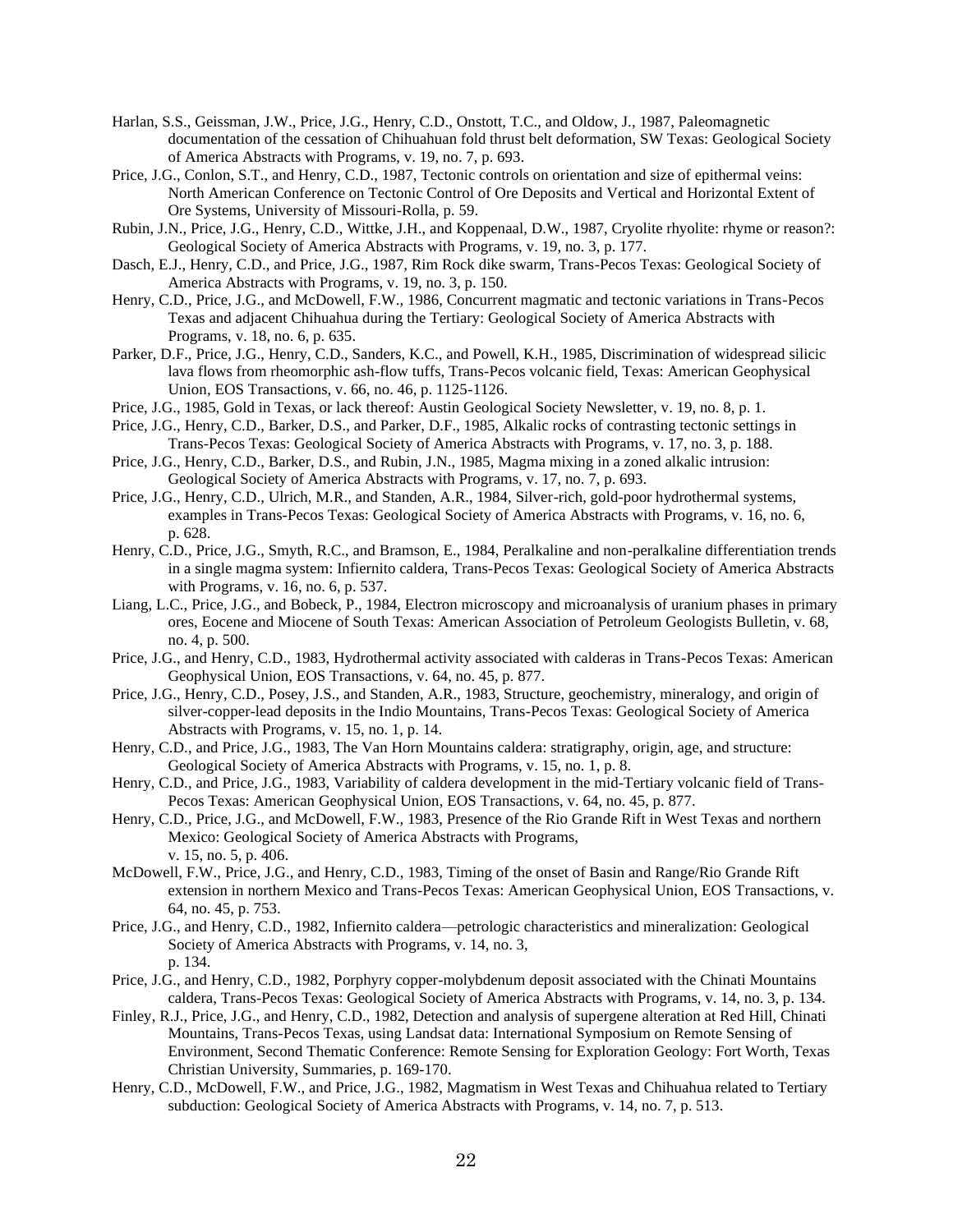Price, J.G., 1980, Geochemistry of uranium deposits in Tertiary sandstones of South Texas, *in* Extended abstracts and bibliographies of participants: Carnegie Institution of Washington, Geophysical Laboratory, Conference on the Geochemistry of Organic Matter in Ore Deposits, p. 115-117.

## Book Reviews

- Price, J.G., 1998, Review of GeoDestinies, The Inevitable Control of Earth Resources over Nations and Individuals, by Walter Youngquist, 1997 (National Book Company, Portland, Oregon, 499 p.): The Professional Geologist, v. 35, no. 7, p. 21.
- Price, J.G., 1992, Review of Basin and Range Extensional Tectonics Near the Latitude of Las Vegas, Nevada, Wernicke, B., ed., 1990, (Geological Society of America Special Paper 176, 511 p.): Journal of Sedimentary Petrology, v. 62, p. 546-547.
- Price, J.G., 1989, Review of Gold, History and Genesis of Deposits, R.W. Boyle, (Van Nostrand & Reinhold, London, 676 p.): Lithos, v. 23, no. 3.
- Price, J.G., 1986, Review of Geology and Geochemistry of Epithermal Systems, Berger, B.R., and Bethke, P.M., eds., (Society of Economic Geologists Reviews in Economic Geology, v. 2, 298 p.): Economic Geology, v. 81, p. 2029-2030.
- Price, J.G., 1983, Review of Ore Genesis—the State of the Art, Amstutz, G.C., and others, eds., (Society for Geology Applied to Mineral Deposits Special Publication No. 2, 804 p.): Chemical Geology, v. 39, p. 179- 180.

## Contract Reports and Unpublished Reports

- Price, J.G., chair, , Klenke, J., Pearson, F.J., Poeter, E., Stephens, D.B., and Tyler, S.W., members of the peer review team, 2015, External peer review team report for Corrective Action Unit 97: Yucca Flat/Climax Mine, Nevada National Security Site, Nye County, Nevada: Nararro-Intera, Draft, Revision No. 0, January 2015, prepared for U.S. Department of Energy under Contract No. DE-AC52-09NA28091, 265 p.
- Price, J.G., 2011, Quarterly progress reports on Earthquake Hazard Reduction, submitted to the Federal Emergency Management Agency, Department of Homeland Security.
- Price, J.G., 2011, Quarterly progress reports on Geothermal Data Development, Acquisition, and Maintenance for Nevada, submitted to the U.S. Department of Energy through the Arizona Geological Survey.
- Price, J.G., 2010, Quarterly progress reports on Earthquake Hazard Reduction, submitted to the Federal Emergency Management Agency, Department of Homeland Security.
- Price, J.G., 2010, Quarterly progress reports on Geothermal Data Development, Acquisition, and Maintenance for Nevada, submitted to the U.S. Department of Energy through the Arizona Geological Survey.
- Price, J.G., 2007-2009, Quarterly reports on the Great Basin Science Sample and Records Library, submitted to the U.S. Department of Energy.
- Blewitt, G., and Price, J.G., 1999-2009, Quarterly reports for Geodetic Monitoring of the Yucca Mountain region, submitted to the U.S. Department of Energy through the University of Nevada, Las Vegas.
- Price, J.G., 2008, Coal in Nevada: unpublished report for the office of the Nevada Attorney General, 1 p.
- Price, J.G., Sturmer, D.M., LaPointe, D.D., and Hess, R.H., 2007, Assessment of the potential for carbon dioxide sequestration by reactions with mafic rocks and by enhanced oil recovery in Nevada: Contract report to the West Coast Regional Carbon Sequestration Partnership (WESTCARB), California Institute for Energy & Environment, University of California Office of the President from the Nevada Bureau of Mines and Geology (31 December 2007), 93 p.
- Price, J.G., Hess, R.H., Fitch, S., Faulds, J.E., Garside, L.J., Shevenell, L., and Warren, S., 2005, Preliminary assessment of the potential for carbon dioxide sequestration in geological settings in Nevada: Contract report to the California Energy Commission from the Nevada Bureau of Mines and Geology (7 November 2005), 51 p.
- Price, J.G., and Long, J.C.S., 1999, Report on the Center for Strategic Materials Research and Policy: Mackay School of Mines, University of Nevada, Reno, 10 p.
- Shevenell, L., Tempel, R., Lechler, P.J., Price, J.G., Pasternak, K., and Bennett, J., 1998, Water-rock interaction at Getchell Gold Corporation's open pits: Final report submitted to Getchell Gold Corporation and the Nevada Division of Environmental Protection, 11p.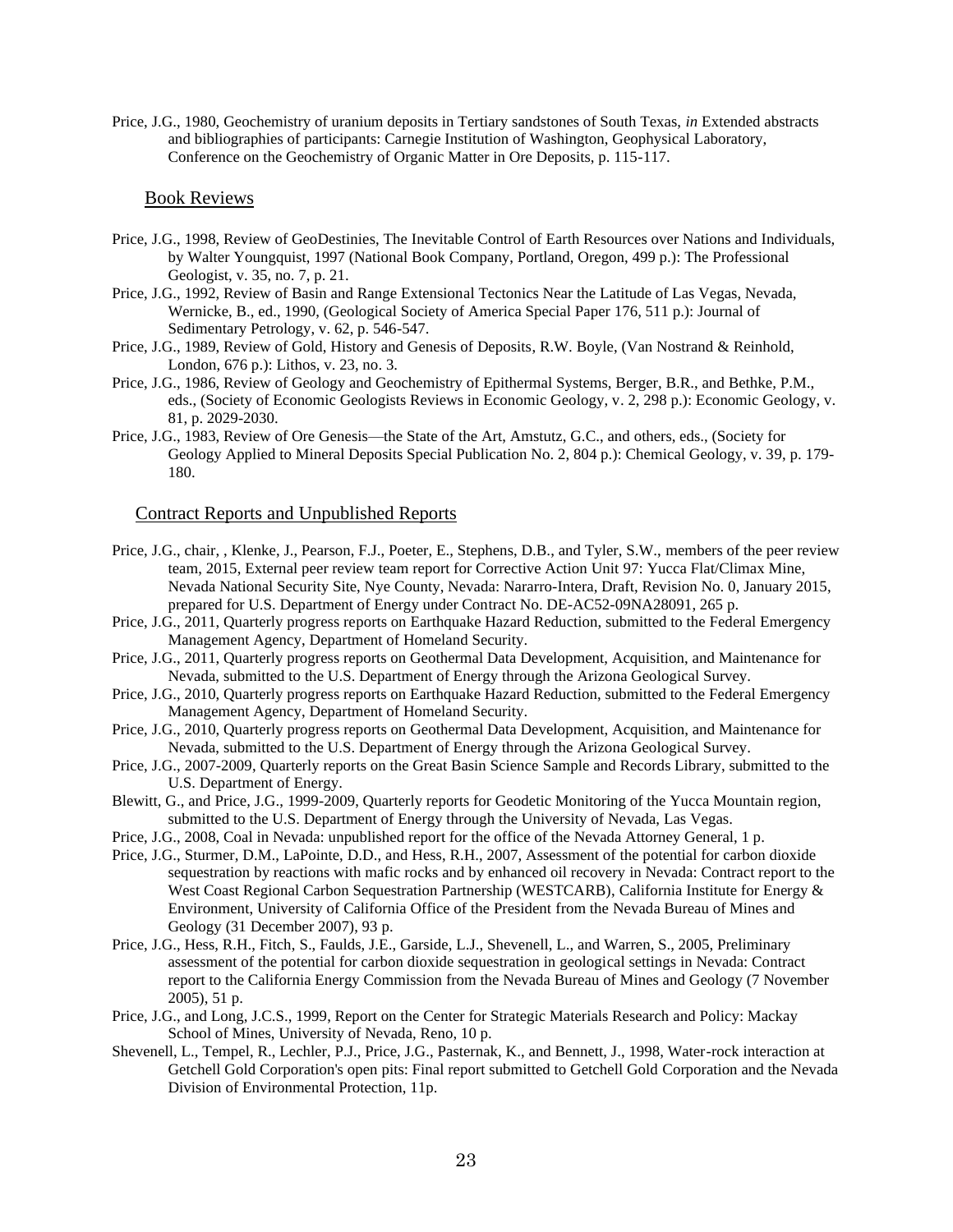- Price, J.G., and Long, J.C.S., 1998, Report on the Center for Strategic Materials Research and Policy: Mackay School of Mines, University of Nevada, Reno, 11 p.
- Tingley, J.V., Castor, S.B., Weiss, S.I, Garside, L.J., Price, J.G., LaPointe, D.D., Bonham, H.F. Jr., and Lugaski, T.P., 1997, Mineral and energy resource assessment of the Nellis Air Force Range, Clark, Lincoln, and Nye Counties, Nevada: Final Report to U. S. Air Force Air Combat Command, Nellis Air Force Base, Nevada and U.S. Army Corps of Engineers Fort Worth District Planning Division, Fort Worth, Texas, 2 vols., 416  $p. +$  appendices (353 p.).
- Shevenell, L., Tempel, R., Lechler, P.J., Price, J.G., Pasternak, K., and Bennett, J., 1997, Water-rock interaction at Getchell Gold Corporation's open pits: Progress report submitted to Getchell Gold Corporation and the Nevada Division of Environmental Protection, 1/14/97, 10 p.
- Tingley, J.V., Castor, S.B., Garside, L.J., Weiss, S.I., Bonham, H.F., Jr., La Pointe, D.D., Lugaski, T.P., Price, J.G., and Desilets, M., 1996, Mineral and energy resource assessment of the Nellis Air Force Range: Nevada Bureau of Mines and Geology report to the Nellis Air Force Base Environmental Management and U.S. Army Corps of Engineers Fort Worth District Planning Division, Fort Worth, Texas, 738 p. + appendices.
- Price, J.G., Shevenell, L., Henry, C.D., Rigby, J.G., Christensen, L., Lechler, P.J., Desilets, M., Fields, R., Driesner, D., Durbin, B., and Lombardo, W., 1995, Technical report of the Nevada Abandoned/Idle Mine Characterization Project: Nevada Bureau of Mines and Geology, 14 p.
- Price, J.G., Rigby, J.G., Christensen, L., LaPointe, D.D., and Ramelli, A.R., 1993, Radon in Nevada: a report on studies conducted by Nevada Bureau of Mines and Geology and Nevada Division of Health from 1990 to 1993 under the Environmental Protection Agency State Indoor Radon Grants Program: Nevada Bureau of Mines and Geology, 57 p.
- Bell, J.W., and Price, J.G., principal investigators, 1991, Subsidence in Las Vegas Valley, 1980-91, final project report: submitted to the Las Vegas Subsidence Project Consortium, 173 p. (Section D, Analysis of fissures and faults, written by J.G. Price and J. W. Bell, 7 p.; Executive Summary written by J. W. Bell and J. G. Price, 2 p.)
- Bell, J.W., and Price, J.G., 1990, Subsidence in Las Vegas Valley, progress report, 1 July 1989 to 30 June 1990: submitted to the Las Vegas Subsidence Project Consortium, 27 p.
- Hentz, T.F., Price, J.G., and Gutierrez, G.N., 1987, Assessment of native sulfur potential of state-owned lands, Trans-Pecos Texas: Bureau of Economic Geology, final report prepared for the Texas General Land Office, under Interagency Contract No. (86-87)-0787, 77 p.
- Schechter, R.S., Lake, L.W., Guilinger, T.R., Price, J.G., and Bobeck, P., 1985, A minitest of an in-situ uranium leach solution, *in* Development of environmentally attractive leachants: The University of Texas at Austin, Department of Petroleum Engineering, final report prepared for U.S. Department of the Interior, Bureau of Mines, under contract no. HO282016, v. 4, 150 p.
- Finley, R.J., Price, J.G., and Henry, C.D., 1983, Remote sensing and mineral resource evaluation in Trans-Pecos Texas: The University of Texas at Austin, Bureau of Economic Geology, report prepared for Texas Natural Resources Information System under contract no. IAC(80-81)-1935, 9 p.
- McReynolds, R.W., and Price, J.G., 1981, United States Steel's users' guide for processing geologic data: U.S. Steel Corporation, Corpus Christi, Texas, 85 p.
- Price, J.G., 1980, Manual for the use of U.S. Steel's computer facilities in Corpus Christi, Texas: U.S. Steel Corporation, Corpus Christi, Texas, 55 p.
- Price, J.G., 1979, Mineralization in the Looney area, George West uranium district, Live Oak County, Texas: U.S. Steel Corporation, Corpus Christi, Texas, 92 p.
- Peltonen, D.R., and Price, J.G., 1979, Uranium mineralization on the Wojtasczyk leases, George West uranium district, Live Oak County, Texas: U.S. Steel Corporation, Corpus Christi, Texas, 57 p.

Reports of the National Research Council (for which staff support was provided)

Rediscovering Geography Committee, 1997, Rediscovering geography, new relevance for science and society, 234 p.

Panel on the Review of the Oil Recovery Demonstration Program of the Department of Energy, Committee on Earth Resources, 1996, Maintaining oil production from marginal fields, 82 p.

Panel on the Effects of Past Global Change on Life, 1995, Effects of Past Global Change on Life, 250 p.

Panel on the Review of the Oil Recovery Demonstration Program of the Department of Energy, Committee on Earth Resources, 1995, Letter report on effectiveness of the program, 12 p.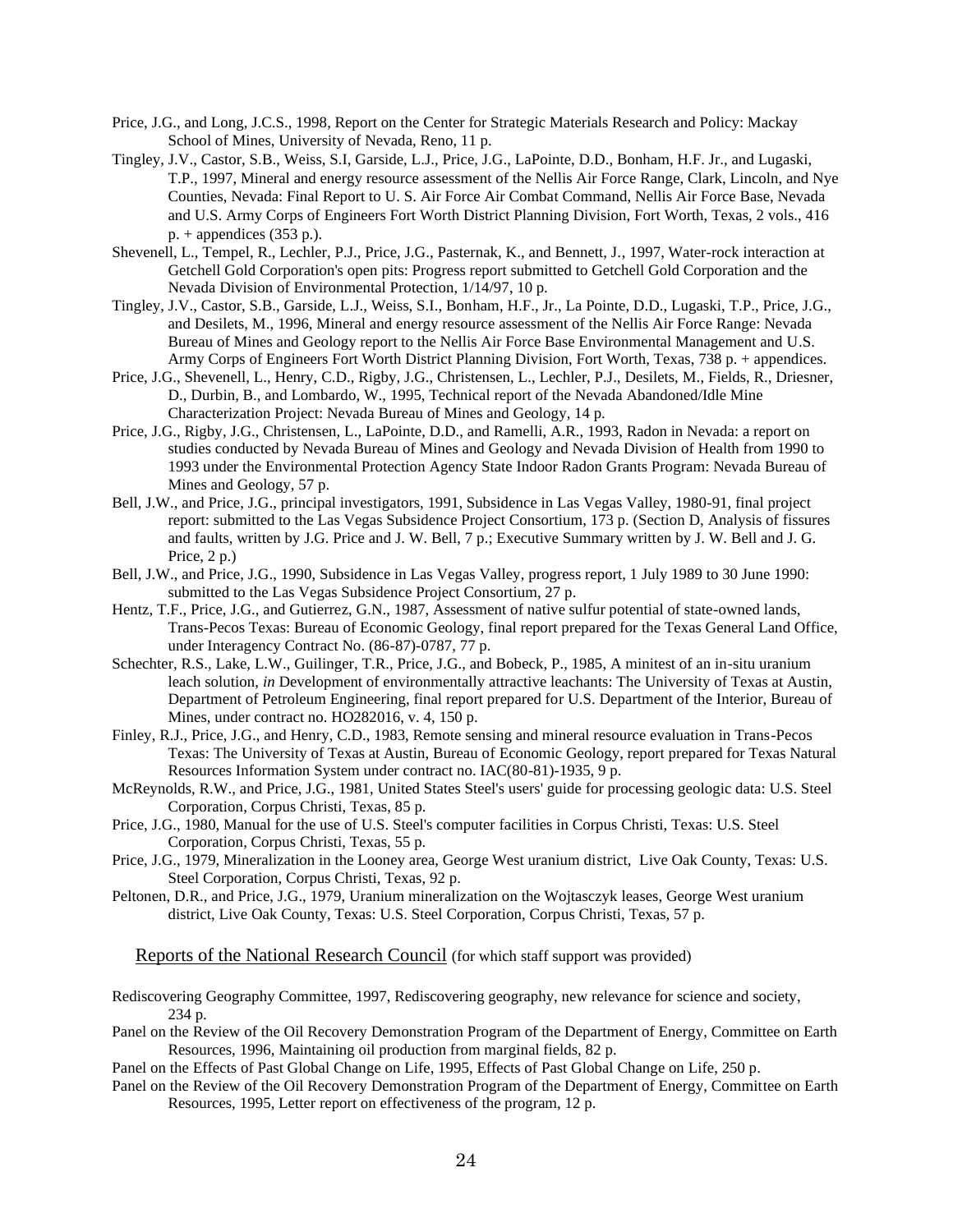- Committee on Research Programs of the U.S. Bureau of Mines, 1994, Assessment of Research Programs of the Bureau of Mines: 1994, 116 p.
- Panel on Global Surficial Geofluxes, 1994, Material Fluxes on the Surface of the Earth, 170 p.

U.S. Geodynamics Committee, 1994, Mount Rainier, Active Cascade Volcano, 114 p.

Committee on Advanced Drilling Technologies, 1994, Drilling and Excavation Technologies for the Future, 161 p. Committee on Geodesy, 1994, Forum on NOAA's National Spatial Reference System, 66 p.

- Committee to Review Alaskan Outer Continental Shelf Environmental Information, 1994, Environmental Information for Outer Continental Shelf Oil and Gas Decisions in Alaska, 254 p.
- Committee on Nautical Charts and Information, 1994, Charting a Course into the Digital Era, Guidance for NOAA's Nautical Charting Mission, 133 p.

Committee on Seismology, 1994, Interim report on seismological data for comprehensive nuclear test ban treaty.

- Committee on Seismology, 1994, Letter report to Congressman Sabo on seismological research.
- Committee on Geophysical and Environmental Data, 1994, 1993 Data Forum, A Review of an Implementation Plan for U.S. Global Change Data and Information, 68 p.
- Committee on Geophysical and Environmental Data, 1994, 1993 Review of the World Data Center-A for Meteorology and the National Climatic Data Center, 29 p.
- U.S. Geodynamics Committee, 1994, The National Geomagnetic Initiative, 246 p.
- Committee on Earth Resources, 1993, Letter report on the Department of Energy's Advanced Oil Recovery Plan, 5 p.

Committee on Seismology, 1993, Letter report to the Department of Defense on seismological research.

Mapping Science Committee, 1993, Toward a Coordinated Spatial Data Infrastructure.

Committee on Status and Objectives in the Solid-Earth Sciences: A Critical Assessment, 1993, Solid-Earth Sciences and Society, 346 p.

## Web Sites and Compact Discs

- Price, J.G., Price, E.M., and Wilkinson, P., 2016, Ride the rock cycle: Will you become a mine?, Classroom activity for K-12 teachers, developed for the Education Committee of the Nevada Mining Association, http://www.nevadamining.org/issues\_policy/activities.php.
- Price, J.G., Coyner, A.R., Muntean, J.L., and Driesner, D., 2011, Update on Nevada mineral production and exploration, Northwest Mining Association, Reno, Nevada: Nevada Bureau of Mines and Geology, available on line at http://www.nbmg.unr.edu/\_docs/Presentations/NWMAupdate11.pdf (from a presentation made on November 30, 2011).
- Price, J.G., Coyner, A.R., Muntean, J.L., and Driesner, D., 2010, Update on Nevada mineral production and exploration, Northwest Mining Association, Spokane, Washington: Nevada Bureau of Mines and Geology, available on line at [http://www.nbmg.unr.edu/dox/NWMA\\_Nevada\\_presentation\\_9December2010](http://www.nbmg.unr.edu/dox/NWMA_Nevada_presentation_9December2010) \_PDF.pdf (from a presentation made on December 9, 2010).
- Price, J.G., Coyner, A.R., Muntean, J.L., and Driesner, D., 2009, Update on Nevada mineral production and exploration, Northwest Mining Association, Reno, Nevada: Nevada Bureau of Mines and Geology, available on line at http://www.nbmg.unr.edu/dox/NWMAupdate09.pdf.
- Price, J.G., 2009, The world has changed: minerals in the 21<sup>st</sup> century, Society for Mining, Metallurgy, and Exploration, 22 February 2009, available on line at http://www.nbmg.unr.edu/dox/changed\_9B22.pdf.
- Price, J.G., Coyner, A.R., Muntean, J.L., and Driesner, D., 2008, Update on Nevada mineral production and exploration, Northwest Mining Association, Reno, Nevada: Nevada Bureau of Mines and Geology, available on line at http://www.nbmg.unr.edu/slides/NWMAupdate08.pdf.
- Price, J.G., Coyner, A.R., Muntean, J.L., and Driesner, D., 2007, Update on production and exploration activity in Nevada, Northwest Mining Association, Spokane, Washington: Nevada Bureau of Mines and Geology, available on line at http://www.nbmg.unr.edu/slides/NWMAupdate07.pdf.
- Price, J.G., Price, E.M., and La Pointe, D.D., 2007, "Nice" (gneiss) rocks at Island Lake on the side of Lamoille Canyon in the Ruby Mountains, Elko County, Nevada: EarthCache site, Nevada Bureau of Mines and Geology, available at http://www.nbmg.unr.edu/earthcache/LamoilleCanyon.pdf, 28 p.
- Price, J.G., Coyner, A.R., Muntean, J.L., and Driesner, D., 2006, Update on production and exploration activity in Nevada: Northwest Mining Association, Spokane, Washington, available on line at http://www.nbmg.unr.edu/slides/update06.ppt.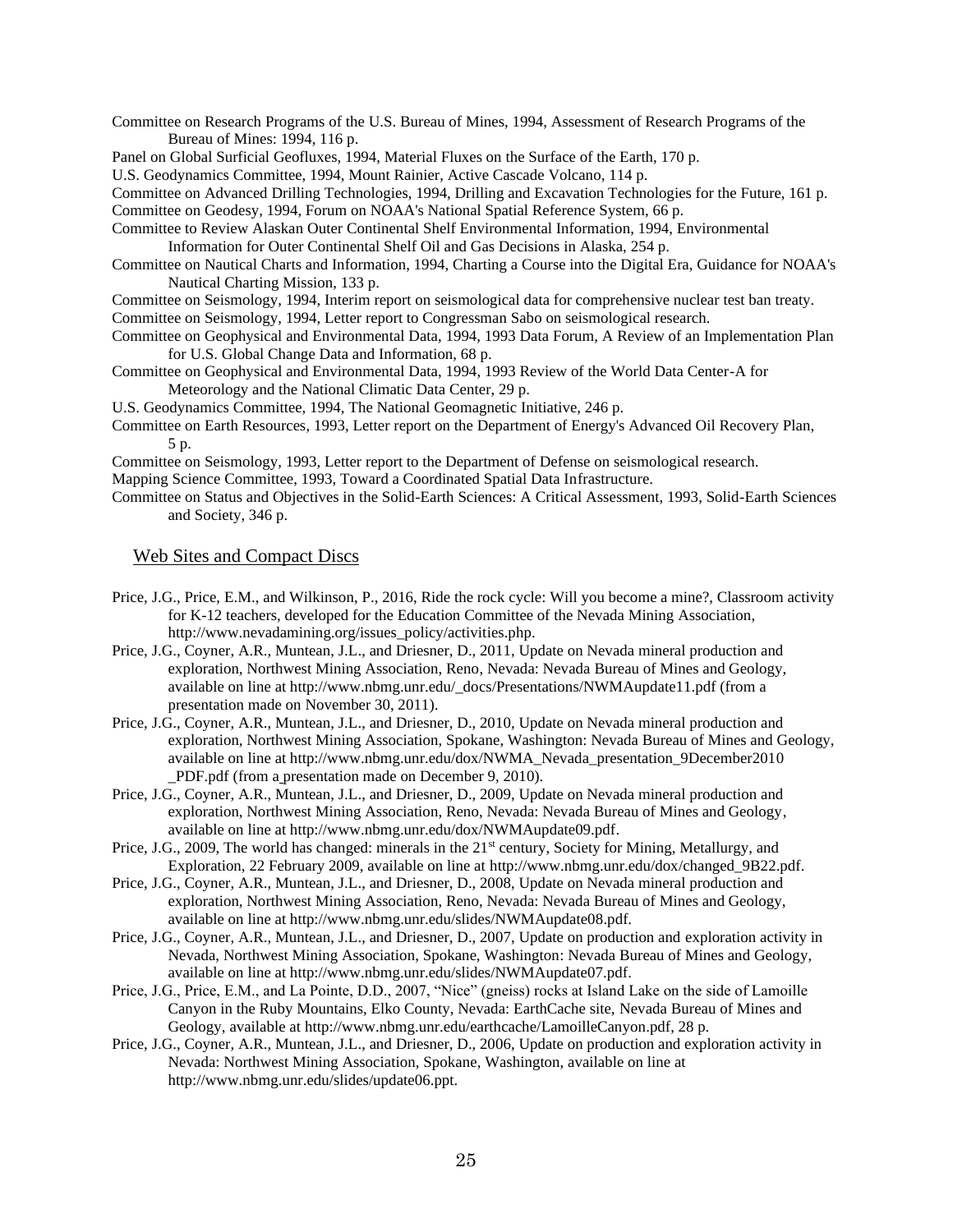Price, J.G., and Price, E.M., 2006, Volcanic and sedimentary rocks of the Monte Cristo range, Esmeralda County, Nevada: EarthCache site, available at http://www.nbmg.unr.edu/earthcache/MonteCristoRange.pdf.

- Price, J.G., and Price, E.M., 2006, Cinder cone at Easy Chair Crater, Nye County, Nevada: EarthCache site, available at http://www.nbmg.unr.edu/earthcache/EasyChairCrater.pdf.
- Price, J.G., and Price, E.M., 2006, Black Rock lava flow: EarthCache site, available at http://www.nbmg.unr.edu/earthcache/BlackRockLavaFlow.pdf.
- Price, J.G., and Price, E.M., 2006, Project Faultless: EarthCache site, available at http://www.nbmg.unr.edu/earthcache/ProjectFaultless.pdf.
- Price, J.G., and Price, E.M., 2006, Cinder cone in Clayton Valley, Esmeralda County, Nevada: EarthCache site, available at http://www.nbmg.unr.edu/earthcache/CinderConeinClaytonValley.pdf.
- Price, J.G., Coyner, A.R., Muntean, J.L., and Driesner, D., 2005, Update on production and exploration activity in Nevada: Northwest Mining Association, Spokane, Washington, available on line at http://www.nbmg.unr.edu/slides/update05.ppt.
- Price, J.G., Coyner, A.R., Tingley, J.V., and Driesner, D., 2004, Update on production and exploration activity in Nevada: Northwest Mining Association, Spokane, Washington, available on line at http://www.nbmg.unr.edu/dox/NevadaUpdateNWMA2004.ppt.
- Anderson, J., R. Aster, G. Biasi, G. Blewitt, J. Faulds, L. Gustafson, G. Humphreys, J. Louie, J. Price, P. Wannamaker, and S. Wesnousky, GreatBreak Workshop: Preparing for EarthScope in the Great Basin, available on line at: [http://quake.seismo.unr.edu/greatbreak/contents/Report/Workshop\\_Report-v7-a.htm](http://quake.seismo.unr.edu/greatbreak/contents/Report/Workshop_Report-v7-a.htm)
- Price, J.G., Coyner, A.R., Tingley, J.V., and Driesner, D., 2003, Update on production and exploration activity in Nevada: Northwest Mining Association, Spokane, Washington, available on line at http://www.nbmg.unr.edu/dox/NevadaUpdateNWMA.ppt.
- Price, J.G., 2003, Ore-forming systems: searching for new types of deposits: ProEXPLO 2003, Congreso Internacional de Prospectores y Exploradores, Lima, Peru, on CD.
- Price, J.G., 2002, Celebrating 50 million ounces of gold from the Carlin trend, including remarks made on 16 May 2002: http://www.nbmg.unr.edu/slides/slides.php?f=50m.
- Price, J.G., and Price, E.M., 2000, Some exercises and discussions using maps of the Nevada Bureau of Mines and Geology: Nevada Bureau of Mines and Geology K-12 Earth Science Educational Resources, http://www.nbmg.unr.edu/price/e36.htm.
- Craig, Collette, Price, Beth, Fuetsch, John, Craig, Lindsay, and Price, Jon, 1999, The Science of the Comstock: ThinkQuest, http://library.advanced.org/50041/.

## Dissertation

Geological history of alteration and mineralization at the Yerington porphyry copper deposit, Nevada: University of California, Berkeley, Ph.D. dissertation, 168 p., 1977.

# SPECIAL LECTURING, COURSES TAUGHT, AND TESTIMONY (excluding talks for which abstracts were published or the talk is available on a web site)

- Price, J.G., Opportunities in global mineral resources, Nevada Mineral Exploration Coalition, Reno, Nevada (November 13, 2019).
- Price, J.G., Opportunities in global mineral resources, University College Dublin, Ireland (October 25, 2019).
- Price, J.G., Ore-forming systems, University College Dublin, Ireland (October 22, 2019).
- Price, J.G., Reflections on AASG's history and visions for future opportunities, Association of American State Geologists mid-year meeting, Phoenix, Arizona (September 24, 2019).
- Price, J.G., Opportunities in global mineral resources, New Mexico Mining Association, keynote speaker, Socorro, New Mexico (September 5, 2019).
- Price, J.G., Ore-forming systems, Reno, Nevada (October 1, 2018).
- Price, J.G., Opportunities in global mineral resources, Reno, Nevada (October 1, 2018).
- Price, J.G., Lithium and gold associated with rhyolites a preview of the Society of Economic Geologists field course in September 2018, Geological Society of Nevada, Reno (September 22, 2017)
- Price, J.G., Careers in the mineral industries and government, University of California, Davis (April 21, 2017).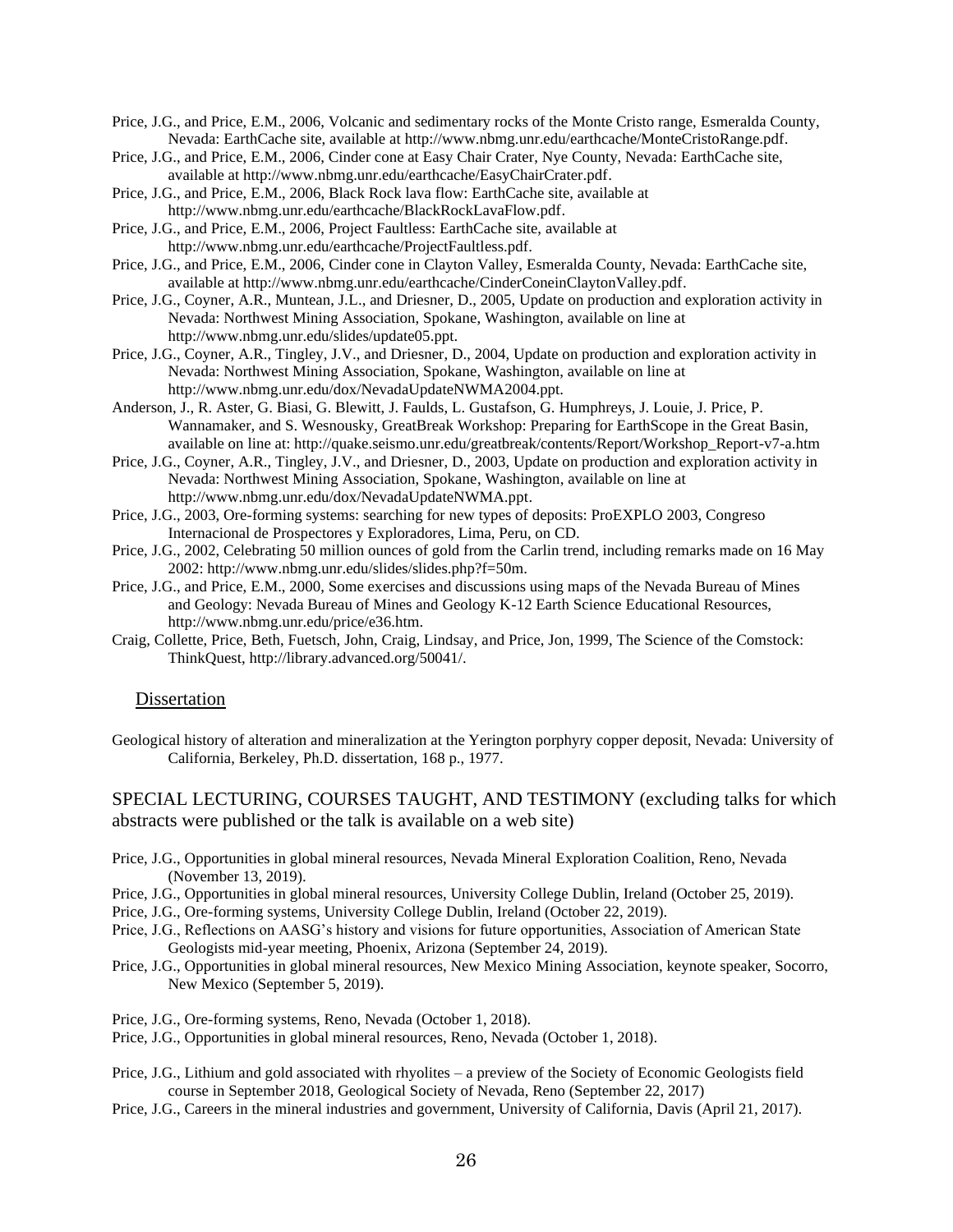- Price, J.G., Ride the rock cycle, demonstrations of classroom activity for K-12 teachers and students, Earth Science Week Open House, Nevada Bureau of Mines and Geology, Reno, Nevada (October 15, 2016).
- Price, J.G., and Price, E.M., Ride the rock cycle, classroom activity for K-12 teachers and students, Nevada Mining Association Convention '16, Stateline, Nevada (September 8, 2016).
- Price, J.G., The government geoscience picture, Association of American State Geologists, Girdwood, Alaska (June 13, 2016).
- Price, J.G., Regionale Geologie, Ludwig-Maximilians Universität, Munich, Germany (April 15, 2016).
- Price, J.G., The world is changing Die Welt ändert sich, Ludwig-Maximilians Universität, Munich, Germany (April 14, 2016).
- Price, J.G., The world is changing Die Welt ändert sich, Das Deutsche GeoForschungsZentrum, Potsdam, Germany (April 12, 2016).
- Price, J.G., Greek Geology and the Rise of Western Civilization, Lehigh University, Bethlehem, Pennsylvania (March 9, 2016).
- Price, J.G., The Origin of Carlin-Type Gold Deposits, Lehigh University, Bethlehem, Pennsylvania (March 8, 2016).
- Price, J.G., The bright future of mining: Round Mountain SME group, Round Mountain, Nevada (May 26, 2015).
- Price, J.G., Welcome: 2015 Geological Society of Nevada Symposium, Reno, Nevada (May 18. 2015).
- Price, J.G., The bright future of mineral resources: Ludwig-Maximilians Universität, Munich, Germany (April 10, 2015).
- Price, J.G., Ore-Forming Systems, short course: Ludwig-Maximilians Universität, Munich, Germany; Ricardo Castroviejo, Co-Instructor (April 7-10, 2015).
- Price, J.G., Critical minerals: two briefings for staff of the U.S. House of Representatives and U.S. Senate, Washington, D.C. (December 13, 2013).
- Price, J.G., and Hitzman, M.W., The future of mineral resources: Board on Earth Sciences and Resources, National Research Council, Washington, D.C. (November 17, 2013).
- Price, J.G., The Nevada state geological survey: American Institute of Professional Geologists, Broomfield, Colorado (October 25, 2013).
- Price, J.G., Geological history of Nevada: Nevada Mining Association teachers' workshop, Reno (July 16, 2013).
- Price, J.G., The bright future of mining: Society for Mining, Metallurgy, and Exploration, Elko, Nevada (May 9, 2013).
- Price, J.G., Geological history of Nevada: Nevada Mining Association teachers' workshop, Las Vegas (March 26, 2013).
- Price, J.G., EarthCache and GSA, 1<sup>st</sup> International EarthCache Event, New Gloucester, Maine (September 2, 2012).
- Price, J.G., The Cascades (also in Nevada in the past), Nevada Earth/Space Science Initiative workshop, College of Education, University of Nevada, Reno (July 12, 2012).
- dePolo, C.M., and Price, J.G., Earthquake hazards in Eureka and White Pine Counties, Nevada Hazard Mitigation Planning Committee, Eureka, Nevada (May 8, 2012).
- Price, J.G., Preliminary statistics on Nevada mineral production through 2011, Mining Oversight and Accountability Commission, Carson City, Nevada (March 29, 2012).
- Price, J.G., Testimony on the "Effect of the President's FY 2013 Budget for the U.S. Geological Survey on Private Sector Job Creation, Hazard Protection, Mineral Resources and Deficit Reduction," Subcommittee on Energy and Mineral Resources, Natural Resources Committee, United States House of Representatives, oral plus written testimony on behalf of the Society for Mining, Metallurgy, and Exploration; Washington, D.C. (March 22, 2012).
- Price, J.G., Earthquake hazards in the Reno area: Student Chapter of the Earthquake Engineering Research Institute, Reno (February 10, 2012).
- Price, J.G., Earthquake hazards in Carson City: Nevada Hazard Mitigation Planning Committee, Carson City, Nevada (February 7, 2012).
- Price, J.G., Earthquake hazards in Nevada: Federal Emergency Management Agency, Reno (January 30, 2012).
- Price, J.G., Testimony on the duties and activities of the Nevada Bureau of Mines and Geology: Nevada Mining Oversight and Accountability Commission, Carson City (December 20, 2011).
- Price, J.G., Update on the future of mineral resources: Geological Society of Nevada, Reno (November 18, 2011).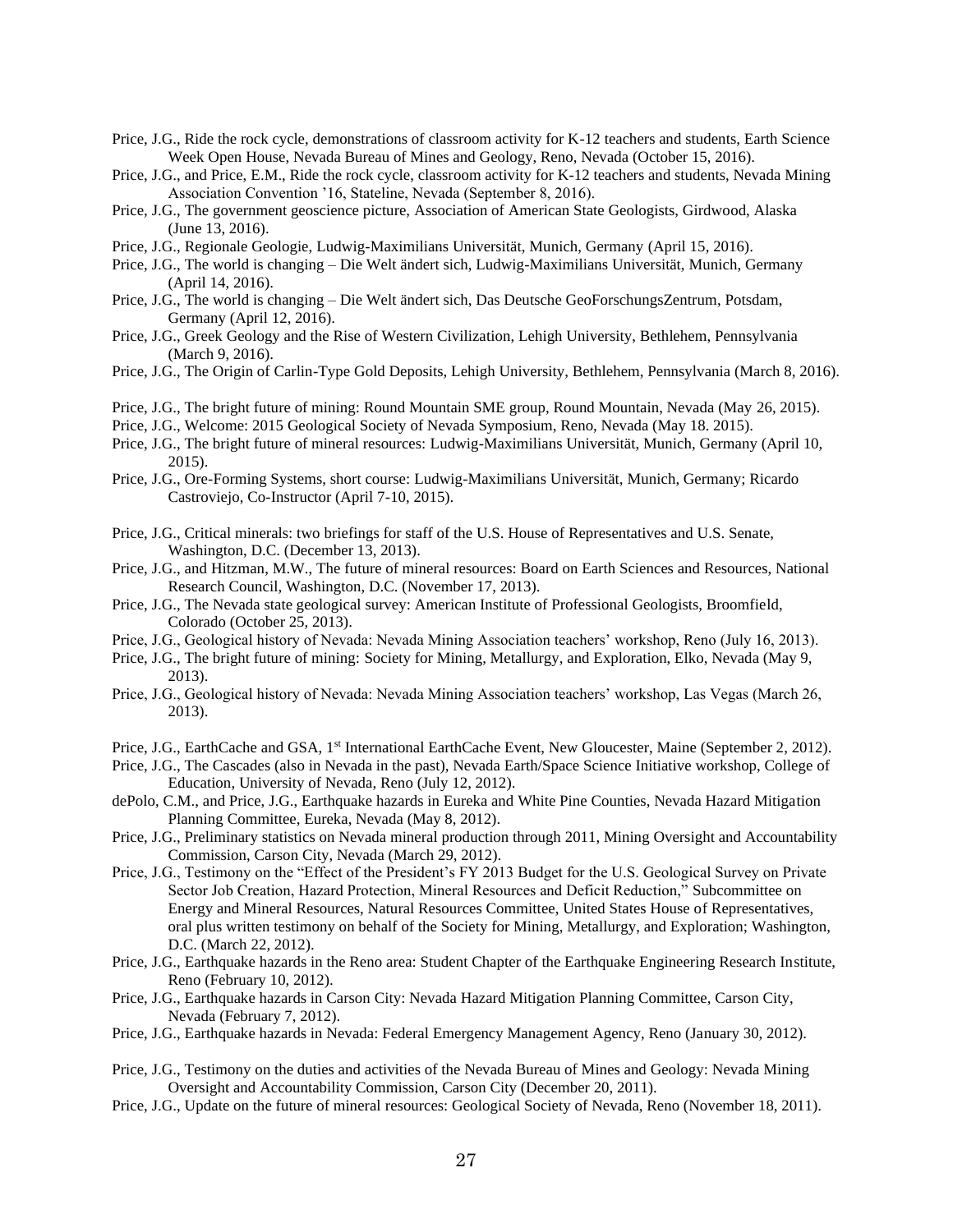- Price, J.G., Earthquake hazards in Clark County: Nevada Hazard Mitigation Planning Committee, Las Vegas (November 10, 2011).
- Price, J.G., Potential unreinforced masonry buildings (URMs) in Nevada: Nevada Earthquake Safety Council, Las Vegas (November 9, 2011).
- Price, J.G., The world has changed the bright future for economic geology: Newmont, Elko, Nevada (October 26, 2011).
- Price, J.G., Energy-critical elements: Alaska Strategic and Critical Minerals Summit, Fairbanks, Alaska, sponsored by the Alaska Department of Natural Resources (September 30, 2011).
- Price, J.G., The bright future of mineral resources: San Francisco State University (September 27, 2011).
- Price, J.G., Earthquake hazards in Storey County: Nevada Hazard Mitigation Planning Committee, Virginia City, Nevada (August 25, 2011).
- Price, J.G., The future of the Nevada Bureau of Mines and Geology: Nevada Mineral Exploration Coalition, Reno (August 22, 2011).
- Price, J.G., Energy-critical elements, U.S. Geological Survey, Denver, Colorado (June 29, 2011).
- Price, J.G., Geology of Nevada, with a focus on eastern Nevada, Nevada Earth/Space Science Initiative workshop, College of Education, University of Nevada, Reno (June 23, 2011).
- Price, J.G., The future of global mineral resources, Wisconsin Geological Survey, Madison, Wisconsin (June 20, 2011).
- Price, J.G., Energy-critical elements, Association of American State Geologists, Dubuque, Iowa (June 15, 2011).
- Price, J.G., Testimony on critical minerals, U.S. Senate, Committee on Energy and Natural Resources, oral plus eight pages of written testimony, Washington, D.C. (June 9, 2011).
- Price, J.G., The future of global mineral resources, Science Café Lecture, Walden's Coffeehouse, Reno, Nevada (June 7, 2011).
- Price, J.G., Earthquake hazards in Elko County, Nevada Hazard Mitigation Planning Committee, Elko, Nevada (April 26, 2011).
- Price, J.G., Energy-critical elements securing materials for emerging technologies, Materials Research Society, San Francisco, California (April 25, 2011); abstract posted at http://www.mrs.org/s11-policy-forum/.
- Price, J.G., Written testimony on Senate Bill 492 regarding mining and exploration in Nevada, Nevada Senate Revenue Committee, Carson City (April 12, 2011).
- Price, J.G., Testimony on the budget of the Nevada Bureau of Mines and Geology, Nevada Senate Finance and Assembly Ways and Means Joint Subcommittee on K-12 Education/Higher Education, Reno (March 31, 2011).
- Price, J.G., The exciting future of mineral resources in meeting world energy demand, Southern Nevada Chapter, Geological Society of Nevada, Las Vegas (March 24, 2011).
- Price, J.G., Testimony on "Examining the Spending Priorities and the Missions of the U.S. Geological Survey and the President's FY 2012 Budget Proposal," Subcommittee on Energy and Mineral Resources, Natural Resources Committee, United States House of Representatives, oral plus nine pages of written testimony, Washington, D.C. (March 9, 2011).
- Price, J.G., Earthquake hazards in Lyon County, presentation for the Nevada Hazard Mitigation Planning Committee, Pahrump, Nevada (February 10, 2011), available on line at http://www.nbmg.unr.edu/Geohazards/Earthquakes/EarthquakeResources.html#Presentations.
- Price, J.G., Discussion on global and U.S. opportunities for exploration, Northwest Mining Association, Spokane, Washington (December 9, 2010).
- Price, J.G., Earthquake hazards in Nye County, presentation for the Nevada Hazard Mitigation Planning Committee, Pahrump, Nevada (November 18, 2010), available on line at
	- http://www.nbmg.unr.edu/Geohazards/Earthquakes/EarthquakeResources.html#Presentations.
- Price, J.G., Life as a geologist, presentation to the Mackay Rockhounds (undergraduate geology club), University of Nevada, Reno (November 10, 2010).
- Price, J.G., Why companies explore for mineral resources in Nevada, presentation to the Nevada Mining Association, Stateline, Nevada (September 11, 2010).
- Price, J.G., Earthquake hazards in Nevada, testimony to the Interim Finance Committee, Subcommittee on Public Works Board Matters, Senator Bob Coffin, Chair, Nevada Legislature, Carson City (September 9, 2010).
- Price, J.G., Earthquake hazards in Pershing County, presentation for the Nevada Hazard Mitigation Planning Committee, Lovelock, Nevada (August 26, 2010), available on line at http://www.nbmg.unr.edu/Geohazards/Earthquakes/EarthquakeResources.html#Presentations.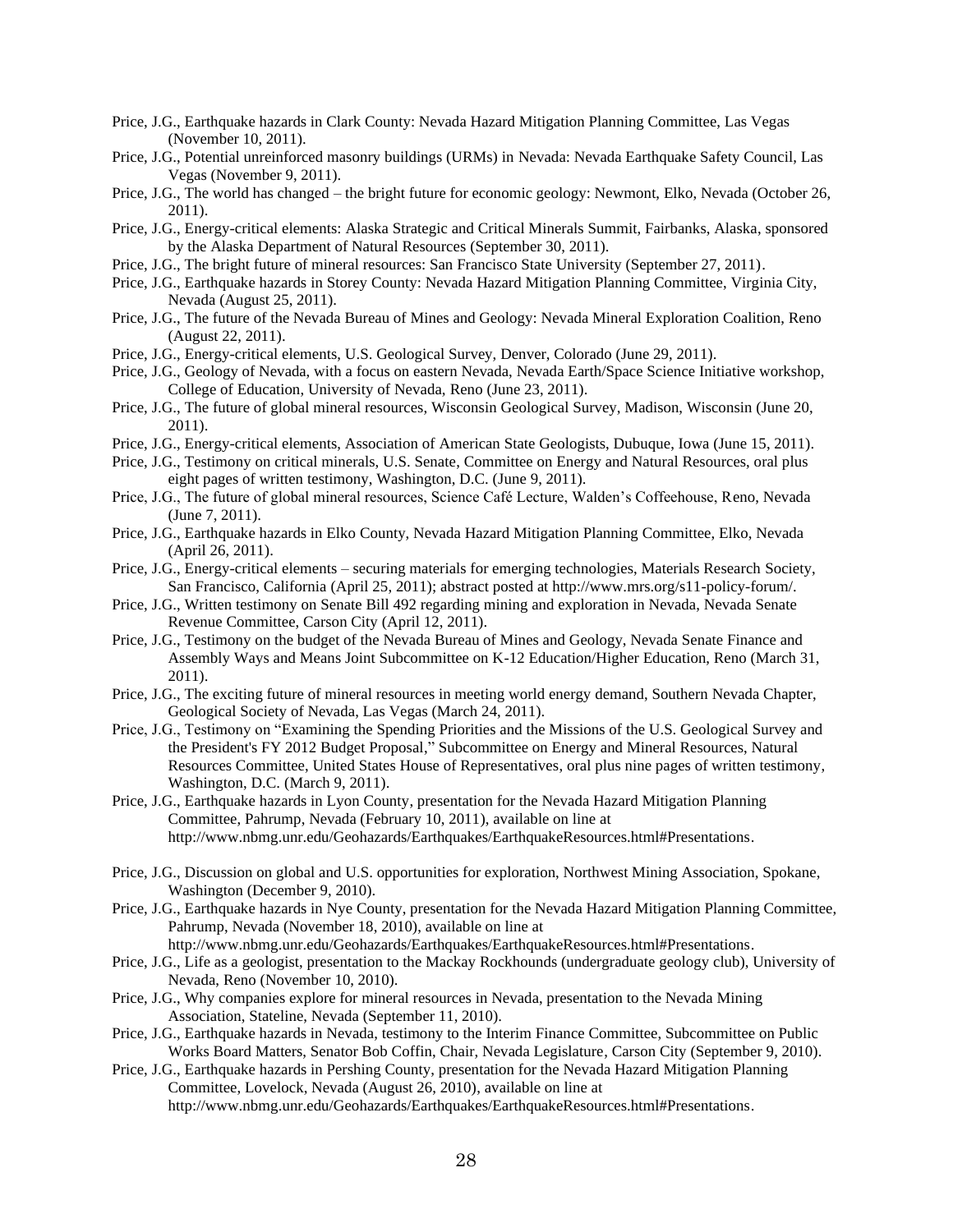- Price, J.G., Earthquake hazards in Nevada, presentation to the Nevada Division of Emergency Management, Carson City (August 24, 2010).
- Price, J.G., The Nevada Bureau of Mines and Geology, brief presentation to visitors from the China University of Mining and Technology, Reno (August 10, 2010).
- Price, J.G., The bright future of mineral resources, presentation to the California Geological Survey, Sacramento (July 26, 2010).
- Price, J.G., Exciting geology near Tonopah, presentation to the Nevada Earth/Space Science Initiative workshop, Reno (June 24, 2010).
- Price, J.G., NBMG resources for mineral collecting, presentation to the Reno Gem and Mineral Society, Sparks, Nevada (June 2, 2010).
- Price, J.G., Earthquake hazards in Lincoln County, presentation for the Nevada Hazard Mitigation Planning Committee, Caliente, Nevada (May 27, 2010), available on line at http://www.nbmg.unr.edu/Geohazards/Earthquakes/EarthquakeResources.html#Presentations.
- Price, J.G., The world has changed opportunities for Earth scientists in the mineral and energy arenas in the  $21<sup>st</sup>$ century, plenary session speaker, GeoCanada 2010, Calgary, Alberta (May 11, 2010).
- Price, J.G., Earthquake hazards in Clark County, presentation for the Nevada Mining Association's teachers workshop, Las Vegas, Nevada (March 30, 2010), available on line at http://www.nbmg.unr.edu/Geohazards/Earthquakes/EarthquakeResources.html#Presentations.
- Price, J.G., Earthquake hazards in Storey County, presentation for the Division of Emergency Management, Carson City (March 25, 2010), available on line at
	- http://www.nbmg.unr.edu/Geohazards/Earthquakes/EarthquakeResources.html#Presentations.
- Price, J.G., Minerals for a green society, presentation to the Northern Nevada Chapter of the Society for Mining, Metallurgy, and Exploration, Reno, Nevada (March 8, 2010).
- Price, J.G., Minerals for a green society, presentation to the Mining and Metallurgical Society of America, Phoenix, Arizona (February 28, 2010).
- Price, J.G., Earthquake hazards in Washoe County, presentation to the Washoe County Emergency Preparedness Council, Reno, Nevada (February 25, 2010), available on line at http://www.nbmg.unr.edu/Geohazards/Earthquakes/EarthquakeResources.html#Presentations.
- Price, J.G., Earthquake hazards in Carson City, presentation to the Carson City School Board, Carson City (February 23, 2010), available on line at
	- http://www.nbmg.unr.edu/Geohazards/Earthquakes/EarthquakeResources.html#Presentations.
- Price, J.G., Earthquake hazards in Washoe County, presentation to the Washoe County Commission, Reno, Nevada (February 23, 2010), available on line at
	- http://www.nbmg.unr.edu/Geohazards/Earthquakes/EarthquakeResources.html#Presentations.
- Price, J.G., Earthquake hazards in Churchill County, presentation for the Nevada Hazard Mitigation Planning Committee, Fallon, Nevada (February 11, 2010), available on line at http://www.nbmg.unr.edu/Geohazards/Earthquakes/EarthquakeResources.html#Presentations.
- Price, J.G., Careers at state geological surveys, discussion with students at the American Geophysical Union, San Francisco, California (December 16, 2009).
- Price, J.G., Testimony on mineral-resource potential on University lands, Investment and Facilities Committee, Board of Regents, Nevada System of Higher Education, Las Vegas (December 3, 2009).
- Price, J.G., Earthquake preparedness, Nevada Association of Counties, Board of Directors, Carson City (November 13, 2009).
- Price, J.G., and dePolo, C.M., Earthquake faults occur throughout Nevada, and potential losses from earthquakes are high for many communities, Nevada Earthquake Safety Council, Las Vegas (November 4, 2009).
- Price, J.G., Mining in Nevada, lecture to class in environmental science, Truckee Meadows Community College, Reno (November 2, 2009).
- Price, J.G., Careers in state government, discussion with students at the University of Nevada, Reno, sponsored by the Nevada Section of the American Institute of Professional Geologists, Reno (October 9, 2009).
- Price, J.G., Welcome to Nevada geology Welcome from the Nevada State Geologist, Association of Environmental and Engineering Geologists, Stateline, NV (September 22, 2009).
- Price, J.G., Assessing earthquake risks in Nevada, Nevada Earthquake Safety Council, Reno (August 26, 2009).
- Price, J.G., Earthquakes in Nevada, Federal Emergency Management Agency training course for state officials, Carson City (June 16, 2009).
- Price, J.G., EarthCache, Nevada Earth/Space Science Initiative workshop, Reno (June 12, 2009).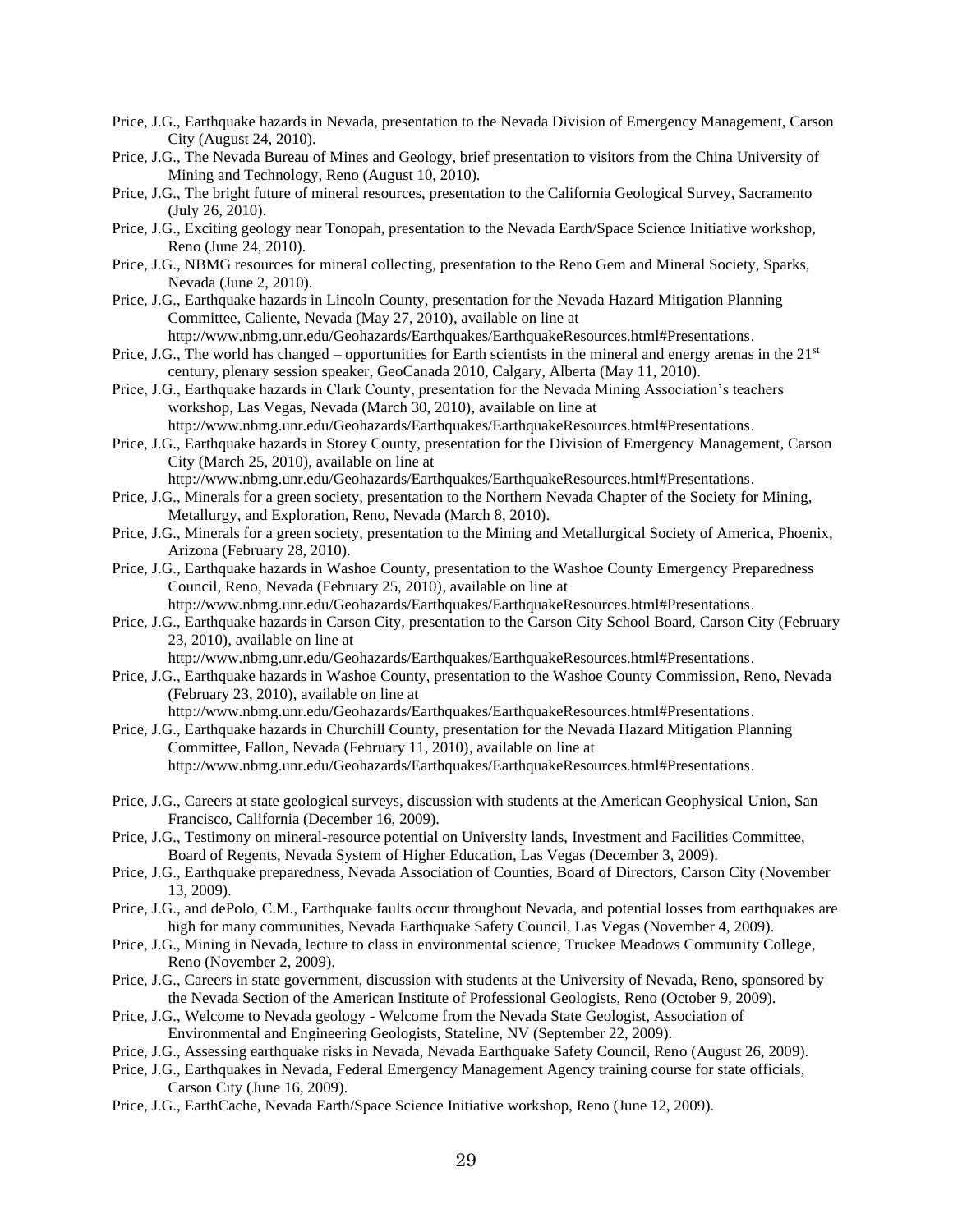Price, J.G., Gold in Africa, Nevada Mining Association teachers' workshop, Las Vegas (April 7, 2009).

- Price, J.G., Gold in Africa, Kiwanis Club, Sparks, Nevada (March 25, 2009).
- Price, J.G., The world has changed: minerals in the 21<sup>st</sup> century, to staffers of the U.S. House of Representatives, arranged by the Subcommittee on Energy and Mineral Resources, Committee on Natural Resources, Washington, D.C. (March 16, 2009).
- Price, J.G., The world has changed: minerals in the 21<sup>st</sup> century, Society for Mining, Metallurgy, and Exploration, Denver annual meeting (February 23, 2009).
- Price, J.G., The world has changed: minerals in the 21<sup>st</sup> century, Nevada Commission on Mineral Resources, Las Vegas (February 12, 2009).
- Price, J.G., How Nevada fits in the changing world of mineral and energy resources, to the Northern Nevada Section of the Society for Mining, Metallurgy, and Exploration, Reno (February 9, 2009).
- Price, J.G., Geological issues in Nevada: minerals, energy, and hazards, to the Florida Geological Survey, Tallahassee, Florida (January 9, 2009).
- Price, J.G., Earthquake hazards in northern Nevada, Applied Technology Council workshop on earthquake mitigation for hospitals, Reno (December 4, 2008).
- Price, J.G., and Coyner, A.R., Update on Nevada Mineral and Energy Exploration and Production, Nevada Association of Counties annual meeting, Carson City (November 13, 2008).
- Price, J.G., Energy in Nevada, UNR Department of Geological Sciences and Engineering graduate seminar (October 28, 2008).
- Price, J.G., Gold in conglomerates observations from Society of Economic Geologists field trips in South Africa (Witwatersrand) and Ghana (Ashanti belt), Mackay seminars in geology, UNR (October 24, 2008).
- Price, J.G., Energy industry in Nevada: petroleum, geothermal, and more, keynote speaker at the Council of Petroleum Accountants Societies annual meeting, Las Vegas (October 22, 2008).
- Price, J.G., Overview of the geology of the Truckee Meadows, Colorado Geothermal Working Group-Nevada Trade Mission, Reno (October 21, 2008).
- Price, J.G., The World Has Changed How Demand for Mineral and Energy Resources Impacts the Geological Profession, Association of Environmental and Engineering Geologists, Las Vegas Section (October 14, 2008).
- Price, J.G., Experiences in science policy, Panel on "Getting into Geoscience Policy: Careers and Avocations" during the annual meeting of the Geological Society of America, Houston, Texas (October 6, 2008).
- Price, J.G., and Coyner, A.R., Mining in Nevada, Nevada Mining Association, Stateline (September 4, 2008).
- Price, J.G., Earthquake hazards in Nevada, Reno Sparks Convention and Visitors Authority, tabletop exercise, Reno (August 26, 2008).
- Price, J.G., The world has changed—minerals in the 21<sup>st</sup> century, keynote speaker, Association of American State Geologists 100<sup>th</sup> anniversary meeting, Shepherdstown, West Virginia (June 29, 2008).
- Price, J.G., Earthquakes in Nevada, Washoe County Emergency Operations Center, Reno (June 19, 2008).
- Price, J.G., Earthquake hazards in Nevada, REMSA (Reno emergency medical services) tabletop exercise, Reno (April 30, 2008).
- Price, J.G., EarthCache, keynote speaker at Geoscience Department student forum, University of Nevada, Las Vegas (April 18, 2008).
- Price, J.G., Update on mining and exploration in Nevada, Northern Nevada Section of the Society for Mining, Metallurgy, and Exploration, Sparks (January 25, 2008).
- Price, J.G., Potential for carbon sequestration in Nevada, Nevada Department of Conservation and Natural Resources, Climate Change Subcommittee, Carson City (January, 2008).

Northeastern Nevada Section of the Society for Mining, Metallurgy, and Exploration (Winnemucca, 2007), Nevada Hazard Mitigation Planning Committee (Las Vegas, 2007), Society for Geology Applied to Mineral Deposits (Dublin, Ireland, 2007), University of Nevada, Reno (2X, 2007), Association of Environmental and Engineering Geologists (Reno, 2007), Geological Society of Nevada (Reno, 2007), West Coast Regional Carbon Sequestration Partnership (Seattle, 2007), Northwest Mining Association (Spokane, Washington, 2X, 2007).

University of Nevada, Reno (2X, 2006), Northwest Mining Association (3X, Reno, 2006), Nevada Association of Counties (Las Vegas, 2006), Workshop on Needs for Geoscience in Southern Nevada (Las Vegas, 2006), Nevada Geothermal Council (Reno, 2006), Northern Nevada Section of the Society for Mining, Metallurgy, and Exploration, Reno (Reno, 2006), Sierra Pacific Power Company and western utilities (Lake Tahoe, 2006), Humboldt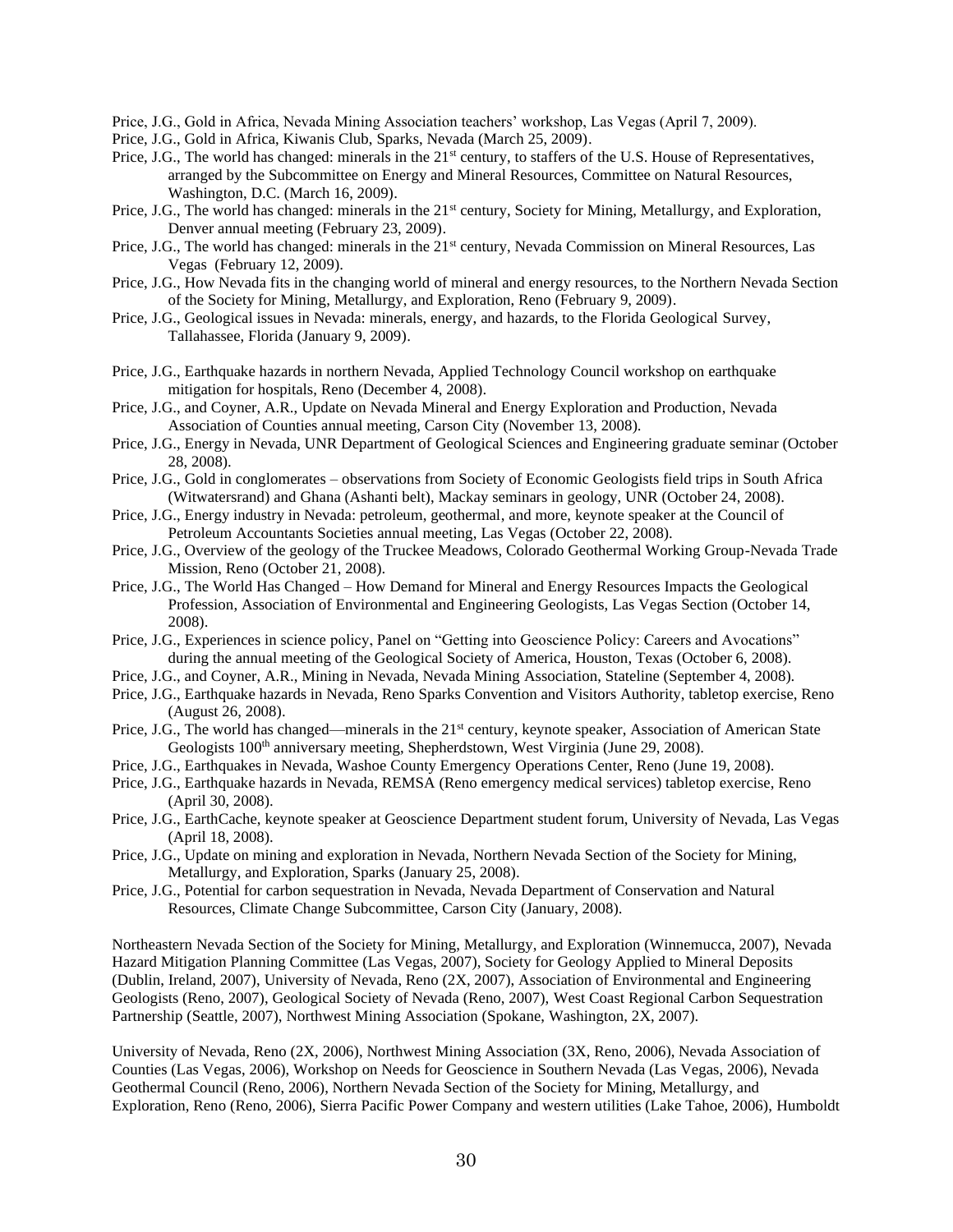County Commission and Winnemucca City Council (2006), University of Nevada, Las Vegas (2006), Pahrump Town Board (2006), International Masters' Program (3X, Lima, Peru, 2006), Nevada Division of Emergency Management, Carson City (2006), Nevada Earthquake Safety Council, Las Vegas (2006), Eurasian mining delegation, Reno (2006), Mackay School of Earth Sciences and Engineering Advisory Board (Reno, 2006), Nevada System of Higher Education (Reno, 2006), Nevada State Museum, Carson City (2006), University of Utah (Salt Lake City, 2006).

Society for Amateur Scientists (Las Vegas, 2005), University of Nevada, Las Vegas (2005), Geological Society of Nevada (Las Vegas, 2005), University of Nevada, Reno (3X, 2005), Lion's Club (Reno, 2005), Bat Conservation International (Boomtown, Nevada, 2005), Chinese delegation (Reno, 2005), Bureau of Land Management (Reno, 2005), Elko Mine Expo (Elko, Nevada, 2005), Northwest Mining Association (Spokane, 2005), Nevada Department of Conservation and Natural Resources (Carson City, 2005), Nevada State Energy Office (Carson City, 2005).

Northwest Mining Association (Spokane, Washington, 2004), U.S. Department of Energy WESTCARB Consortium (Portland, Oregon), University of Tasmania (Hobart, Australia), University of Nevada, Reno, HAZUS Working Group kick-off meeting (Reno), Reno Gem and Mineral Society, National Mineral Education Conference (Lake Tahoe, Nevada), Bureau of Land Management (Reno), American Chemical Society, High School Awards Ceremony (Reno), Non-Structural Earthquake Mitigation Workshop (Boomtown, Nevada), Geological Society of America Cordilleran and Rocky Mountain Sections joint meeting (Boise, Idaho), Maryland Geological Survey (Baltimore), Denver Region Exploration Geologists Society, Oregon State University (2X). Featured with D.D. La Pointe, NBMG Research Geologist, in a February 2004 episode of *Wild Nevada*, a television series of KNPB Public Broadcasting (filmed in 2003, available on DVD and VHS, using an NBMG Earth Science Week field trip).

Newcomers' Breakfast Club (Sparks, Nevada, 2003), Northwest Mining Association (2X, Spokane, Washington, 2003), Branner Club (Pasadena, California, 2003), Society of Economic Geologists and Geological Society of America (Seattle, Washington, 2003), Association of Engineering Geologists (Reno, 2003), Society for Geology Applied to Mineral Deposits (Athens, Greece, 2003), Federal Emergency Management Agency (Emmitsburg, Maryland, 2003), California Energy Commission (Sacramento, 2003), American Chemical Society (Reno, 2003), Newmont Mining Company (Cajamarca, Peru, 2003), Colorado School of Mines (Golden, 2003).

Society for Mining, Metallurgy, and Exploration, Northern Nevada Section, (Reno, 2002), Yale University (New Haven, Connecticut, 2002), Colorado School of Mines (Golden, 2002), Society for Mining, Metallurgy, and Exploration, Southern California Section (Pomona, 2002), Geological Society of Nevada, (Reno, 2002), Natives Impacted by Mining Conference (Carson City, Nevada, 2002), University of Nevada, Reno (2002), Desert Research Institute (Reno, 2002).

U.S. Department of Energy (2X, Washington, D.C., and Alexandria, VA, 2001); Comprehensive Test Ban Treaty group (Lake Tahoe, 2001); National Mining Association (Washington, D.C., 2001); American Geological Institute (Denver, 2001); Mackay School of Mines (2001); American Association of Petroleum Geologists (Washington, D.C., 2001); Nevada National Guard (Carson City, 2001); Dartmouth College (Hanover, NH, 2001); National Research Council (2X, Washington, D.C., and Las Vegas, 2001);

Northwest Mining Association (Spokane, 2000); Nevada Emergency Management Director's Conference (Las Vegas, 2000); Nevada Earthquake Safety Council (Reno, 2000); Geological Society of America (Reno, 2000); National States Geographic Information Council (Lake Tahoe, 2000); National Earthquake Risk Management Conference (Seattle, 2000); Federal Emergency Management Agency - National Earthquake Hazards Reduction Program Strategic Planning meeting (Reno, 2000); International Professional Geology Conference (2X, Alicante, Spain); American Geological Institute (Reston, Virginia, 2000); Nevada Geographic Information Society (Las Vegas, 2000); Nevada Science and Technology Symposium (Las Vegas, 2000);

State Land Use Planning Advisory Council (Reno, 1999), University of Nevada, Reno (3X, 1999), National Research Council (Washington, D.C., 2X, 1999), Nevada Division of Environmental Protection (Carson City, 1999), U.S. Forest Service and Bureau of Land Management (Sparks, 1999), Nevada Mining Association (Reno, 1999), California Mining Association (Sacramento, 1999), Northwest Mining Association (Spokane, Washington, 1999), Geological Society of America (Denver, 1999), National Science Teachers Association (Reno, 1999), Valve Manufacturers Association of America (Seattle, 1999), Reno High School (1999);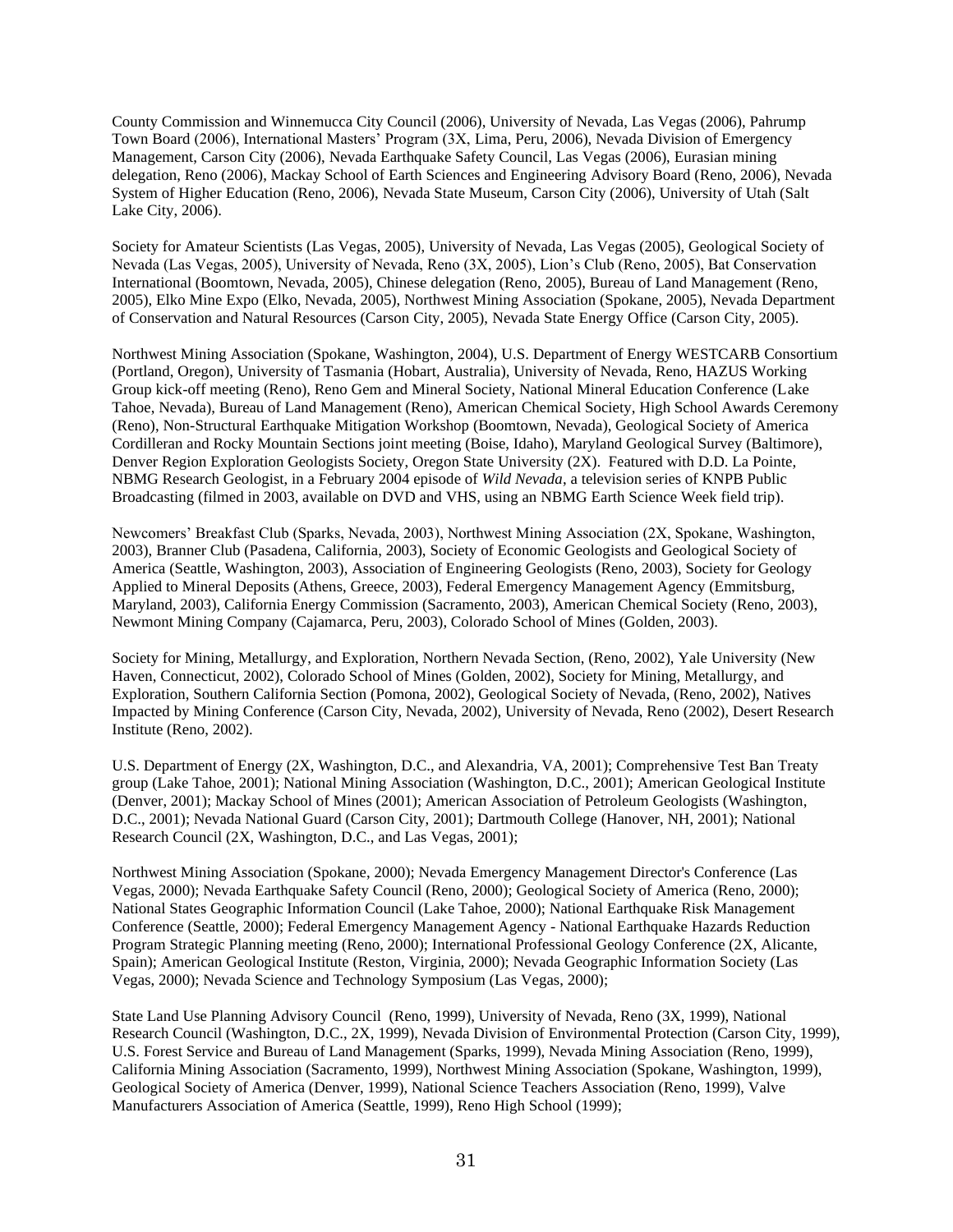American Geological Institute (50<sup>th</sup> Anniversary Symposium on the Future of the Earth Sciences, National Academy of Sciences, Washington, D.C., 1998), National Research Council (Washington, D.C., 1998), University of Nevada, Las Vegas (1998), American Association of Petroleum Geologists, Division of Environmental Geosciences (Taos, New Mexico, 1998), Nevada Mining Association Teachers Conferences (Las Vegas, 1998, and Ely, 1998), Reno High School (1998), Rotary Club (Sparks, 1998), Reno Gem and Mineral Society (1988);

University of Nevada, Las Vegas (1997), Florida Phosphate Conference, (Lakeland, 1997), University of Texas at Austin (3X), National Association of Geoscience Teachers, Far Western Section (1997), University of Nevada, Reno (1997), Lions Club, Reno (1997), Nevada Mining Association Teachers' Workshop, Las Vegas (1997), Oklahoma, Arizona, Nevada, and Minnesota Sections, American Institute of Professional Geologists (1997), Reno Gem and Mineral Society (1997), American Public Works Association (Nevada Chapter, 1997), Nevada Mining Association Teachers Conference (Las Vegas, 1997), Washoe County department heads (1997), Washoe County Commissioners (1997), University of Nevada, Reno (1997), Colorado School of Mines (1997), Minnesota Geological Survey (1997);

Nevada Commission on Mineral Resources (Las Vegas, 1996), Reno Gem and Mineral Society (1996), Nevada Environmental Conference (Reno, 1996), Western States Seismic Policy Council (Polson, Montana, 1996), Nevada Mining Association Teachers Conference (Las Vegas, 1996), American Geological Institute Workshop (Reno, 1996), University of Nevada, Reno (2X, 1996), National Research Council (Denver, 1996; Washington, D.C., 1996); Lion's Club (Reno, 1996; Sparks, 1996), Nevada Division of Environmental Protection (Carson City, 1996), American Chemical Society (Reno, 1996), Western Nevada Community College (Carson City, 1996), U.S. Geological Survey (Carson City, 1996; Denver, 1996);

Association of Engineering Geologists (Las Vegas, 1995), University of Nevada, Reno-Division of Continuing Education (1995), Society for Sedimentary Geology (Reno, 1995), American Geological Institute (Reno, 1995), Plumb Lane Lions Club (Reno, 1995), Geological Society of Nevada (1995), Arizona State University (2X, 1995), Western Nevada Community College (1995), University of Texas at Austin (1995), Rice University (2X, 1995), American Institute of Mining, Metallurgical, and Petroleum Engineers (Washington, D.C., 1995);

Geological Society of America (2X, Seattle, 1994), Potomac Geophysical Society (Arlington, Virginia, 1994), Association of American State Geologists (Maume Bay, Ohio, 1994), National Research Council (Washington, D.C., 1994), North Carolina Geological Survey (Raleigh, 1994), Auburn University (1994), Lehigh University (2X, 1994), Santa Fe Pacific Mining Company (Albuquerque, 1994), University of Nevada, Reno (1994);

Maine Geological Survey (1993); Women's Auxiliary of the American Institute of Mining, Metallurgical, and Petroleum Engineers (Bethesda, 1993); Geological Society of Washington (1993); Nebraska Geological Society (1993); University of Nebraska (1993); American Association of Petroleum Geologists (1993); National Research Council (Washington, D.C., 1993); American Geological Institute (Arlington, VA, 1993); Society of Economic Geologists (Denver, 1993); Association of Engineering Geologists (Las Vegas, 1993); Australasian Institute of Mining and Metallurgy (Mt. Isa, Australia, 1993); Freeport Indonesia (3X, Tembagapura, Irian Jaya, 1993);

California Division of Mines and Geology (1992); Sierra Pacific Power Company (2X, 1992); American Institute of Mining, Metallurgical, and Petroleum Engineers (Reno, 1992); American Institute of Professional Geologists (Stateline, NV, 1992); Nuclear Regulatory Commission (Las Vegas, 1992); American Lung Association (Reno, 1992); Reno Gem and Mineral Society (1992); Nevada Mining Association Minerals Education Conferences (Las Vegas, 1992, 1991; Elko, 1991; Winnemucca, 1992, 1990); Rotary Club (Sparks, Nevada, 1992; Incline Village, Nevada, 1992; Reno, 2X, 1991); Kiwanis Club (Reno, 2X, 1992; Stateline, Nevada, 1991), Sertoma Club (Reno, 1992); University of Nevada, Reno (2X, 1992; 2X, 1991; 2X, 1990; 1988), Physicians Hospital (Reno, 1992);

Nevada Division of Emergency Management (Carson City, 1991); Nevada Board of Health (Las Vegas, 1991); Underground Injection Practices Council (Reno, 1991); American Red Cross (Reno, 1991); Carson Board of Realtors (Carson City, 1991); Sierra Pacific (Reno, 1991); Caughlin Ranch Elementary School (3X, Reno, 1991); State GIS Conference (Las Vegas, 1991; Carson City, 1990);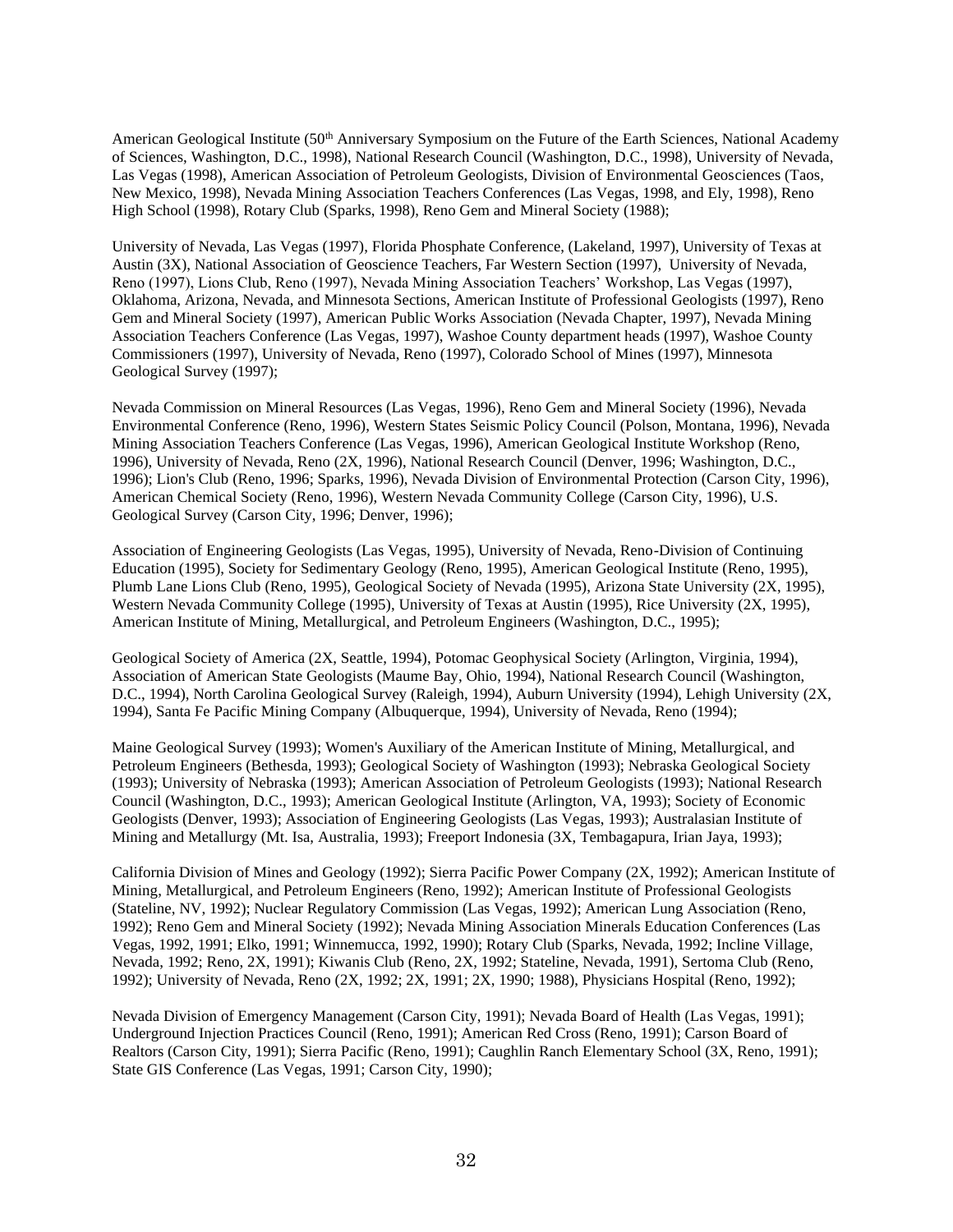Clark County Emergency Management Conference (Las Vegas, 1990); University of Nevada, Las Vegas (2X, 1990); U.S. Geological Survey Industrial Minerals Workshop (Salt Lake City, 2X, 1990); Swope Middle School Honors Science Class (Reno, 1990); U.S. Department of Housing and Urban Development (Las Vegas, 1990);

Washoe County Public Officials Conference on Emergency Management (Reno, 1989); Mount Rose Lion's Club (Reno, 1989); Nevada Section, American Institute of Professional Geologists (Reno, 1989); Nevada Mining Association (Elko, 1989); World Mining Congress (Reno, 1989); Montan-Universitaet Leoben (Austria, 1989); Universitaet Heidelberg (Federal Republic of Germany, 1989);

Northern Nevada Section of AIME (Reno, 1988); University of Nevada, Reno, Division of Continuing Education (Tonopah, 1988); University of Arizona (1988); Austin Geological Society (Austin, Texas, 1988, 1985);

Rice University (1987, 1986); Stephen F. Austin State University (1987); University of Texas at Austin (1987, 1986, 1985, 1984, 1983, 1982); University of New Orleans (1986); U.S. Geological Survey (Reston, Virginia, 1986); Texas Mining and Reclamation Association (Dallas, 1986; Corpus Christi, 1983); Sul Ross State University (1985); Clear Lake Gem and Mineral Society (Houston, 1985); Central Texas Mining Section of Society of Mining Engineers (San Antonio, 1985); Arizona Geological Society (Tucson, 1985); University of Texas at San Antonio (1981); Louisiana State University (1980); and Bucknell University (1977).

Extended broadcast interviews on a Reno television station (1998) on mining issues, on a Carson City radio talk show (1997) on earthquakes in Nevada, on Reno radio talk shows (2X, 1996) on Nevada Bureau of Mines and Geology Special Publication 20, Planning Scenario for a Major Earthquake in Western Nevada, and on a Carson City radio talk show (1992) on mining in Nevada.

Graduate courses taught at the University of Nevada, Reno (Ore Petrology, Geology 714, Fall 2008, co-taught with John McCormack) and the University of Texas at Austin (Geochemical Modeling, Winter/Spring, 1988, co-taught with Richard Kyle).

Short courses taught at University of Nevada, Reno: Volcanic Geology and Mineral Deposits (guest lecturer, September, 1992); Hydrothermal Alteration: Its Relationship to Mineralization (co-instructor, January 1991), Volcanic Geology and Mineral Deposits (co-instructor, September, 1989); Washoe County Teachers Association: Geological Issues Affecting Society (November, 1992); Rice University: Activity-Composition Relations of Rock-Forming Minerals, Recalculating Microprobe Analyses, and Geothermometry (March, 1986); Reflected Light Microscopy for Sedimentary, Metamorphic, and Igneous Petrologists (April, 1987).

Testimony regarding Nevada geology given before the Nevada Department of Taxation (March 14, 2008), in support of Assembly Bill 326, regarding unreinforced masonry buildings, before the Nevada Assembly Government Affairs Committee (April 6, 2007); in support of Assembly Bill No. 57, regarding earthquake preparedness, before the Nevada Assembly Government Affairs Committee (February 19, 2003); on the budget of the Department of Interior, Department of Energy, and U.S. Forest Service (April 7, 2001, on behalf of the Association of American State Geologists to the U.S. House of Representatives, Subcommittee on Interior and Related Agencies Appropriations); effect of federal mining fees and mining policy changes on state and local revenues and the mining industry (April 20, 2001, to U.S. House of Representatives, Subcommittee on Energy and Mineral resources); hardrock mining on federal lands (February 4, 2000, to State Land Use Planning Advisory Council; January 20, 2000, to Nevada Legislative Committee on Public Lands), administrative fee schedule for the Nevada Division of Minerals (July 6, 1999 to the Nevada Commission on Mineral Resources), the State Water Plan (April 2, 1999 to Nevada Senate, Committee on Natural Resources), science education standards (November 25, 1997 to Nevada Legislative Committee on Education), a bill regarding the definitions of geology and professional geologist (June 9, 1997 to Nevada Assembly, Committee on Natural Resources, Agriculture, and Mining), cooperative programs with the U.S. Geological Survey (March 4, 1997 to Nevada Senate, Finance Committee, and Nevada Assembly, Ways and Means Committee; March 2, 1995 to Nevada Senate, Finance Committee, and Nevada Assembly, Ways and Means Committee; February 4, 1993 to Nevada Senate, Finance Committee; February 1, 1993 to Nevada Assembly, Ways and Means Committee; March 4, 1991 to Nevada Assembly, Ways and Means Committee; January 31, 1991 to Nevada Senate, Finance Committee), the Mineral Resource Surveys Program of the U.S. Geological Survey (May 30, 1996 to U.S. House of Representatives, Subcommittee on Energy and Mineral Resources), radon hazards to a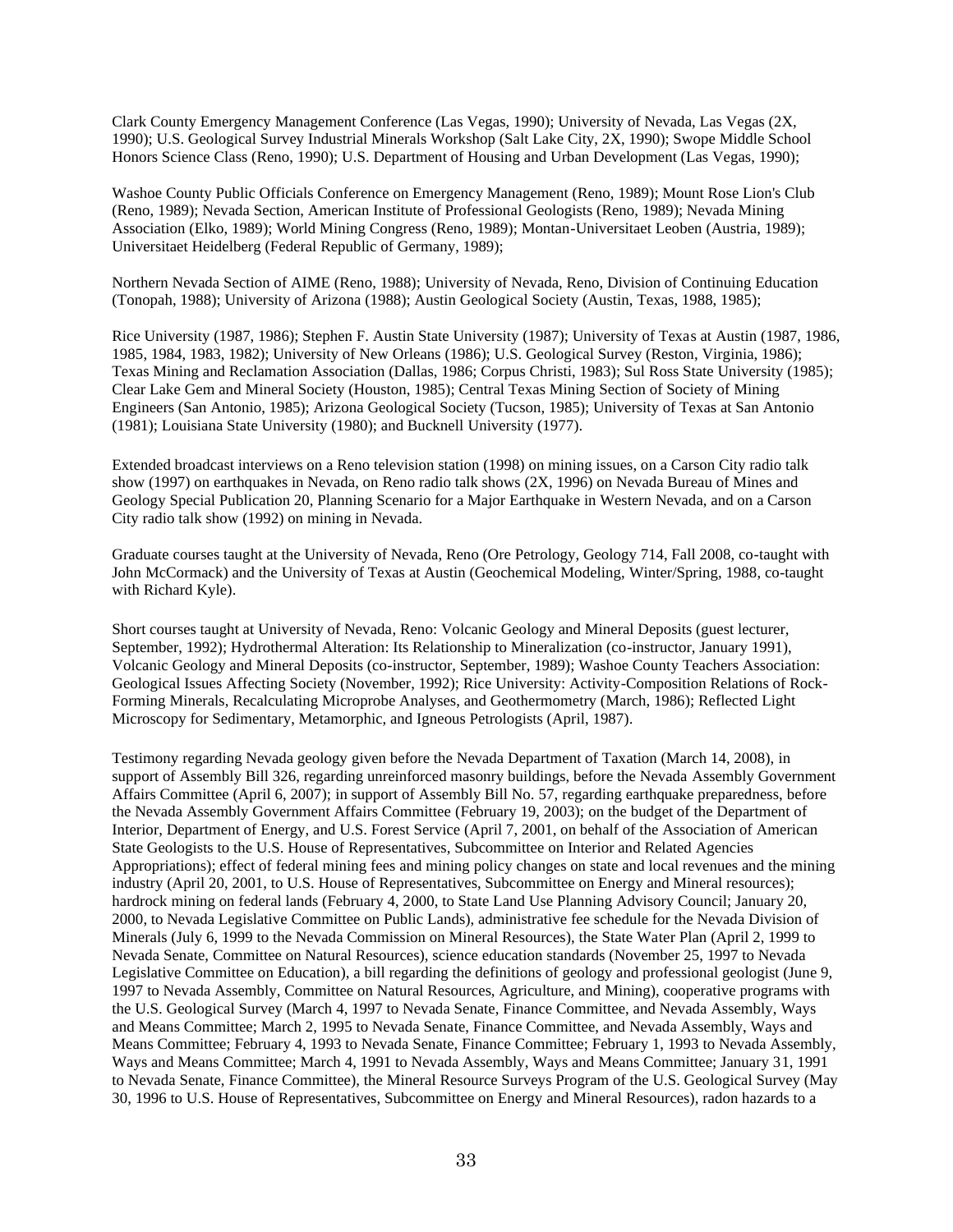staff hearing of the U.S. Senate Energy and Natural Resources Committee (April 29, 1994); groundwater issues (August 19, 1991 to U.S. Senate, Environment and Public Works Committee), geologic mapping (July 25, 1991 to U.S. House of Representatives, Committee on Interior and Insular Affairs, Subcommittee on Mining and Natural Resources), radon hazards (June 20, 1989, to U.S. House of Representatives, Committee on Interior and Insular Affairs, Subcommittee on Oversight and Investigations; April 17, 1989, to Nevada Assembly, Committee on Ways and Means), mine reclamation (April 6, 1989, to Nevada Senate, Committee on Taxation), and issues of mineral ownership and access to state-owned lands (July 11, 1986, to Texas House of Representatives Committee on Energy; March 11, 1987, to Texas Senate Natural Resources Committee; and March 24, 1987, to Texas House of Representatives Environmental Affairs Committee).

# OTHER PROFESSIONAL ACTIVITIES

Member, Education Committee, Nevada Mining Association, 1990-present. Member, Board of Governors, National Mining Hall of Fame and Museum, 2016-present. Member, Audit Committee, Geological Society of America, 2018-2021. Member, Board of Directors, Retired Faculty Association, University of Nevada, Reno, 2019-present. Instructor, Nevada Mining Association Teachers' Workshop, Reno, 17-19 June 2019. Instructor, Nevada Mining Association Teachers' Workshop, Reno, 15-17 April 2019.

Field-Trip Co-Leader, Geological Society of Nevada, Stewart Indian School, Carson City, Nevada, 5 October 2018. Co-Leader, Society of Economic Geologists field course on "Lithium and Gold Associated with Rhyolites,"

Tonopah, Nevada, 18-21 September 2018.

Instructor, Nevada Mining Association Teachers' Workshop, Reno, 16-18 July 2018. Instructor, Nevada Mining Association Teachers' Workshop, Las Vegas, 26-28 March 2018.

Member, Dryer Award Committee, Society for Mining, Metallurgy, and Exploration, 2016-2018 (Chair, 2018).

Chair, External Awards Committee, Geological Society of America, 2017-2018.

Past President, Geological Society of America, 2016-2017, including member of the Executive Committee, Council, Programmatic Overview Committee, Geology and Public Policy Committee, Public Service Award Committee, External Awards Committee, and Ad Hoc Committee on Organizational Structure.

Instructor, Nevada Mining Association Teachers' Workshop, Winnemucca, 10-12 July 2017.

Instructor, Nevada Mining Association Teachers' Workshop, Las Vegas, 10-12 April 2017.

Instructor, Nevada Mining Association Teachers' Workshop, Reno, 11-13 July 2016.

President, Geological Society of America, 2015-2016, including Chair of the Executive Committee, Council, and Programmatic Overview Committee, Member of the Geology and Public Policy Committee, Finance Committee, Ad Hoc Awards Committee, and Ad Hoc Communications Committee.

Past President, Geological Society of Nevada, 2015-2016, including Chair o the Nominations Committee and Member of the Board of Directors

Member, Ian Campbell Medal Committee, American Geosciences Institute, 2016.

Member, American Geosciences Institute Working Group to develop the document "Geoscience for America's Critical Needs", 2015.

Instructor, Nevada Mining Association Teachers' Workshops, Las Vegas, March 2015; Reno, July 2015.

Field Trip Leader, Nevada Mining Association Teachers' Workshop, Reno, July 2015.

President, Geological Society of Nevada, 2014-2015, including Chair of the Executive Committee and Member of the Board of Directors

Vice President/President-Elect, and Member of the Executive, Programmatic Overview, and Geology and Public Policy Committees, Geological Society of America, 2014-2015.

Member, Search Committee for President of the Geological Society of America Foundation, 2014.

Chair, Search Committee for Executive Director of the Geological Society of America, 2014.

Field Trip Co-Leader, Earth Science Week 2014: Nevada Bureau of Mines and Geology (October 11-12, 2014). Field Trip Leader, Geological Society of Nevada Spring 2014 field trip (May 2-4, 2014).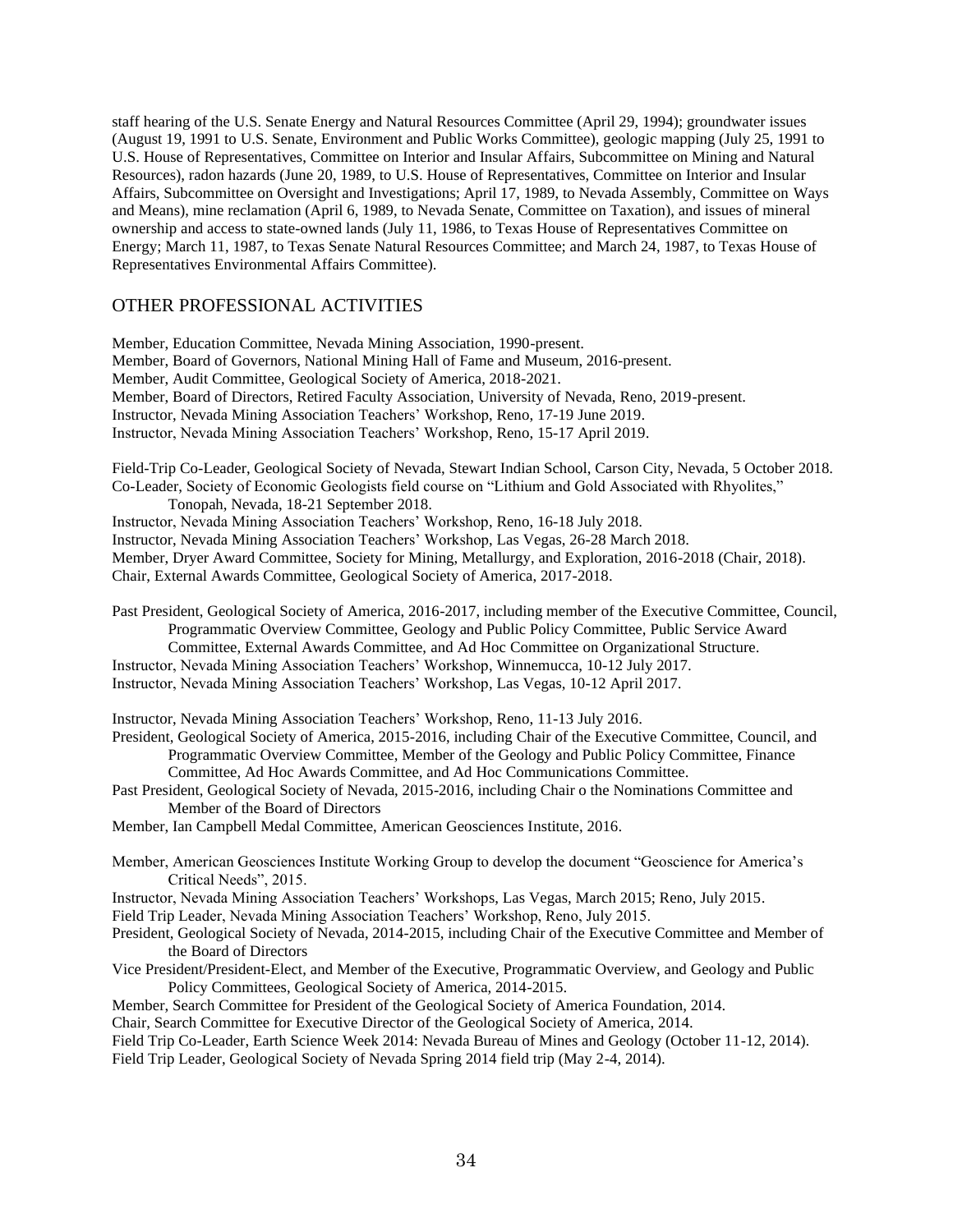- Moderator, Briefings on nuclear energy: resources, geological hazards, and waste management, as part of a series of Congressional briefings on Energy from the Earth – practical geoscience for energy legislation, organized by the American Geological Institute (March 11, 2014).
- Member, Executive Committee, Association of American State Geologists, 2014-2015.
- Instructor, Nevada Mining Association Teachers' Workshops, Las Vegas, April 2013; Reno, July 2013; Las Vegas, April 2014, Reno, July 2014.
- Panelist, State Geologist Panel, American Institute of Professional Geologists 50<sup>th</sup> Annual Conference, Broomfield, Colorado, 2013.
- Field Trip Leader, Earth Science Week 2013: Nevada Bureau of Mines and Geology (October 12-13, 2013).
- Field Trip Leader, Geological Society of Nevada Fall 2013 field trip (October 5-6, 2013).
- Field Trip Leader, Great Basin Rendezvous, Lamoille Canyon, Elko County, Nevada (September 29, 2013).
- Vice President, Geological Society of Nevada, 2013-2014.
- Treasurer, Chair of the Finance Committee, and Member of the Executive, Investment, Audit, and Programmatic Overview Committees, Geological Society of America, 2009-2014.
- Instructor, Nevada Mining Association Teachers' Workshops, Las Vegas, April 2013; Reno, July 2013.
- Chair, Public Policy Committee, Nevada Mineral Exploration Coalition, 2012-2013.
- Member, Board of Directors, Society for Mining, Metallurgy, and Exploration, 2011-2014; also Chair, Education and Professional Development Strategic Committee; Member, Nominating Strategic Committee, 2013- 2014; Representative from the Society for Mining, Metallurgy, and Exploration to the American Geological Institute, 2008-2014.
- Member, Education Committee, Nevada Mining Association, 2012-present.
- Panelist, Mineral Resources, Association of American State Geologists, annual meeting, Deadwood, South Dakota, 2013.

Secretary, Nevada Earthquake Safety Council, 1995-2011.

- Chair, Nevada Hazard Mitigation Planning Committee, State of Nevada, Division of Emergency Management, 2003-2012.
- Chair, Nevada Section of the Mining and Metallurgical Society of America, 2008-2011.
- Member, Plan Subcommittee, State Hazard Mitigation Planning Committee, 2003-2-012.
- Chair, State Mapping Advisory Committee, 1995-2012.
- Administrator, Mining Cooperative Fund, State of Nevada, 1988-1993, 1995-2012.
- Chair, Honorary Members Committee, Association of American State Geologists, 2006-2011.
- Chair, Mineral Resources Committee, Association of American State Geologists, 2008-2011, Member, 2006-2007. Member, Hazards Committee, Association of American State Geologists, 2006-2012.
- Instructor, Nevada Mining Association Teachers' Workshops, Las Vegas, April 19, 2011; Reno, July 18-20, 2011.
- Co-Chair, Critical Elements for New Energy Technologies Study Committee, Panel on Public Affairs, American Physical Society, 2009-2011.
- Field Trip Co-Leader, Earth Science Week Field Trips, October 15 & 16, 2011.
- Panelist, National Peer Review Panel for the Federal Emergency Management Agency's Hazard Mitigation Assistance, Arlington, Virginia, January 19-25, 2011.
- Interviewed by KRNV TV Channel 4 (Reno) on mineral exploration by Canadian and U.S. companies in Nevada, March 17, 2011.
- Interviewed by KRXI TV Channel 11 (Reno) on earthquakes in Nevada, March 15, 2011.
- Interviewed by the Las Vegas Review-Journal, on earthquakes at Wells, Nevada, and in Japan, March 14, 2011.
- Interviewed by KTVN TV Channel 2 (Reno) on earthquakes and the recent NBMG report on the 2008 Wells, Nevada earthquake, March 14, 2011.
- Interviewed by the Nevada Business Weekly on the outlook for mineral-resource development in Nevada, February 22, 2011.
- Interviewed by KUNR (Public Radio, Reno) on potential for mineral-resource development in northeastern Elko County, Nevada, February 7 & 8, 2011.
- Interviewed by the Elko Daily Free Press on the significance of a recent paper by John Muntean and others in the scientific literature, and on gold in the Pequop Mountains of northeastern Nevada, February 4, 2011.
- Program Chair, Symposium on Minerals for a Green Society, Mining and Metallurgical Society of America (February 4, 2010, Washington, DC), 2009-2010.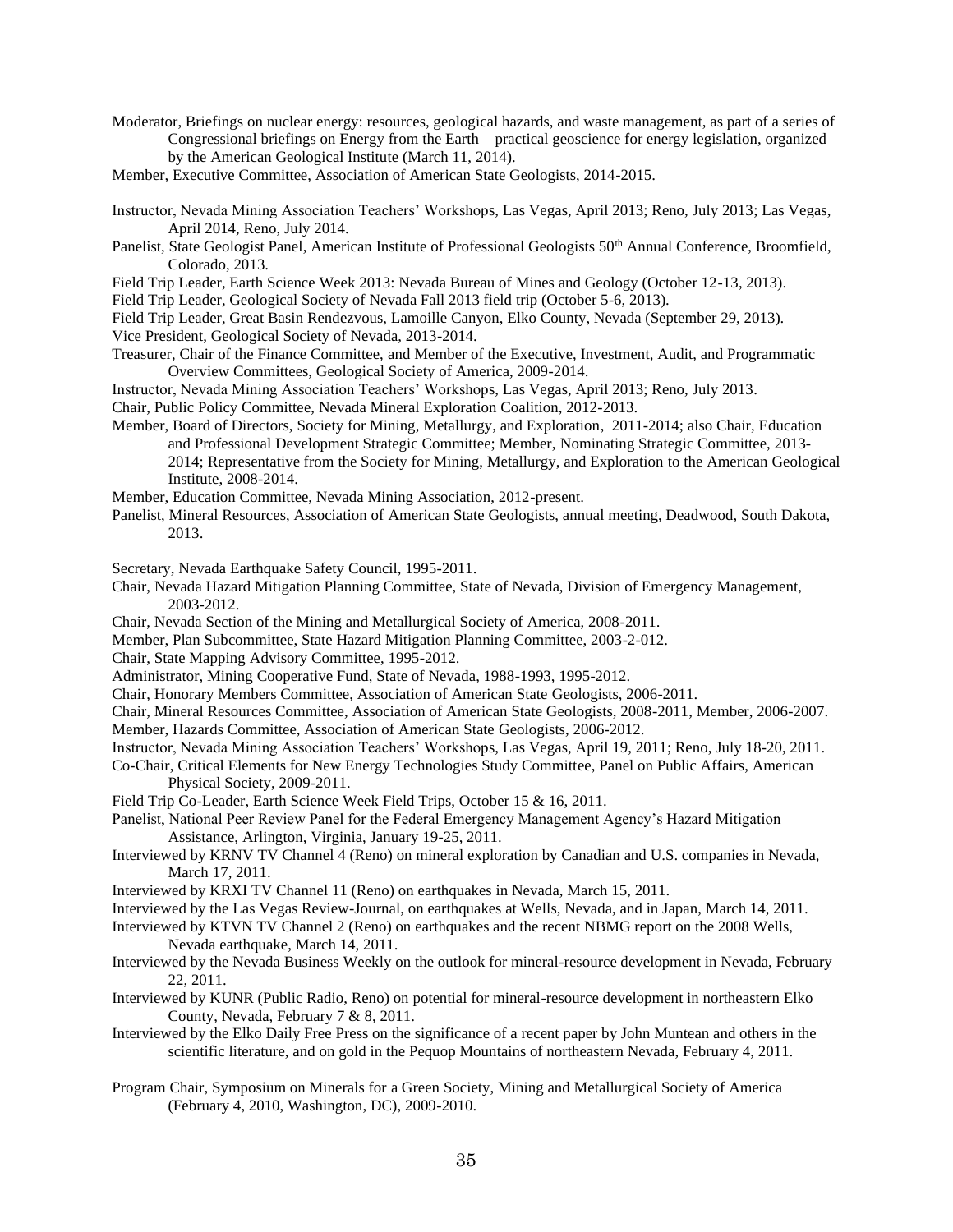- Judge for the U.S. Bureau of Land Management's Reclamation and Sustainable Mineral Development Awards, 2007-2010.
- Field Trip Co-Leader, Earth Science Week, October 16 & 17, 2010.
- Member, Action Committee, Mining and Metallurgical Society of America, 2009-2010.
- Instructor and Field Trip Co-Leader, Nevada Mining Association Teachers' Workshops, Las Vegas, March 29-31, 2010.
- Instructor , Nevada Mining Association Teachers' Workshops, Reno, July 20, 2010.
- Member, Corporate Guarantee Panel, Nevada Division of Environmental Protection, Winnemucca, June 21-22, 2010.
- Interviewed by KOLO TV Channel 8 (Reno) on earthquake hazards, October 20, 2010.
- Interviewed by KTVN TV Channel 2 (Reno) on the upcoming Earth Science Week, September 29, 2010.
- Interviewed by the Wall Street Journal on global and domestic mineral resources, November 16, 2010.
- Participant, Nevada Joint Military Affairs Committee, meeting in Reno on 28 September 2010.
- Participant, U.S. Department of Energy meeting on nuclear fuels, Boston, Massachusetts area, October 12-14, 2010.

Member, Annual Program Committee, Geological Society of America, 2005-2009.

Chair, Intermountain West Regional Advisory Committee for the Advanced National Seismic System, 2008-2009. Field Trip Co-Leader, Earth Science Week, October 10 & 11, 2009.

- Substitute for the Administrator of the Nevada Division of Minerals on the Corporate Guarantee Panel, Nevada Division of Environmental Protection, Carson City, May 5, 2009.
- Instructor and Field Trip Co-Leader, Nevada Mining Association Teachers' Workshops, Las Vegas, April 5-9, 2009. Instructor and Field Trip Co-Leader, Nevada Mining Association Teachers' Workshops, Reno, July 13-16, 2009.
- Special Awards Judge (for the American Geological Institute), Intel International Science and Engineering Fair, Reno, May 12-13, 2009.
- Interviewed by Reno and Las Vegas media on earthquake hazards in Nevada (November 3 and 4, 2009) and by Jack Bowe for local TV show on radon in Nevada.
- Reviewer, Institute of Medicine-National Research Council report on "Evaluating Occupational Health and Safety Research Programs: Framework and next Steps."

President, Association of American State Geologists Foundation, 2007-2008.

- Past-President, Nevada Petroleum Society, 2007-2008; President, Nevada Petroleum Society, 2006-2007.
- Secretary-Treasurer, Society for Mining, Metallurgy, and Exploration (SME) Foundation, 2004-2008; Trustee, 2001-2008.
- Councilor, Geological Society of America, 2004-2008.
- Chair, Audit Committee, Geological Society of America, 2007-2008; Member, 2005-2008.
- Chair, Panel on Energy and Mineral Resources Position Statement, Geology and Public Policy Committee, Geological Society of America, 2006-2008.
- Member, Working Group on Fugitive Mercury from Mining Operations, Nevada Division of Environmental Protection, 2007-08.
- Member, Review Panel, U.S. Bureau of Land Management Reclamation and Sustainable Mineral Development Awards Program, 2007-2008.
- Field Trip Co-Leader, Earth Science Week, October 18 & 19, 2008.
- Interviewed by John Seelmeyer, Nevada Business Weekly, for article on CO2 (January 31, 2008).

Interviewed on Living with Earth, through KUNR public radio, regarding gold in Nevada (February 11, 2008).

Interviewed by local TV stations during a press conference organized by the Nevada Seismological Laboratory, regarding earthquakes in Nevada (March 2008).

- Interviewed by local TV stations during a press conference organized by Governor Jim Gibbons, regarding earthquakes in Nevada (April 29, 2008).
- Interviewed by CNN regarding earthquakes in Nevada (April 30, 2008).
- Interviewed by the Los Angeles Times regarding earthquakes in Nevada (April 30, 2008).

Interviewed by local TV Channel 8 regarding earthquakes in Nevada (April 30, 2008).

Interviewed by Winnemucca, Nevada radio station regarding earthquakes in Nevada (May 12, 2008).

Interviewed by local TV stations and print media during a press conference with Governor Jim Gibbons, regarding the Vigilant Guard earthquake response and recovery exercise (June 12, 2008).

Chair, Nominations Committee, Geological Society of America, 2007; member, 2006-2007.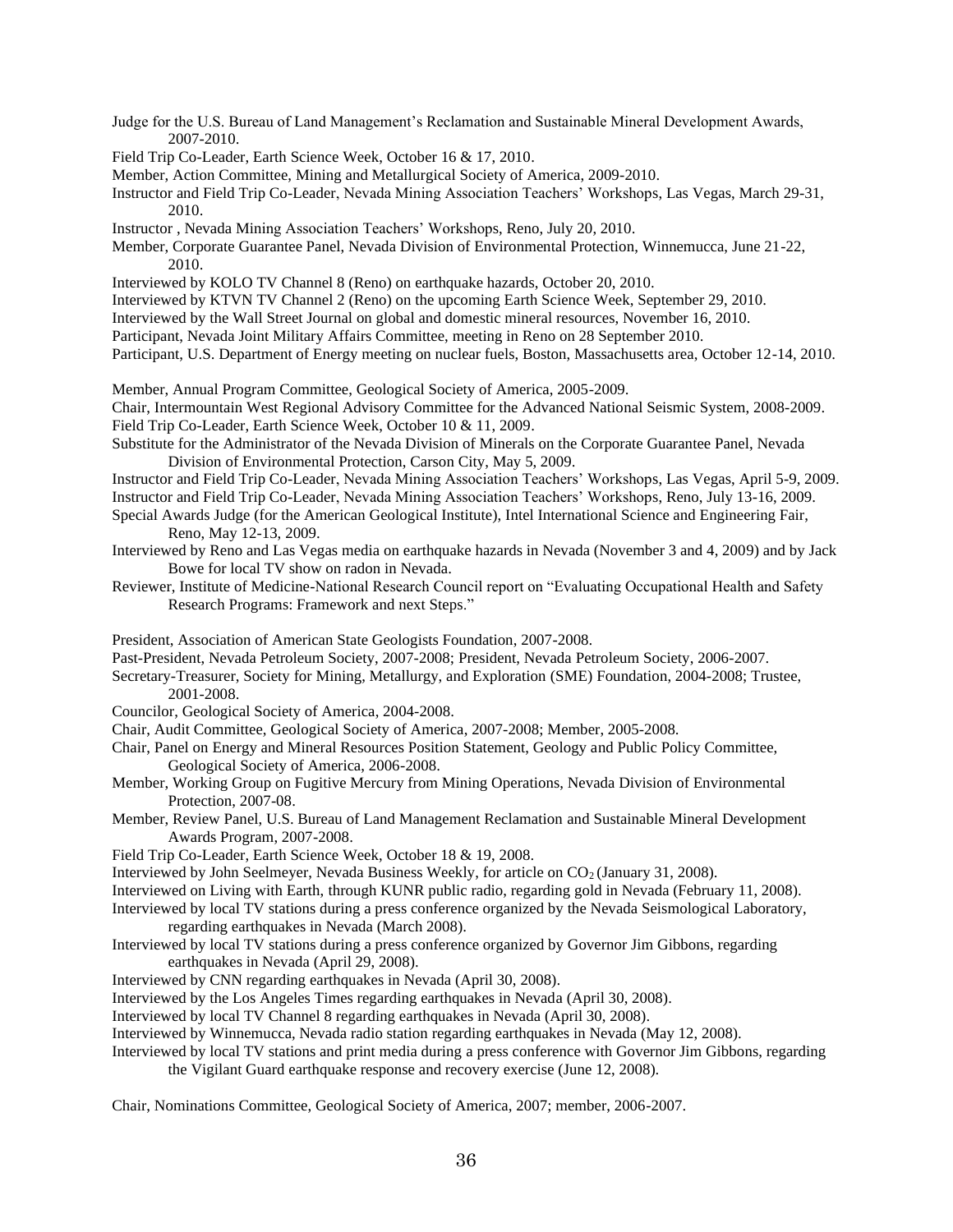Member, Geology and Public Policy Committee, Geological Society of America, 2004-2007.

Member, Executive Committee and Program Overview Committee, Geological Society of America, 2006-2007.

SME Foundation on the Mining and Metallurgical Society of America – SME Foundation Presidential Scholarship Committee, 2007.

- Member, Federal Advisory Committee for the National Cooperative Geologic Mapping Program, U.S. Department of Interior, U.S. Geological Survey, 2003-2007.
- Member, Scientific Earthquake Studies Advisory Committee, U.S. Department of Interior, U.S. Geological Survey, 2002-2007.
- Field Trip Co-Leader, Earth Science Week, October 20-21, 2007.
- Field Trip Co-Leader, Western States Seismic Policy Council, September 30, 2007.

Instructor and Field Trip Co-Leader, Nevada Mining Association Teachers' Workshop, Las Vegas, April 2007.

Instructor and Field Trip Co-Leader, Nevada Mining Association Teachers' Workshop, Elko, August 2007.

Member, Organizing Committee for the EarthScope National Meeting, Monterey, California, National Science Foundation, 2007 (and Co-Chair of session on "Building a Continent in 4D: Integrating Geology into EarthScope")

Review Coordinator, National Research Council, for report on "Review of NIOSH Mine Safety and Health Research Program," 2006-2007.

Member, Steering Committee for the Advanced National Seismic System, U.S. Geological Survey, 2004-2006. Organizer, Nevada Petroleum Society field trip, July 18-24, 2006.

Organizer, Workshop on Needs for Geoscience in Southern Nevada, Las Vegas, November 13-14, 2006.

Instructor, Nevada Mining Association Teachers' Workshop, Las Vegas, April 10-12, 2006.

Instructor, Nevada Mining Association Teachers' Workshop, Carson City, August 8-10, 2006.

Instructor, Washoe County Emergency Operations Center earthquake exercise, July 13, 2006.

Field Trip Co-Leader, Earth Science Week, October 7 and 8, 2006.

Member, EarthScope Program Committee, National Science Foundation, 2006.

Review Coordinator, National Research Council, for report on "Mine Placement of Coal-Combustion Residues," 2005-2006.

Member, Advanced National Seismic System (ANSS) Intermountain West Regional Advisory Committee, 2006.

Organizer, American Institute of Professional Geologists Geoscience Career Night, University of Nevada, Reno, October 16, 2006.

Chair, College of Science Bylaws Committee (completed its business in 2006).

Master of Ceremonies and Judge, Student Presentation Night, Association of Engineering Geologists, Las Vegas chapter, February 7, 2006.

General Co-Chair, Geological Society of Nevada Symposium 2005, Window to the World, 2002-2005.

Field Trip Co-Leader, Earth Science Week, 2005.

Organizer, Career Day, Nevada Section of the American Institute of Professional Geologists, 2005.

Judge, Regional Science Fair, Reno, 2005.

Instructor, Nevada Mining Association Teachers' Workshop, Winnemucca, 2005.

Member, National Geoscience Data Repository Steering Committee, American Geological Institute, 2002-2005.

Member, EarthScope Science and Education Committee, National Science Foundation, 2002-2005.

Member, Hazards Committee, American Institute of Professional Geologists, 2005.

Keynote Speaker, Association of Engineering Geologists annual meeting, Las Vegas, 2005.

Assistant to the 2005 Annual Meeting Committee of the Association of Engineering Geologists (arranged for a letter of greeting from the Governor and for Nevada geology postcards to be used in advertising the meeting).

Member, Program Review Team for the Delaware Geological Survey, University of Delaware, 2004. Field Trip Co-Leader, Earth Science Week, 2004.

Chair, Government Affairs, Mineral and Energy Resources Section, National Association of State Universities and Land Grant Colleges, 1999-2004.

Field Trip Leader, Winnemucca area, National Mineral Education Conference, 2004.

Facilitator, Basin and Range Province Seismic Hazard Summit, Reno, Nevada, 2004.

Co-Organizer, EarthScope Great Basin Conference, National Science Foundation, Tahoe City, California, 2004.

President, Society of Economic Geologists, 2003 (President-Elect, 2002; Past President, 2004). Member, Investment Committee, Society for Mining, Metallurgy, and Exploration Foundation, 1999-2003.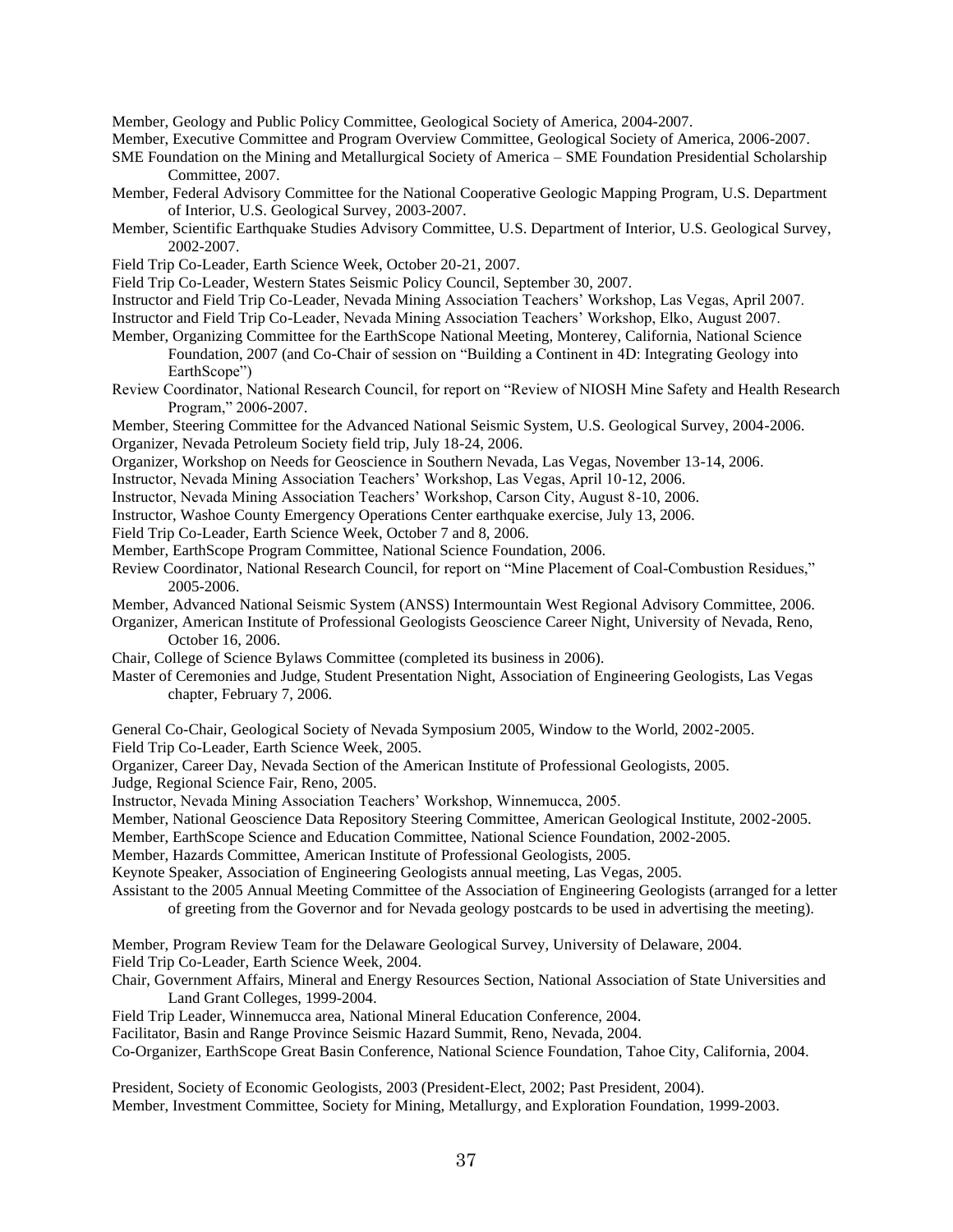- Chair, Natural Hazard Policy Committee, Nominating Committee, and FEMA-AASG MOU Implementation Committee; and Member, Earth Science Education Committee, Energy and Mineral Policy Committee, and National Cooperative Geologic Mapping Program Reauthorization Committee, Association of American State Geologists, 2003.
- Member, State Hazard Mitigation Plan Steering Committee, 2002-2003.
- Chair, Budget Committee, 39<sup>th</sup> Forum on the Geology of Industrial Minerals, 2001-2003.
- Instructor, Integrated Emergency Management Course for the City of Las Vegas, Federal Emergency Management Agency, Emmitsburg, Maryland, 2003.
- Instructor, Nevada Mining Association Teachers Conferences, Las Vegas, 2003.
- Field Trip Co-Leader, two Earth Science Week Field trips, 2003.
- Field Trip Co-Leader, 39<sup>th</sup> Forum on the Geology of Industrial Minerals, 2003.
- Field Trip Co-Leader, National Association of Geoscience Teachers Far Western Section, Fall Field Conference, 2003.
- Field Trip Co-Leader, Buena Vista mine, for University of Nevada, Reno mineralogy classes, 2003.
- Judge, California-Nevada Lions Student Speakers Program, 2003.
- Citationist, John T. Galey, Sr. Memorial Public Service Award to Vicki J. Cowart, American Institute of Professional Geologists, 2003.
- President and Chair, Board of Directors, Western States Seismic Policy Council, 1998-2002 (Member, 1995-2002). Member, All Hazard Mitigation Advisory Committee, State of Nevada, 1998-2002.
- Vice-Chair, Joint American Institute of Professional Geologists—Association of Engineering Geologists Annual Meeting Organizing Committee for 2002.
- Field Trip Co-Leader, two Earth Science Week Field trips, 2002.
- Field Trip Co-Leader, Nevada Mining Association Teachers Conference, Lamoille Canyon, 2002.
- Field Trip Co-Leader, Buena Vista mine, for University of Nevada, Reno economic geology and mineralogy classes, 2002.
- Instructor, Nevada Mining Association Teachers Conferences, Las Vegas and Elko, 2002.
- Moderator, Symposium on Solving Real-World Problems with Geology and Geologic Maps, joint annual meeting of the American Institute of Professional Geologists—Association of Engineering Geologists, 2002.
- Chair, FEMA-AASG MOU Implementation Committee and Nominating Committee; and Member, Earth Science Education Committee, Energy and Mineral Policy Committee, and National Cooperative Geologic Mapping Program Reauthorization Committee, Association of American State Geologists, 2002.
- President, Association of American State Geologists, 2000-2001.
- Vice-Chair, Committee on Technologies for the Mining Industries, National Research Council, 2000-2001.
- Member, Board on Earth Sciences and Resources, National Research Council, 1999-2001.
- Member, Economic Geology Publishing Company, 1996-2001.
- Trustee, Society of Economic Geologists Foundation, 1997-2001.
- Instructor, Nevada Mining Association Teachers Conferences, Las Vegas and Fallon, 2001.
- Field Trip Co-Leader, Nevada Mining Association Teachers Conference, Fallon area, 2001.
- Field Trip Co-Leader, two Earth Science Week Field trips, 2001.
- Member, Peer-Review Panel for Statemap Awards, U.S. Geological Survey, National Cooperative Geological Mapping Program, 2001.
- Member, Editorial Board, Ore Geology Reviews, 1991-2000.
- Chair, Research Council, Society for Mining, Metallurgy, and Exploration, 1998-2000 (Vice-Chair, 1997).
- Chair, Government Affairs Committee, Nevada Section, American Institute of Professional Geologists, 1999-2000.
- Co-Chair, Mining Fraud Task Force, with the Nevada Attorney General and Administrator of the Nevada Division of Minerals, 2000.
- Co-Chair, Session on Great Science in the Great Basin, Geological Society of America, 2000.
- Member, Committee on Earth Resources, National Research Council, 1995-2000.
- Judge, Lois Allen Elementary School Science Fair, 2000.
- Citationist, Pick and Gavel Award to Congressman Jim Gibbons, Association of American State Geologists, 2000.
- Moderator, Regulatory Issues Session, Workshop on the Characterization, Modeling, Monitoring, and Remediation of Pit Lakes, Reno, 2000.
- Co-Chair, Technical Program Committee for the 2000 Symposium, (and co-editor of the proceedings volumes), Geological Society of Nevada, 1996-2000.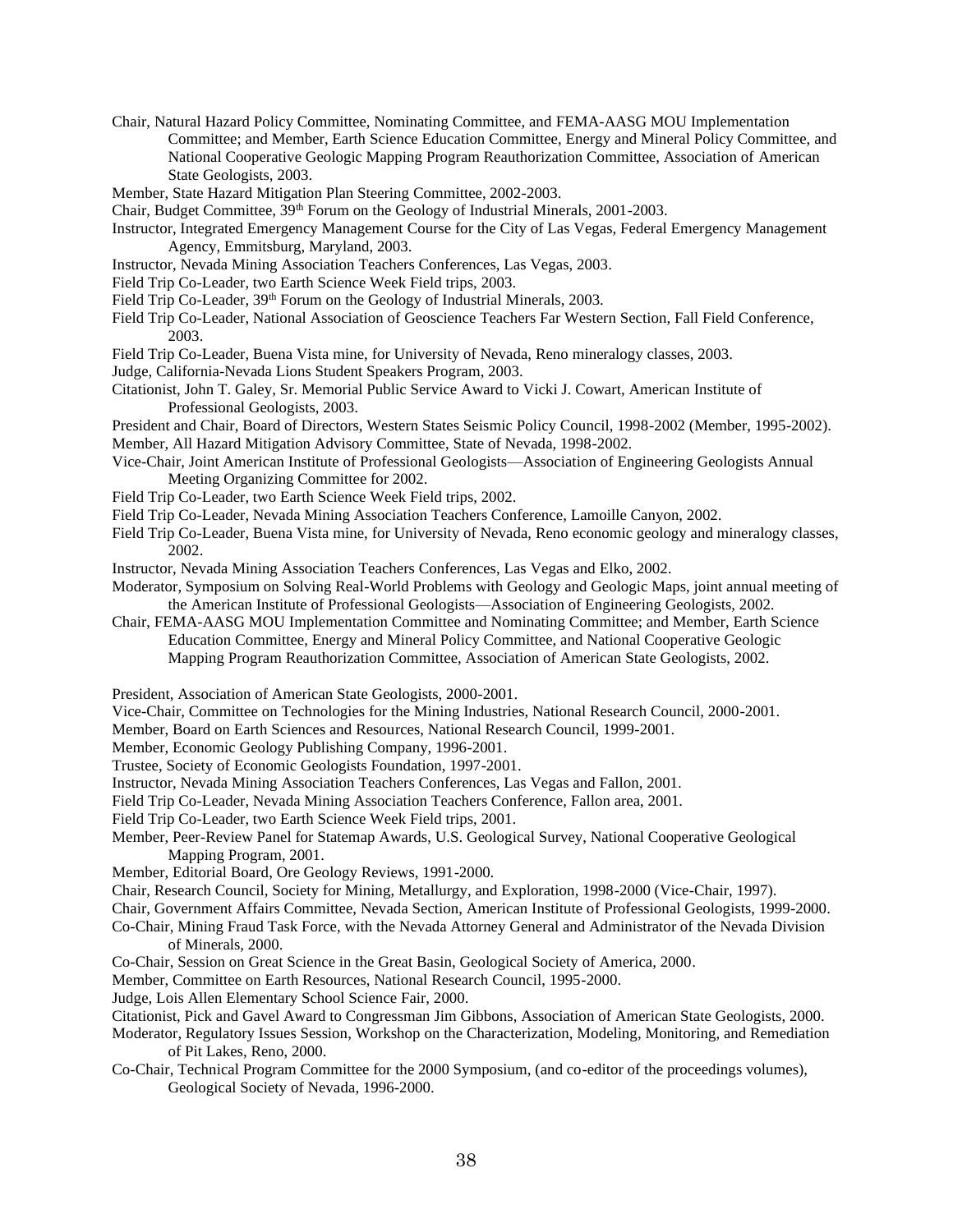- Instructor, Federal Emergency Management Agency, Integrated Emergency Management Course for the State of Nevada, June 5-9, 2000.
- Instructor, Nevada Mining Association Teachers Conferences, Las Vegas and Carson City, 2000.
- Field Trip Co-Leader, Nevada Mining Association Teachers Conference, Carson City to Rawhide, 2000.
- Field Trip Co-Leader, Geological Society of America Geoscience Day, Traner Middle School, Reno, 2000.
- Member, Committee on Hardrock Mining on Federal Lands, National Research Council, 1999.
- Member, Task Force to Review the Federal-State Cooperative Water Program of the U.S. Geological Survey, 1998- 1999.
- Judge, Lois Allen Elementary School Science Fair, 1999.
- Judge, Northern Nevada Regional Science Fair, 1999.
- Co-Leader, two all-day Earth Science Week field trips, 1999.
- Instructor, Nevada Mining Association Teachers Conference, Winnemucca, 1999.
- Member, Mineral and Energy Resources Section, National Association of State Universities and Land Grant Colleges, 1997-2000.
- Member, Ad Hoc Committee on Professional Ethics, Society of Economic Geologists, 1999.
- Member, Liaison Committee, Executive Committee, and Energy and Minerals Policy Committee, Association of American State Geologists, 1995-2000.
- Representative to the Member Society Council of the American Geological Institute for the Association of American State Geologists, 1997-2000.
- Member, Nominating Committee, American Institute of Professional Geologists, 1999, Chair, 1998.
- Co-convener, Topical session on geoscience ethics guidelines, sponsored by the American Institute of Professional Geologists, Geological Society of America annual meeting, 1999.
- Session chair, Area Reports, Northwest Mining Association annual meeting, 1999.
- Member, Science Standards Task Force, Nevada Department of Education, 1998.
- Field Trip Leader, Earth Science Week, 1998.
- Member, Organizing Committee, Conference on Meeting Societal Resource and Environmental Requirements for the 21st Century, American Association of Petroleum Geologists, Taos, New Mexico, 1998.
- Judge, Lois Allen Elementary School Science Fair, 1998.
- Instructor, Emergency Management Institute, Federal Emergency Management Agency, Emmitsburg, Maryland, May 17-22, 1998, for Washoe County, Nevada.
- Instructor, Nevada Mining Association Teachers Conferences, Las Vegas, 1998, and Ely, 1998.
- Member, Higher Education Geoscience Advisory Board, American Geological Institute, 1993-1998.
- Member, Fiftieth Anniversary Committee, American Geological Institute, 1996-1998.
- Master of Ceremonies, Professional Opportunities for Geoscientists, Seminar by the Nevada Section of the American Institute of Professional Geologists, 1997.
- Co-convener, Conference on Ethics in the Geosciences, sponsored by the Geological Society of America, American Association of Petroleum Geologists, American Institute of Professional Geologists, U.S. Geological Survey, and National Science Foundation, Welches, Oregon, July 16-21, 1997.
- Moderator, Basin and Range Province Seismic Hazards Summit, Western States Seismic Policy Council, 1997.
- President, American Institute of Professional Geologists, 1997 (President-Elect, 1996).
- Judge, Lois Allen Elementary School Science Fair, 1997.
- Chair, Ian Campbell Award Committee, American Geological Institute, 1997.
- Chair, Ad Hoc Committee on the AGI Foundation, American Geological Institute, 1997.
- Member, Annual Program Committee, Geological Society of America, 1996-1999.
- Member, Peer Review Panel for Statemap Component of the National Cooperative Geologic Mapping Program, 1995-1997.
- Panelist, Strategic Science Team, Geologic Division, U.S. Geological Survey, 1997.
- Reviewer, Nevada State Science Education Framework Draft Standards, 1997.
- Member, Panel to Review the Mineral Resource Surveys Program Plan of the U.S. Geological
- Survey, National Research Council, 1995-1996.
- Member, Editorial Board, Geotimes, 1994-1996.
- Member, Government Affairs Program Advisory Committee, American Geological Institute, 1993-1996.
- Leader, Field trip on faulting in the Reno area, American Geological Institute Workshop, 1996.
- Assistant, Nevada Mining Association, Teachers Conference, Reno, 1996.
- Moderator, Candidates' Forum for Nevada's Second Congressional Seat, Nevada Section, American Institute of Professional Geologists, 1996.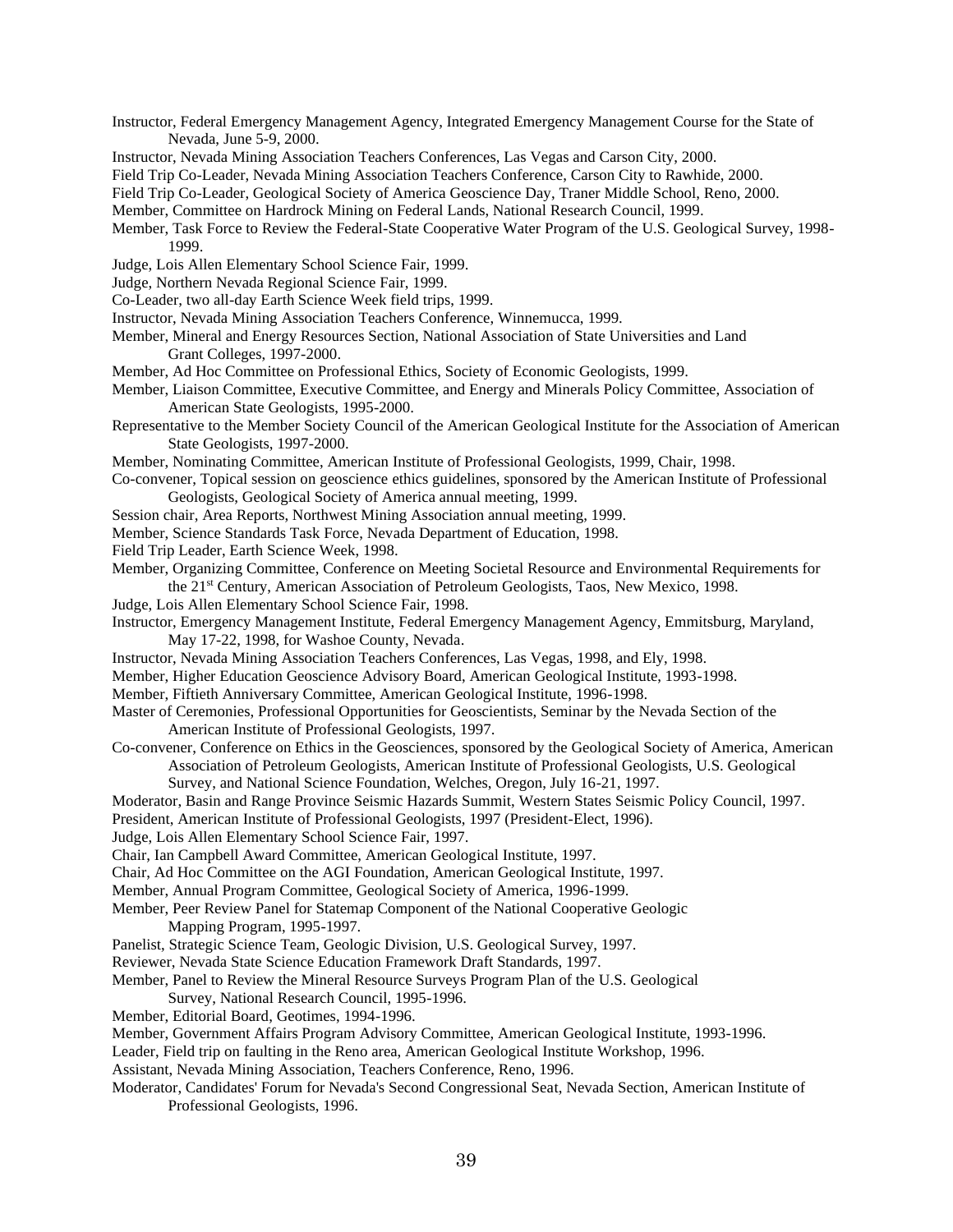- Session Chair, Seismic Hazards in the Las Vegas Region, symposium sponsored by the Nevada Earthquake Safety Council and others, 1996.
- Chair, Exploration Strategies Session, National Mining Association, MINExpo International '96, 1996.

Co-organizer, Workshop on Domestic Nonfuel Mineral Statistics, Association of American State Geologists and U.S. Geological Survey, Washington, D.C., 1996.

- Invited Participant, Workshop on Scientific Opportunities for the Merger of the National Biological Service and the U.S. Geological Survey, sponsored by the Geological Society of America and the Ecological Society of America, Silverdale, Washington, 1996.
- President-Elect, Association of American State Geologists, 1999-2000.
- Vice President, Association of American State Geologists, 1998-1999.
- Treasurer, Association of American State Geologists, 1996-1998.
- Secretary-Treasurer, Association of American State Geologists, 1995-1996.
- Member, Digital Mapping and Standards Committee and Environmental Affairs Committee, Association of American State Geologists, 1995-1996.
- Member, Committee on Accreditation of Undergraduate Geology Departments, American Geological Institute, 1993-1995.
- Member, Strategic Planning Committee, American Geological Institute, 1995.
- Member, National Geoscience Data Repository Steering Committee, American Geological Institute, 1993-1995.
- Host, Annual meeting of the Association of American State Geologists, 1995.
- Member, Program Committee for Chapman Conference on Undergraduate Geoscience Education, American Geophysical Union, 1994.
- Judge, Washington, D.C. Secondary School Science Fair, 1994.
- Judge, Technical Session, Society for Sedimentary Geology, Annual Meeting, New Orleans, 1993.
- President, Nevada Section, American Institute of Professional Geologists, 1992, President-Elect, 1991.
- Chair, Technical Sessions Committee, American Institute of Professional Geologists 1992 Annual Meeting, 1989- 1992.
- Chair, Lindgren Award Committee, Society of Economic Geologists, 1992-1993, Member, 1990-1993.
- Chair, Preliminary Seismic Safety Council for Nevada, 1992.
- Member, Committee on Committees, Society of Economic Geologists, 1992-1993.
- Member, U.S. National Committee on Geology, National Research Council, 1990-1993.
- Chair, Nuclear Waste Committee, Association of American State Geologists, 1989-1993 (member, 1988).
- Member, Radon Review Committee, Association of American State Geologists, 1989-1993
- Member, Federal Lands Committee, Association of American State Geologists, 1989-1993
- Member, Liaison Committee, Association of American State Geologists, 1992.
- Member, Mineral Policy Committee, Association of American State Geologists, 1991-1993.
- Member, National Geologic Mapping Implementation Committee, Association of American State Geologists, 1989- 1992.
- Member, Technical Advisory Board for Nevada Division of Environmental Protection and U.S. Environmental Protection Agency, Carson River Superfund Site, 1991-1993.
- Member, United States Geological Survey Reno Field Office Site Advisory Board, 1988-1993
- Member, Liaison Committee, U.S. Geological Survey's Nevada Basin and Range National Water-Quality Assessment, 1991-1993.
- Field Trip Leader, Reno Area Northern Walker Lane Mineralization and Structure, Geological Society of Nevada, 1992.
- Moderator, Symposium on Structure, Tectonics, and Mineralization of the Walker Lane, Geological Society of Nevada, 1992.
- Field Trip Co-Leader, Evidence for earthquakes in the Las Vegas area, 1992.
- Chair, Ballot Committee, Nevada Petroleum Society, 1989-1992.
- Chair, Nevada State Mapping Advisory Committee, 1988-1993.
- Administrator, Mining Cooperative Fund, State of Nevada, 1988-1993.
- Technical Advisor, Committee on Mining, Milling and New Development (established by the Nevada Department of Minerals), 1989-1993.
- Judge, Regional Science Fair, Reno, 1992.

Member, Professional Papers Committee, Nevada Water Resources Association 1993 meeting, 1992-1993. Member, Ad Hoc Committee on Assistance to State Geological Surveys, American Institute of Professional Geologists, 1991.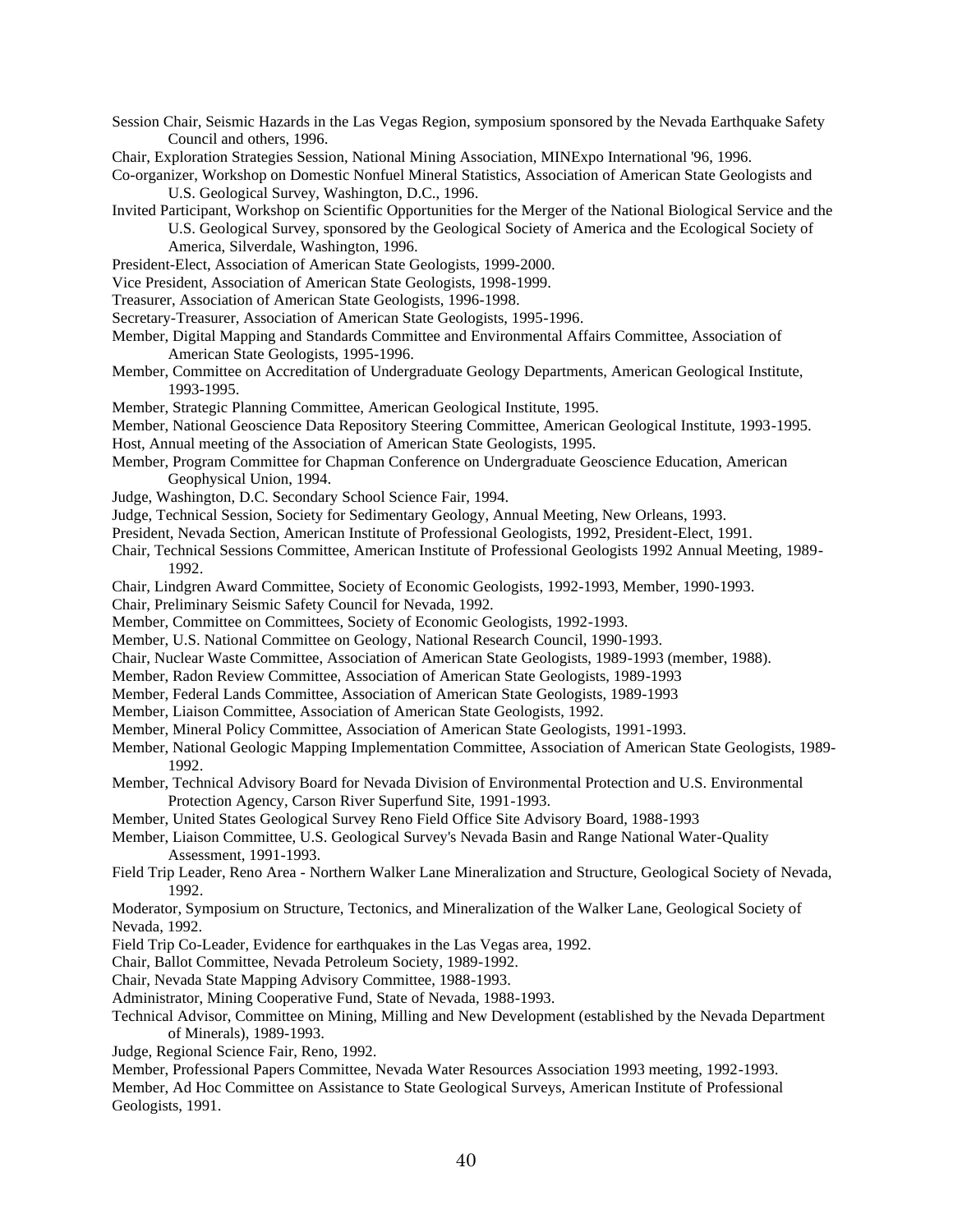Moderator, Exploration Outlook 1992, meeting of the Nevada Section, American Institute of Professional Geologists, 1991.

Session Chair, 15th International Geochemical Exploration Symposium, Reno, 1991.

Moderator, Panel Discussion on Water Conservation, Nevada Water Resources Association Annual Meeting, 1991. Moderator, Forum on Registration of Geologists in Nevada, 1991.

- Organizer and Host, meeting of the Western States Mapping Advisory Committee Chairmen, Crystal Bay, Nevada, 1991.
- Member, Organizing Committee, Nevada Water Resources Association 1991 Annual Meeting, 1990-91.

Session Chair, Geological Society of Nevada Symposium, Reno, 1990.

- Session Convener, U.S. Geological Survey workshop on industrial minerals, Salt Lake City, 1990.
- Member, Program Policy Committee, Society of Economic Geologists, 1987-1988.
- Field Trip Co-Leader, Volcanic Rocks of the Fort Davis Area, Davis Mountains: Permian Basin Section, Society of Economic Paleontologists and Mineralogists, 1987.
- Field Trip Co-Leader, Igneous Geology of Trans-Pecos Texas: Geological Society of America annual meeting, 1986.
- Chair, Central Texas Mining Section of the Society of Mining Engineers, 1987; Vice-Chairman, 1986, Board of Directors, 1988.
- Field Trip Leader, Llano Area Granite and Graphite: Central Texas Mining Section of the Society of Mining Engineers, 1986.
- Member, Energy and Mineral Resources Graduate Studies Committee, The University of Texas at Austin, 1985- 1986.
- Member, Austin Geological Society Nomination Committee, 1986.
- Field Trip Chair, Gulf Coast Association of Geological Societies annual meeting, 1985.
- Field Trip Co-Leader, Geology of the Sierra Diablo and southern Hueco Mountains: Permian Basin Section, Society of Economic Paleontologists and Mineralogists field conference, 1983.
- Member, Thesis committees of one Ph.D. candidate and three master's candidates in the Department of Geological Sciences at The University of Texas at Austin and one master's candidate in the Geology Department at Baylor University.

## RECENT UNIVERSITY OF NEVADA, RENO COMMITTEES AND SERVICE

- Co-Advisor (with Prof. Tommy Thompson) of M.S. candidate (Reid Yano) in the Department of Geological Sciences and Engineering, working on a project investigating trace elements in ore deposits, with partial support and collaboration from the U.S. Geological Survey (Drs. Poul Emsbo and Alan Koenig), 2010- 2012.
- Member, M.S. thesis committee of M.S. candidate (Claude Morissette) in the Department of Geological Sciences and Engineering, working on the mineralogy of lithium-rich clay deposits under the supervision of Dr. Lisa Stillings, 2010-2012.
- Guest Lecturer and Lab Instructor, Reflected light petrography, Department of Geological Sciences and Engineering, January 25, January 26, February 1, and February 2, 2011.
- Member, M.S. thesis committees of three students in the Department of Geological Sciences and Engineering (Zac Jarvie, who completed his thesis in 2009, Crystal Robinson, who completed her thesis in 2010, and Ben Schumer).
- Panelist for the presentations made by student groups in an undergraduate class on Integrated Marketing and Communication, 14 January 2010.
- Assistant (with considerable help from NBMG employees David Davis and Ron Hess), Issues concerning mining claims near Tonopah, Vice President for Administration and Finance and General Counsel, 2009.

Assistant, Project on University lands, Director of Governmental Relations, 2008.

Assistant, Vice President of Development and Alumni Relations, University of Nevada, Reno Foundation, 2008.

Member, President's Research Advisory Committee, 2007-2008.

Assistant, Mackay Ad Hoc Committee for the Endowed Chair in Economic Geology, 2004-2005.

Member, Executive Committee, Ralph Roberts Center for Research in Economic Geology, 1996-2012.

Organizer, Mackay Seminars in Economic Geology, 2005-2008.

Member, Task Force on Conflict of Interest Policy, Faculty Senate, 2007.